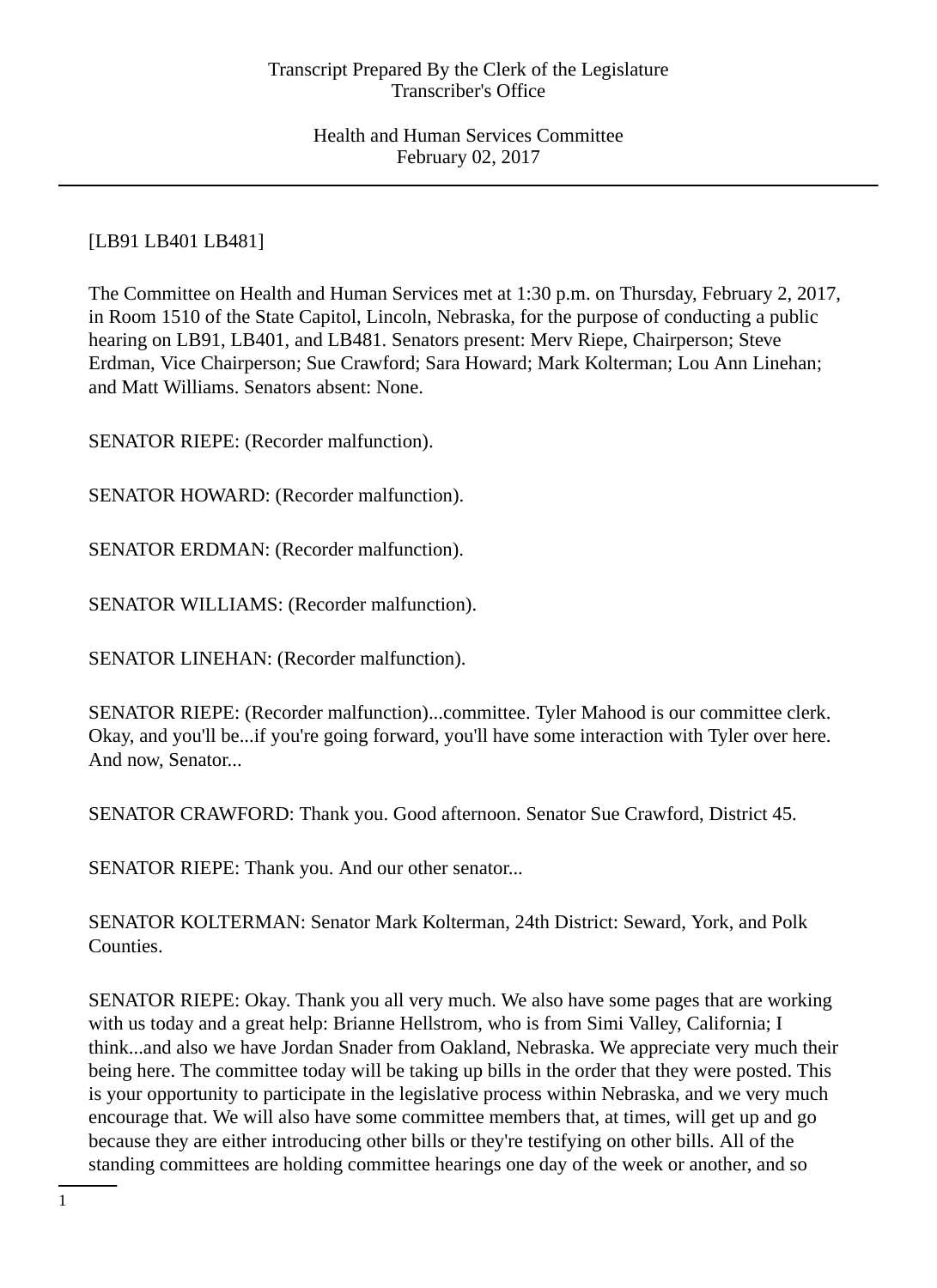Health and Human Services Committee February 02, 2017

we're always very busy. We also...you'll find that several members will be working on computers. We encourage that because all of the information that's on paper is now available on the computers. So they're not being distracted; they're being very attentive. Some of the rules of engagement, there's...please silence your phones, and we'll ask you, if you're testifying or opening, we will ask you to move up to the front to keep the process going. The process is: First of all, the individual who's introducing the bill will introduce it; followed by proponents; then we follow by opponents; and then we follow by any neutral; and if we have any letters that come in, we will read those letters; and then the introducer of the bill will have an opportunity to make the final and closing remarks. The testifiers are asked to sign in. We will have...ask you to hand in your orange sign-in sheets to the committee clerk when you come up to testify. We also, too, when you come up to testify, we ask you to state your name and then spell it out, and that's important for the transcribers. We work on a five-minute clock. For the...the introducer is unlimited time, but witnesses--we limit that to five minutes. It's four on the green, one on the amber, and then a red light will go on. And you don't have to abruptly quit at that moment in time, but we'll ask you to conclude and pull it together. And if it goes on, then I may ask you to try to pull it together and wrap it up. I do want to read this, too, and I want to make sure I get it into the record correctly. It says: if you will not, again, not be testifying at the microphone but want to go on record as having a position on a bill being heard today, there are white sign-in sheets at each entrance where you may leave your name and other pertinent information. These sign-in sheets will become exhibits in the permanent record at the end of today's hearing. Written materials may be distributed to committee members as exhibits only while testifying is being offered. Hand them to a page for distribution to the committee and staff when you come up to testify. We need ten copies for all of the members and the staff. With that, we will open the session. We are going to, today on our agenda, we are going to open with LB91, with Senator Hilkemann, and what we're doing is we're combining two of his bills: LB91 and LB401. So Senator Hilkemann, the mic is yours. [LB91 LB401]

SENATOR HILKEMANN: That's a two-for-one sale. [LB91 LB401]

SENATOR RIEPE: There you go. [LB91 LB401]

SENATOR HILKEMANN: (Exhibit 1) Good afternoon, Chairman Riepe and members of the Health and Human Services Committee. I am Robert Hilkemann; that's R-o-b-e-r-t H-i-l-k-e-ma-n-n, and I proudly represent District 4 in the Nebraska Legislature. I am introducing, for your consideration, LB91 and LB401. Now LB91 would modernize terms in existing statute and add a definition for pharmaceutically-manufactured foods. LB91 also changes the fee that is set by the Department of Health and Human Services for the administration of the newborn screening program, to no more than \$20. Now LB401 would add three diseases to the already existing newborn screening program. Those diseases are X-linked adrenoleukodystrophy, or X-ALD, mucopolysaccharidosis type 1, MPS 1, and Pompe disease. Now I could spend the entire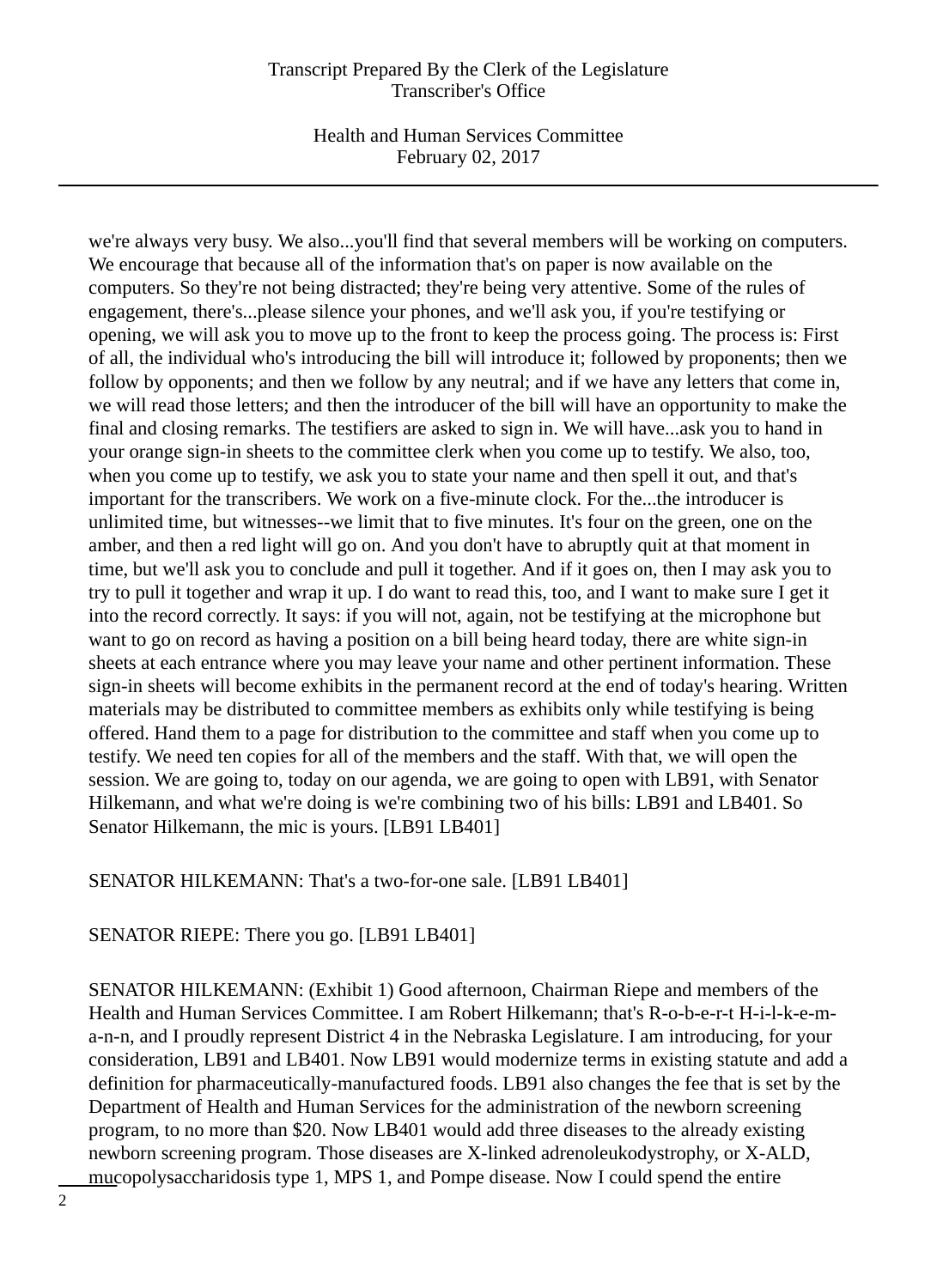Health and Human Services Committee February 02, 2017

afternoon and tell you about those, but I've included them in that brochure and you can read about them, because I can tell you I knew nothing about these diseases until I brought this, until this was introduced to me. But believe me, they're...I can tell you that you do not want them nor do you want any of your family members to have them. You'll hear more about those. Today you will hear testimony from experts on these diseases, including doctors who have studied these diseases and family members who have experienced them. And I am neither of these experts. However, the story of how I came to be the introducer of these bills highlights the exact reason why I chose to become a state senator. In 2015 a constituent contacted my office and requested a meeting with me. Her name is Meghan, and you're going to hear from her in a little bit. We met for coffee and she told me her story about X-ALD, which she will be sharing with you today. Colleagues, when we run for the Legislature, it's the people like Meghan who we see ourselves coming to Lincoln to represent. Meghan isn't a lobbyist or a special interest group. She is a young woman who has experienced X-ALD in her life and wants to ensure that all family members have access to the life changing treatments available when an infant tests positive for these diseases. The newborn screening program in Nebraska is celebrating its 50th anniversary this year. It got its start in 1967 with testing of a condition that we all know, PKU, or phenylketonuria. When not diagnosed and treated, PKU causes severe developmental disabilities. But babies diagnosed and put on special formula in their first seven days can have life like everyone else. With the outstanding advancements in medicine over the last 50 years, Nebraska's newborn screening program now tests 29 different genetic and metabolic conditions. In 2015, 27,000 babies were screened in Nebraska, and 58 newborns were identified with conditions and treated in time to prevent or reduce problems associated with those conditions. That's 58 children who would otherwise be facing unimaginable challenges, hardships, and death at far too young of an age. It's also 58 families whose expenses for care would be exorbitant and could potentially fall to the responsibility of the state of Nebraska under the Medicaid program. You will hear success stories of children who have been benefited from the newborn screening program. Your handouts include one of those stories. When Tyler Morton was born, his newborn screening identified that he had a biotinidase deficiency. His parents were told that, if left untreated, Tyler would suffer from muscle weakness, developmental delays, breathing problems, hearing loss, vision problems, an inflammatory skin rash, hair loss, and, sometimes, seizures. By the time these problems show up, the damage may be irreversible. Thanks to the newborn screening program, Tyler was able to avoid these problems with the addition of high doses of biotin. The treatment is easy, inexpensive, and effective. You'll also hear stories that tell you what can happen without the time imperative in identifying these conditions. Unfortunately, Bob Rauner, who many of you have met, cannot be here today to tell you his story. Thank you to those of you who took time, over the last few weeks, to meet with Bob. His written testimony has been provided to you, but I want to make sure that a little bit of his story is told today. Bob is the parent of children who have been affected by ALD. Imagine your young child showing a reversal in his educational development, having difficulty interacting with his fellow classmates, and also having vision problems. You take him to the doctor and you're told that your child has ADHD, so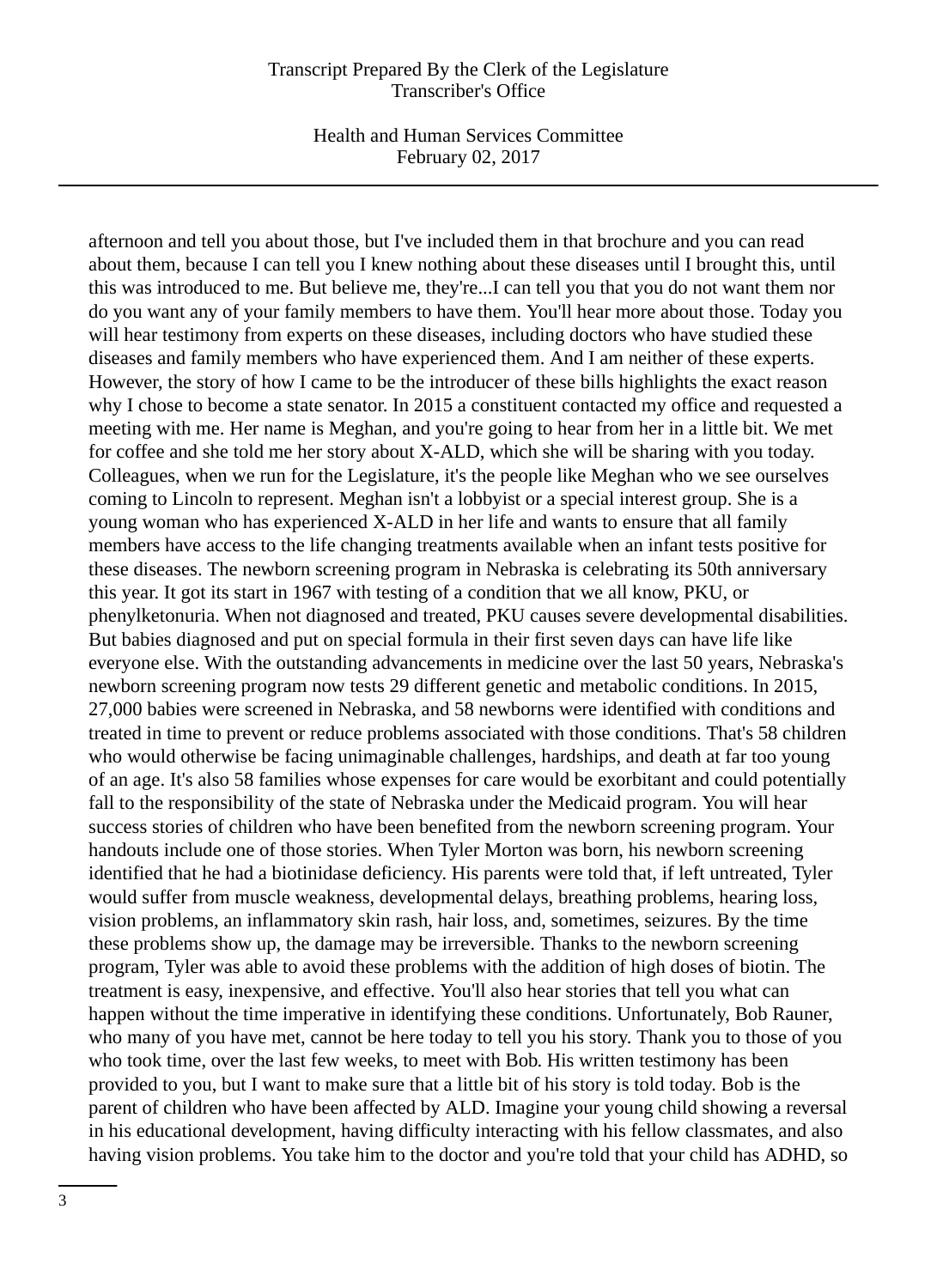Health and Human Services Committee February 02, 2017

for years you treat him for attention deficit hyperactivity disorder, but it continues to get worse and decline. Then, when he is 11 years old, you're told that diagnosis was wrong, and your child actually has ALD, and he would have a year to live. That is Kevin's story, one of Bob's sons. Paul is another of Bob's sons. Paul is affected by the adult form of the disease, which is called AMN. Paul now uses a wheelchair for mobility, and the disease has also affected his ability to continue at his job. One family, two sons. Bob's quest to find anything that could help save his sons led him to his current role as president of the United Leukodystrophy Foundation. There was no cure, nor were there effective treatments for Kevin or Paul. There wasn't newborn screening for ALD at the time they were born, but it is available now. It is available and it is a fraction of the cost that families, insurance companies, or the state of Nebraska would have to spend for even one baby born with ALD. Bob's written testimony includes compelling information about the statistics of ALD and how early intervention can prevent seemingly healthy children from an adrenal crisis that can result in their sudden death. I admire Bob because he isn't working for himself or for Kevin or for Paul. He is working for the families who are bringing beautiful babies into this world who have a 1-in-17,000 chance of having ALD, a disease that we can keep from taking the lives of those precious children. For every story about ALD, there's a story about MPS 1 and also about Pompe. You'll hear some of those stories today. They are all important. At the national level these three diseases have been added to the recommended uniform screening panel by the United States Secretary of Health and Human Services. At the state level, it has been recommended to the Department of Health and Human Services by the Nebraska Newborn Screening Advisory Committee. Dr. William Rizzo, a pediatric genetic and metabolic specialist, is a member of that committee, and he is here today to speak to the importance of adding these diseases to the newborn screening panel. The committee clerk provided you with a letter from Dr. James Harper, and it is included in my handouts, as well. Dr. Harper proposes a change in the method of funding the program, which would remove the now \$10 or proposed \$20 limit and allow for the Department of Health and Human Services to account for the cost of the program on a biannual basis, with the cost prorated per newborn. He suggests the possibility that the newborn screening program can become self-funding. I am intrigued by that possibility, but I do not feel that an amendment to LB91 to accomplish this would be prudent at this point. I would, however, like to encourage the committee to consider an interim study on that particular matter. The newborn screening program is an investment in healthy Nebraska babies. The costs upfront to administer the program are a reality, but it's a no-brainer when you consider the long-term cost savings to families, insurance companies, and the state of Nebraska's Medicaid program. Thank you for your consideration of these bills today, and I look forward to a great discussion and working with the committee to advance them to General File. Affectionately...when you...you will hear from Meghan in a few minutes, and I have affectionately called this the Nebraska Meghan's Law. So with that I will conclude my opening testimony and answer any questions you may have. [LB91 LB401]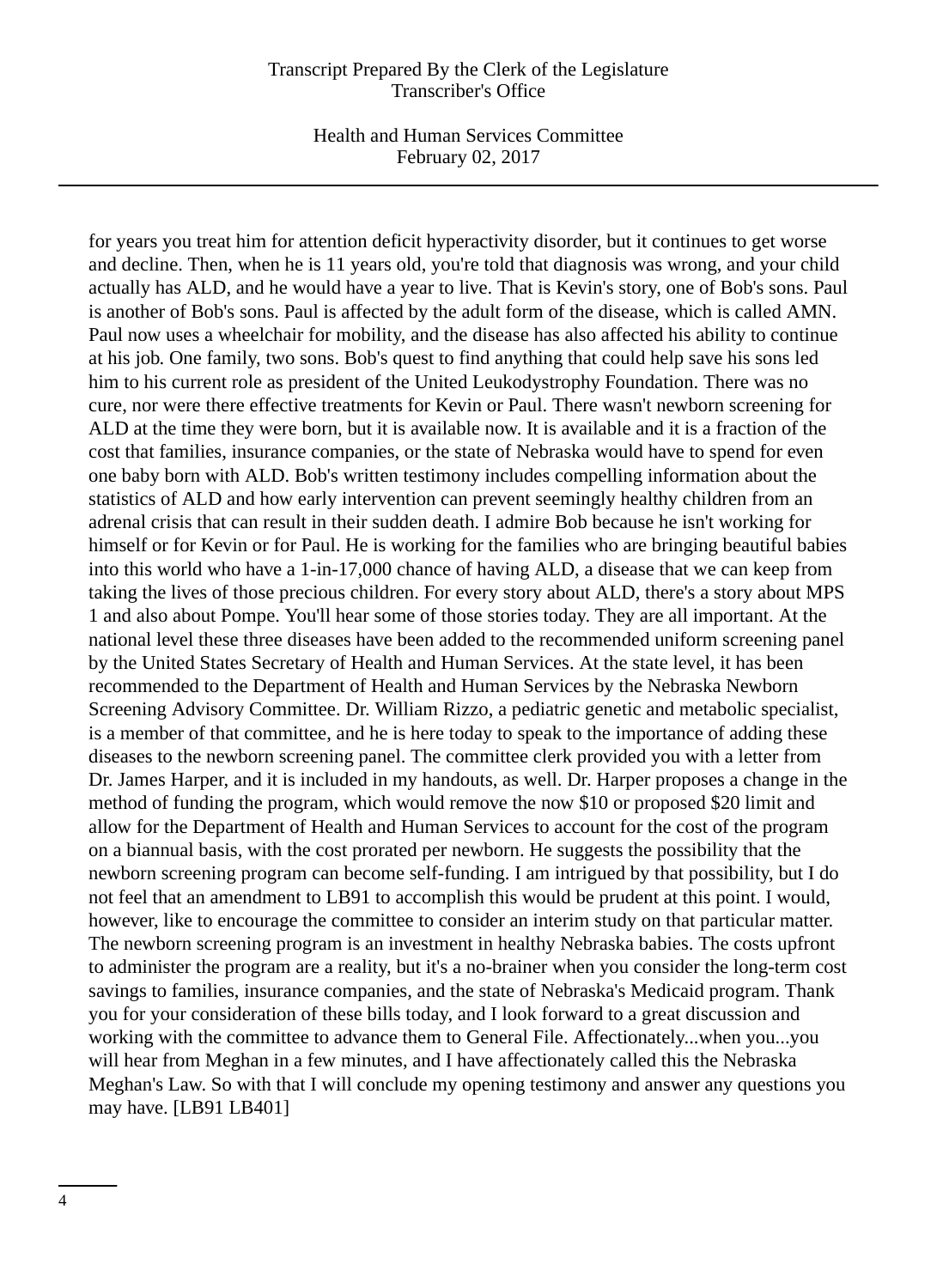SENATOR RIEPE: Thank you, Senator Hilkemann. For those of you in the room who don't know this, Senator Hilkemann is also Dr. Hilkemann, a physician. So that gives him a little bit of an advantage on knowledge. So we thank you for your presentation. [LB91 LB401]

SENATOR HILKEMANN: You're welcome. [LB91 LB401]

SENATOR RIEPE: We're now going to ask and see if our committee members have some questions. [LB91 LB401]

SENATOR HILKEMANN: Okay. [LB91 LB401]

SENATOR RIEPE: Senator Williams. [LB91 LB401]

SENATOR WILLIAMS: Thank you, Senator Riepe. And thank you, Senator Hilkemann, for being here and bringing that. And I am glad you are a doctor, because you can pronounce those things and the rest of us can't (laughter). I have a question about your introducing both LB401 and LB91. [LB91 LB401]

SENATOR HILKEMANN: Right. [LB91 LB401]

SENATOR WILLIAMS: Are you looking at combining those two as... [LB91 LB401]

SENATOR HILKEMANN: Yes. The LB91 basically was some clean-up work that they needed to have done for the newborn screening exam. And we incorporated it into this business. [LB91 LB401]

SENATOR WILLIAMS: Then can you take me through so we are very clear, at least I am very clear, on the understanding that you're...we would be adding these 3 new screenings to the 29 that are there. [LB91 LB401]

SENATOR HILKEMANN: That's correct. [LB91 LB401]

SENATOR WILLIAMS: And there is a fiscal note. It looks like that it is designed to...so that the department can create the information that would be necessary. Is that what's happening with the fiscal note? [LB91 LB401]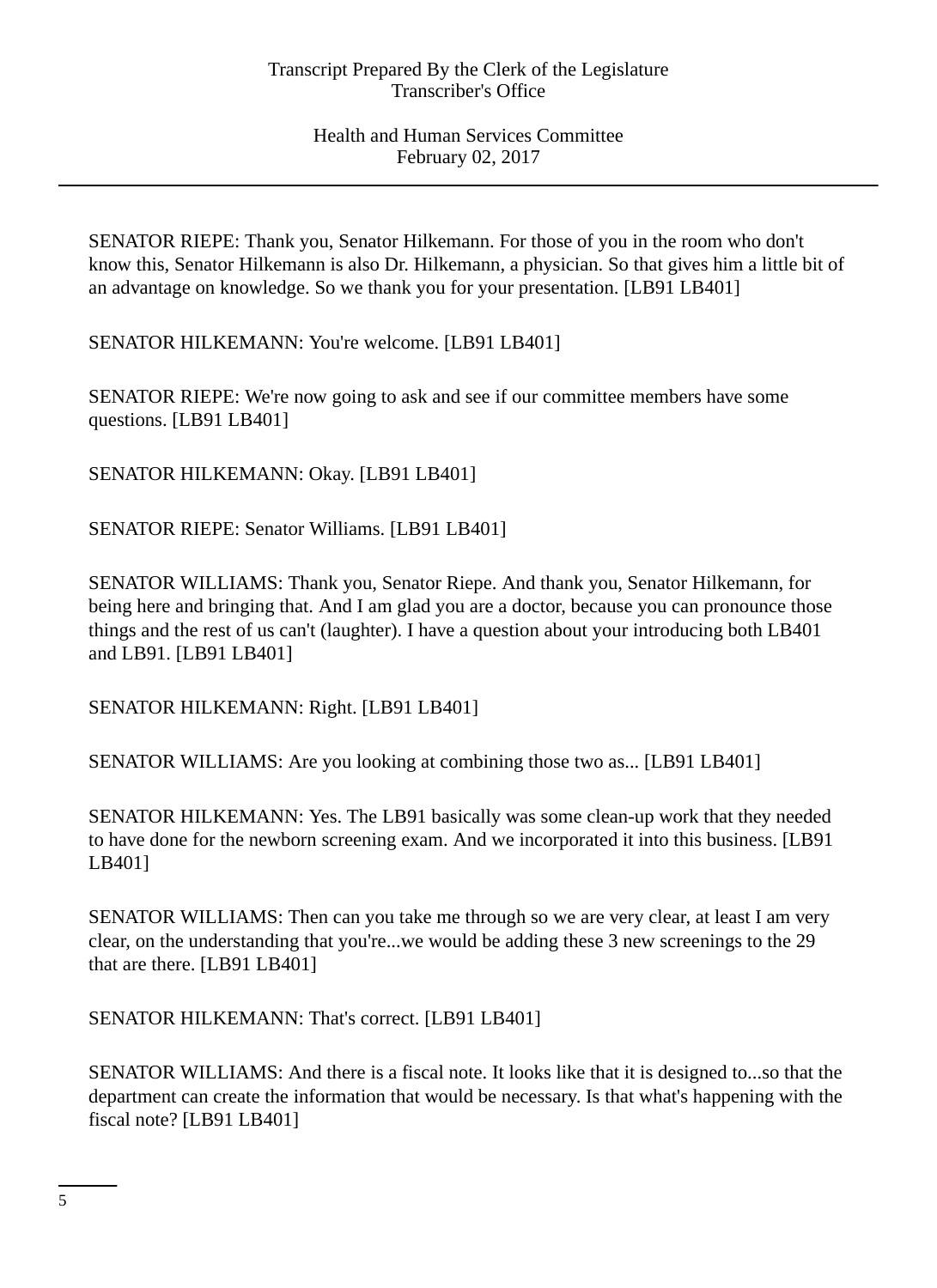SENATOR HILKEMANN: That's exactly correct. And the dissemination of that information, that's correct. [LB91 LB401]

SENATOR WILLIAMS: Correct. Now tell me how these screenings get paid for now and how they would get paid for following the implementation of your legislation. [LB91 LB401]

SENATOR HILKEMANN: Okay. Well, they would be just as any normal child is...we take that test and it's added to the cost of their hospital bill. And it's paid for by insurance companies, in most instances. [LB91 LB401]

SENATOR WILLIAMS: And it's limited to no more than \$20? Is that... [LB91 LB401]

SENATOR HILKEMANN: I think this one is \$23 or something like that, right. [LB91 LB401]

SENATOR WILLIAMS: Okay, thank you. [LB91 LB401]

SENATOR HILKEMANN: Okay. [LB91 LB401]

SENATOR RIEPE: Okay. Senator Erdman. [LB91 LB401]

SENATOR ERDMAN: Thank you, Senator Riepe. Senator Hilkemann, help me understand what is the difference between a disease and an inherited defect? Some of these are inherited. Is that correct? [LB91 LB401]

SENATOR HILKEMANN: That's right. [LB91 LB401]

SENATOR ERDMAN: So can you explain those? I am not a doctor nor pretend to be, so help me understand that. [LB91 LB401]

SENATOR HILKEMANN: So let me help. I need to explain. You're seeing it...these are generally...these are genetic diseases... [LB91 LB401]

SENATOR ERDMAN: Okay. [LB91 LB401]

SENATOR HILKEMANN: ...that we can...that there's screening that can be done through chromatography that will show the different protein levels and so forth. There's a different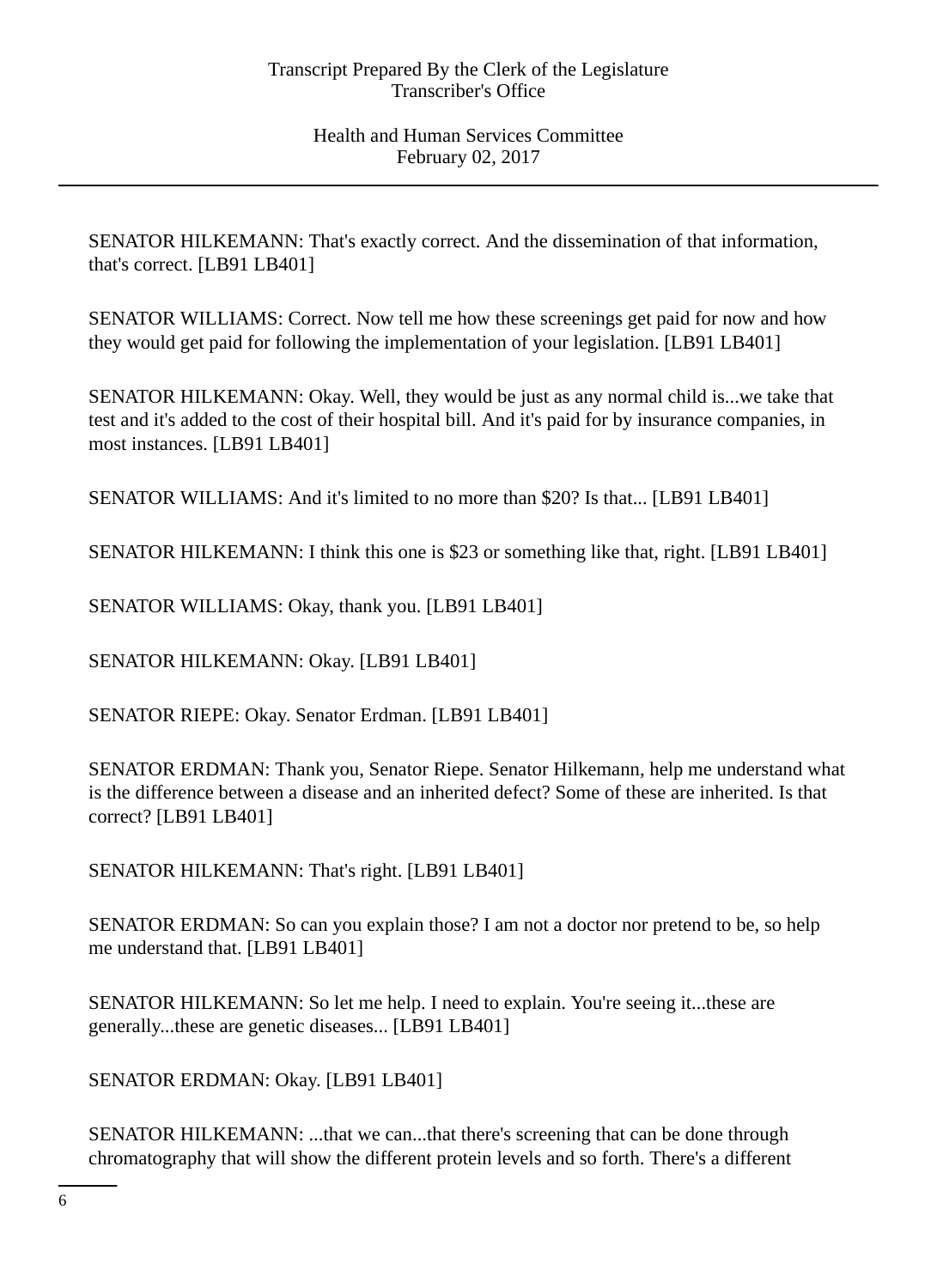test...they're sort of tested each. But yet we can still put them all together in one nice vial and get them all done at one time. [LB91 LB401]

SENATOR ERDMAN: Okay. [LB91 LB401]

SENATOR HILKEMANN: For the little child, it's a matter of sticking the bottom of their heel. [LB91 LB401]

SENATOR ERDMAN: I understand that. I've had several calls from people in my district that wanted to know if there would be an option to opt out of this. Is that something that they need to have? And I am not sure they understand the deal. That's why I wanted to ask you that. [LB91] LB401]

SENATOR HILKEMANN: Yeah, I don't...yeah, I am not so sure you...this is not like a vaccination. This is to...this is routinely done on every child that's born. I mean you want to...these are just being added to the...there's...I think we have a list of all the tests that are part of the 29 that are presently being done at the present time. [LB91 LB401]

SENATOR ERDMAN: And I tried to listen to your testimony as Senator Chambers tells us to listen. And I think you alluded to there's 27,000 births. Is that all the births there were in the state? You say 27,000--something. [LB91 LB401]

SENATOR HILKEMANN: Yes, within Nebraska. Right. [LB91 LB401]

SENATOR ERDMAN: Okay, thank you. [LB91 LB401]

SENATOR RIEPE: Any additional questions? Okay, we will wait for your closing. [LB91 LB401]

SENATOR HILKEMANN: Okay, thank you. [LB91 LB401]

SENATOR RIEPE: And we will take proponents. Welcome. [LB91 LB401]

DR. WILLIAM RIZZO: Thank you. Senators, my name is Dr. William Rizzo. I am a professor of pediatrics at UNMC, and I treat patients with metabolic diseases, such as we're talking about. [LB91 LB401]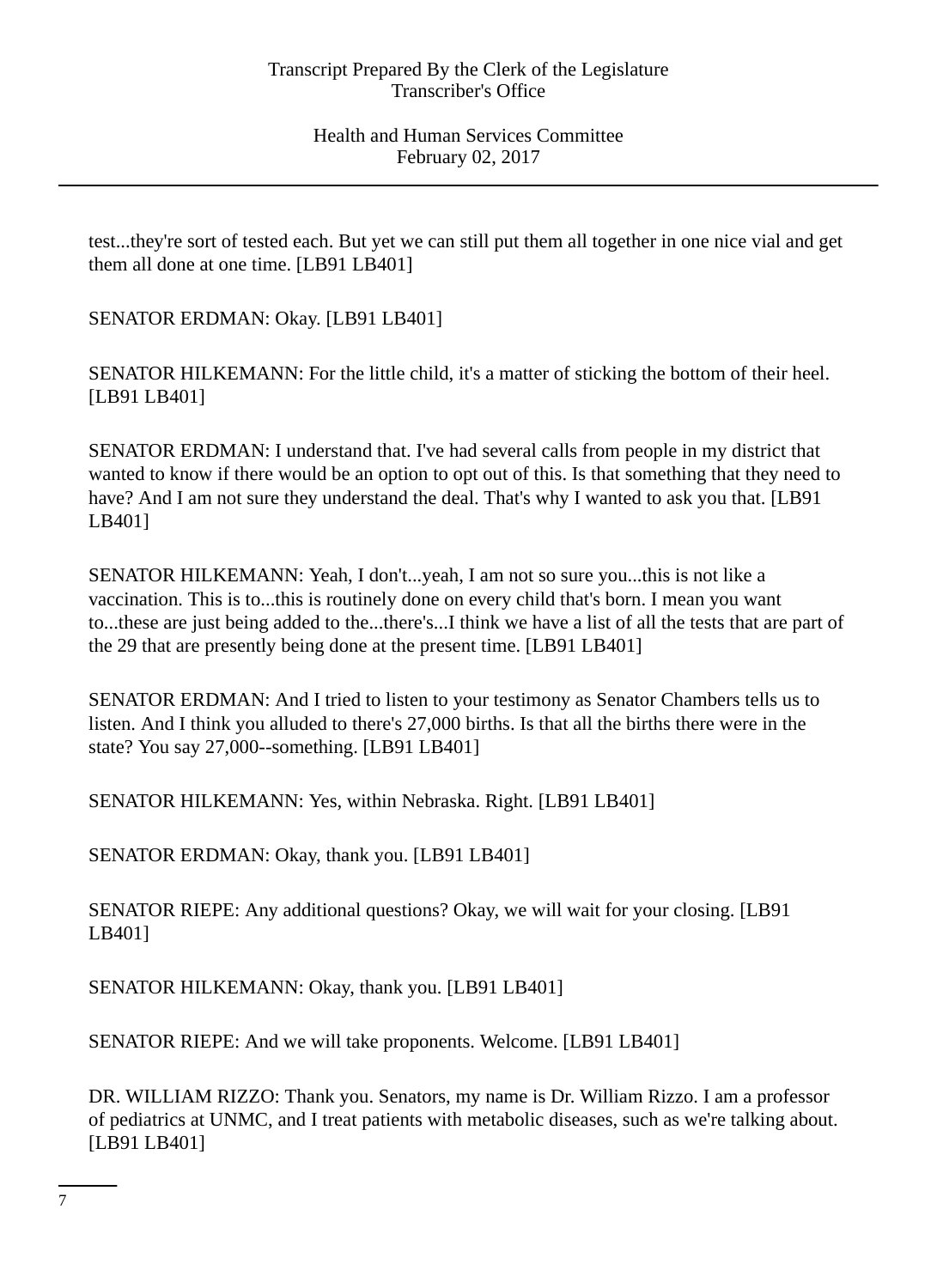SENATOR RIEPE: Would you be kind enough to spell your name, please. [LB91 LB401]

DR. WILLIAM RIZZO: William Rizzo, R-i-z-z-o. And as you know, every child born in Nebraska is screened for certain metabolic diseases that are on the screening panel, the 29 diseases that we've already heard about. These diseases are screened because they simply cannot be detected at birth. And what happens is these children develop symptoms later on, usually in the first or second or later in life even, many of them in the first few weeks, or even few months, of life. They're difficult to diagnose, they're rare diseases individually, and so physicians have a hard time coming up with the correct diagnosis and therapy for these children. We have in Nebraska, as you mentioned, 27,000 births. Altogether about 1 in 1,500 will have a metabolic disease and, by that, as you've heard, these are genetic, inherited diseases. Parents are usually carriers for these diseases, but they don't know that they're even running in the family, in most cases. Those parents take home a baby that they think is healthy until something goes wrong. And it can go wrong in the first few months or the first few years of life or even, sometimes, later in childhood than that. We have a wonderful system in place here, newborn screening. Most people don't even know about it because it's so transparent, or hidden I should say--maybe that's a better word. They take their baby home, they have the heel stick blood sample taken. And almost all the time, with the exceptions that I mentioned, it comes back normal and they don't even know about it. It's a wonderful system. It's probably one of the best public health systems around. If you look at the productivity of it, the outcome of it, it saved lives. And frankly, this bill--these two bills together--will save lives. We will have children born over the coming year with one or more of these diseases. And frankly, we've seen this all too often. I am faced then with a child who has advanced in the disease to the point where we can't do as much as we otherwise would do. The reason for doing the screening is to diagnose them before they develop symptoms. And once we know that they have that disease, they've inherited that disease, then we can monitor them and treat them appropriately before anything serious happens. And you'll hear today about some therapies, that are ongoing for these diseases, that are quite effective. There are three diseases we're adding to the panel. X-linked adrenaleukodystrophy is a disorder that affects males predominately, and they don't develop symptoms until they're maybe five or six years of age, or seven or eight. We can do things for that if we know that they have problems right from the start. So we have a test that has now been advanced, so we have the technology to detect this disease at birth. We have a handful of these children that we follow in Nebraska, that I take care of. We do special tests, for example, brain MRIs to detect any evidence of neurologic disease before they even develop the symptoms. And at that point, we can treat them appropriately. The other disease, mukopolysaccharidosis type 1, is a disease that also is inherited, and those children look normal at birth. But sometimes, during the first year of life usually, they start to develop problems with liver and with heart. And they show changes in their facial structures, okay, over time. And then the diagnosis is made, hopefully; many times it's not made until it's gone on for several years even. But if we catch them early enough, like this, at the time of birth, we can diagnose; then we can treat them appropriately and prevent some of the serious and life-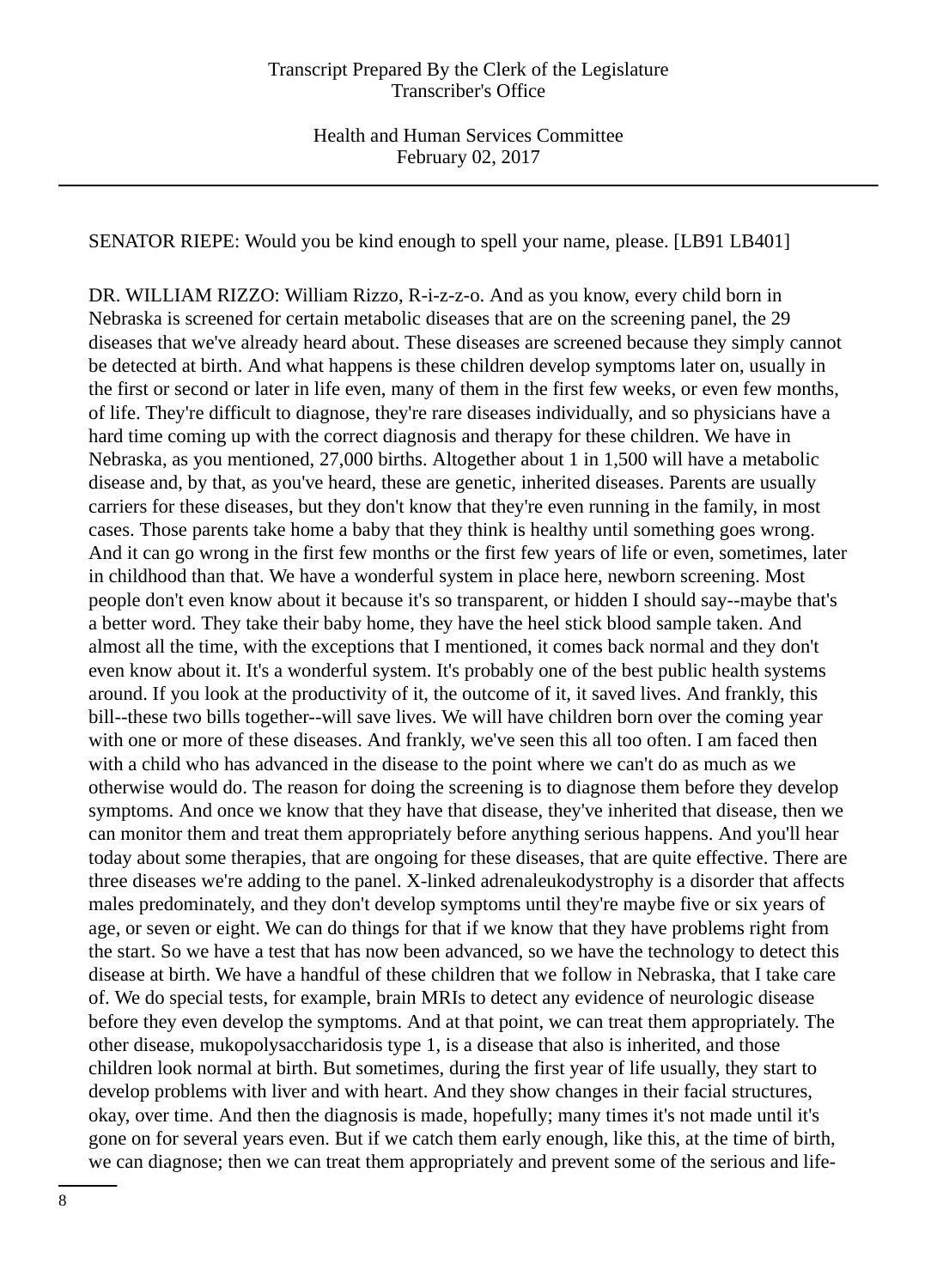threatening problems. The third disease is Pompe disease. These children are born. Sometimes they have no symptoms whatsoever, but sometimes, in the first few months of life, maybe the first year of life, they develop heart disease, congestive failure. And they die from the disease, usually before the year ends--scariest disease. We now have therapy for that, as you will hear today. We can prevent some of these serious complications of the disease. And children survive in ways that they never did before. These are the three diseases we're talking about. We will certainly want to add these to the panel, as recommended at the federal level. States now are starting to do that around the United States. We will hopefully be one of those. And when we do that, we'll be able to certainly have a major impact on families throughout the state. I am happy to take any questions at this point. [LB91 LB401]

SENATOR RIEPE: Thank you very much. For me, would you repeat your medical subspecialty? [LB91 LB401]

DR. WILLIAM RIZZO: Yes, I am a geneticist, a medical geneticist with the expertise in metabolic diseases, inherited metabolic diseases. [LB91 LB401]

SENATOR RIEPE: Okay, thank you very much. Are there questions of the committee? I have a question. My question would be, is this is 2017; why now? Why not five years ago? Why not... [LB91 LB401]

DR. WILLIAM RIZZO: We didn't have the technology five years ago. [LB91 LB401]

SENATOR RIEPE: Okay. [LB91 LB401]

DR. WILLIAM RIZZO: We now have it, and it can be added on to the screening card of the blood spots that are taken at the time of birth. It doesn't add any more blood samples from the child; it's just done, you know, as an add-on to the tests that are currently done. [LB91 LB401]

SENATOR RIEPE: Does this replace some others because, coming from a hospital background as well, I know that some of the testing devices can go up to 27 or whatever. Is this... [LB91 LB401]

DR. WILLIAM RIZZO: This is a really... [LB91 LB401]

SENATOR RIEPE: This doesn't require a replacement of capital at the hospital level is what I am saying. [LB91 LB401]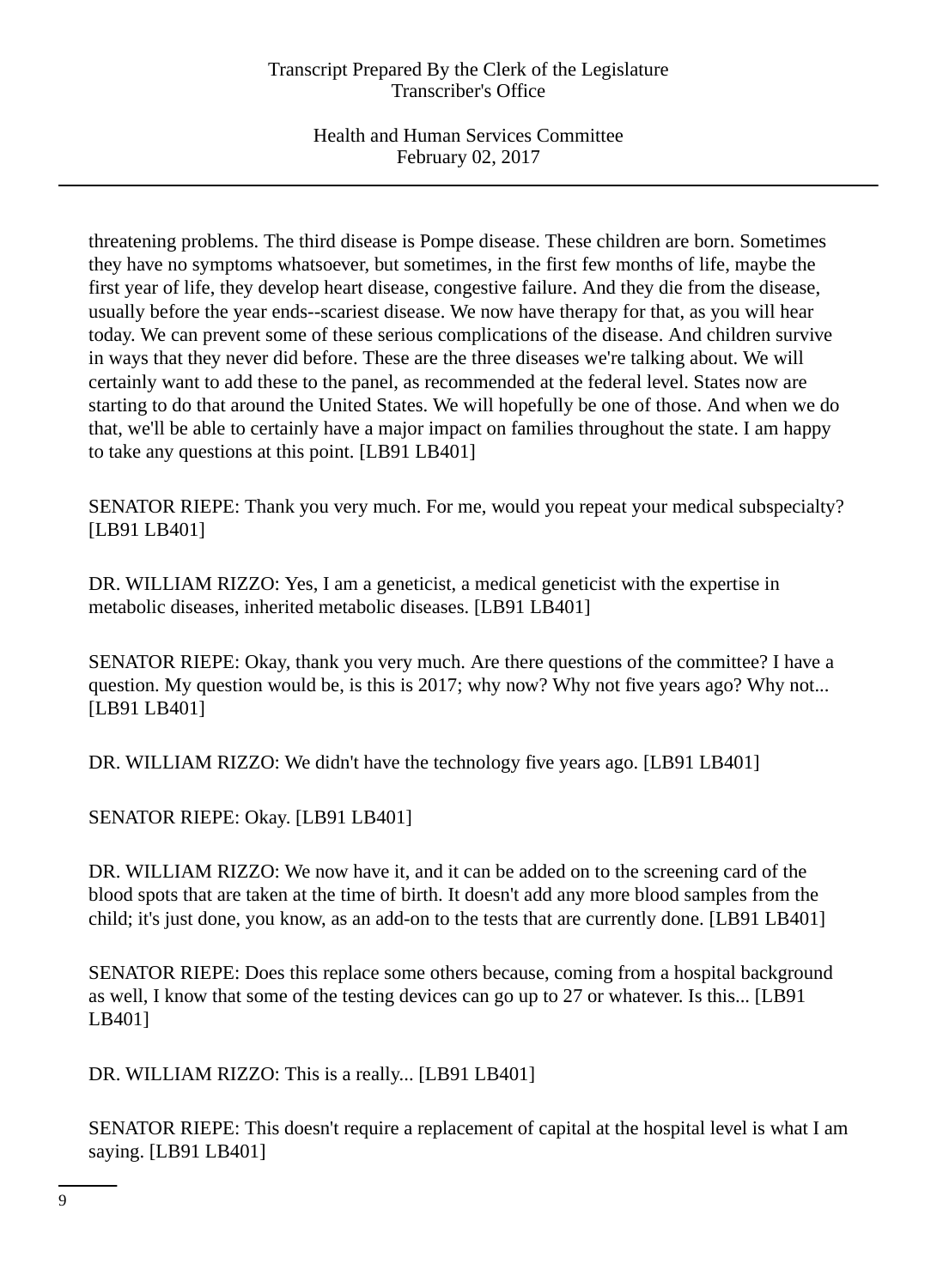DR. WILLIAM RIZZO: No, no. We have a contracted state screening laboratory that does all the tests for us. That laboratory has been very efficient. We've had them for about ten years now. That laboratory is based out of Pennsylvania. Samples are taken from infants here, they're shipped overnight to Pennsylvania, that lab...that lab does all the testing and gives us the results. [LB91 LB401]

SENATOR RIEPE: Okay. [LB91 LB401]

DR. WILLIAM RIZZO: I might add we have one of the most outstanding newborn screening programs in the country. It has been recognized nationally. We're very active; we're very good at this. We need to keep up to pace with all the advances that are happening, as other states are doing now. [LB91 LB401]

SENATOR RIEPE: Okay. Erdman, Senator Erdman. [LB91 LB401]

SENATOR ERDMAN: Thank you, Senator Riepe. Thank you, Doctor, for coming. I have several people that have contacted my office who give birth at home. How would those people be handled? Or how are they handled now? What kind of screening do those people get? [LB91] LB401]

DR. WILLIAM RIZZO: Yeah, that's the good question. I'd like to address that, as well as the question about opting out. As you may or may not know, Nebraska has a law to require newborn screening of all infants--all infants. You cannot opt out of the screening. [LB91 LB401]

SENATOR ERDMAN: Okay. [LB91 LB401]

DR. WILLIAM RIZZO: Bills...or cases have come to court. They've gone to the Supreme Court, and they have upheld that law. So we have a very active, very good program here among our state employees in this newborn screening program, where they will keep track of every single birth, home births as well as births in the hospital. And we screen all the home births, as well. [LB91 LB401]

SENATOR ERDMAN: Okay. [LB91 LB401]

DR. WILLIAM RIZZO: The midwives that deliver at home recognize that this is a requirement and has been for many years. [LB91 LB401]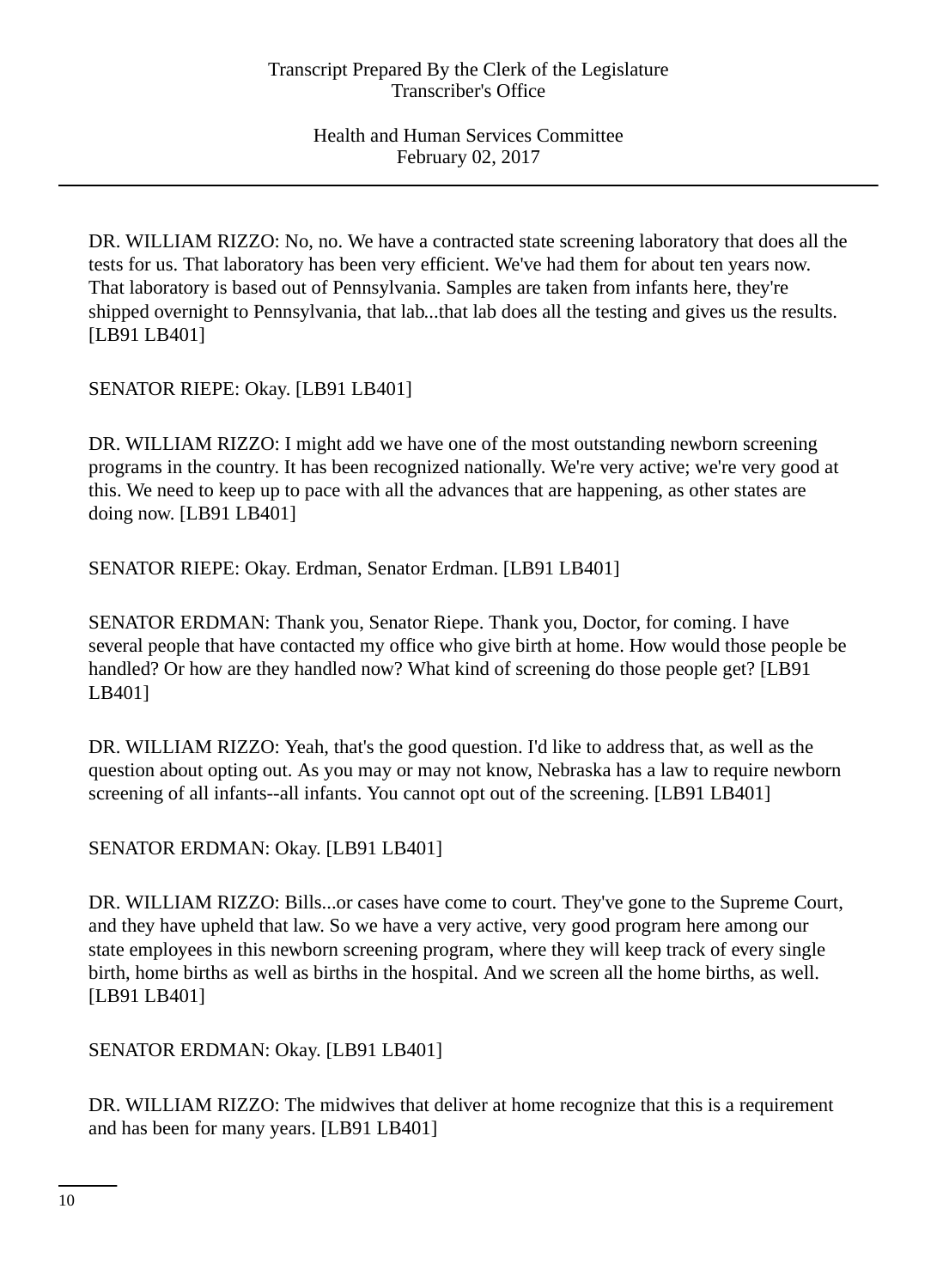# SENATOR ERDMAN: Okay, thank you. [LB91 LB401]

SENATOR RIEPE: Other additional questions? Concerns? Okay, thank you very much for coming. [LB91 LB401]

DR. WILLIAM RIZZO: I can address, I could address one other question... [LB91 LB401]

SENATOR RIEPE: Please do. [LB91 LB401]

DR. WILLIAM RIZZO: ...that was raised with Senator Hilkemann, if you wish. [LB91 LB401]

SENATOR RIEPE: Please do. [LB91 LB401]

DR. WILLIAM RIZZO: The cost of the test...we have a contract with the laboratory. They charge us a certain amount. The state has a fee of \$10 tagged on to that so we can run the program. I've been here for 15 years now. That fee is the same; it has not changed. When I arrived here, we were screening for 6 diseases; now we're doing 29. We need a lot of help in the state program there to follow up on all these new diseases that are being picked up. Our employees are among the best I've ever worked with. And I think that this is certainly a great need, as I see it, for our state as well as our country, for that matter. You asked about the fee to the hospitals. So that fee, the cost that's bundled in, it's about \$33, \$34; I don't know the exact number myself. That's passed on to the hospital, the hospital tags on their own fee to collect the sample and to ship it out to the screening lab. So there is a cost that's beyond that, but it's bundled into the hospital bills and charges. And each hospital sets their own fee for that portion of the bill that's made. So one hospital it may be a total of--I don't know--maybe \$60, another hospital it may be \$100. But it varies from hospital to hospital in that regard. We have no control over that. [LB91 LB401]

SENATOR RIEPE: Okay, that's been very helpful. Thank you very much. Senator Crawford. [LB91 LB401]

SENATOR CRAWFORD: Thank you, Senator Riepe. And thank you, Doctor. So just to clarify, currently there's a \$10 fee attached to that price to help pay for the cost to the state of managing this information and staff that's required. Is that what I heard you say? [LB91 LB401]

DR. WILLIAM RIZZO: That's correct. Now there is...there is funding for the program beyond that. Yes. [LB91 LB401]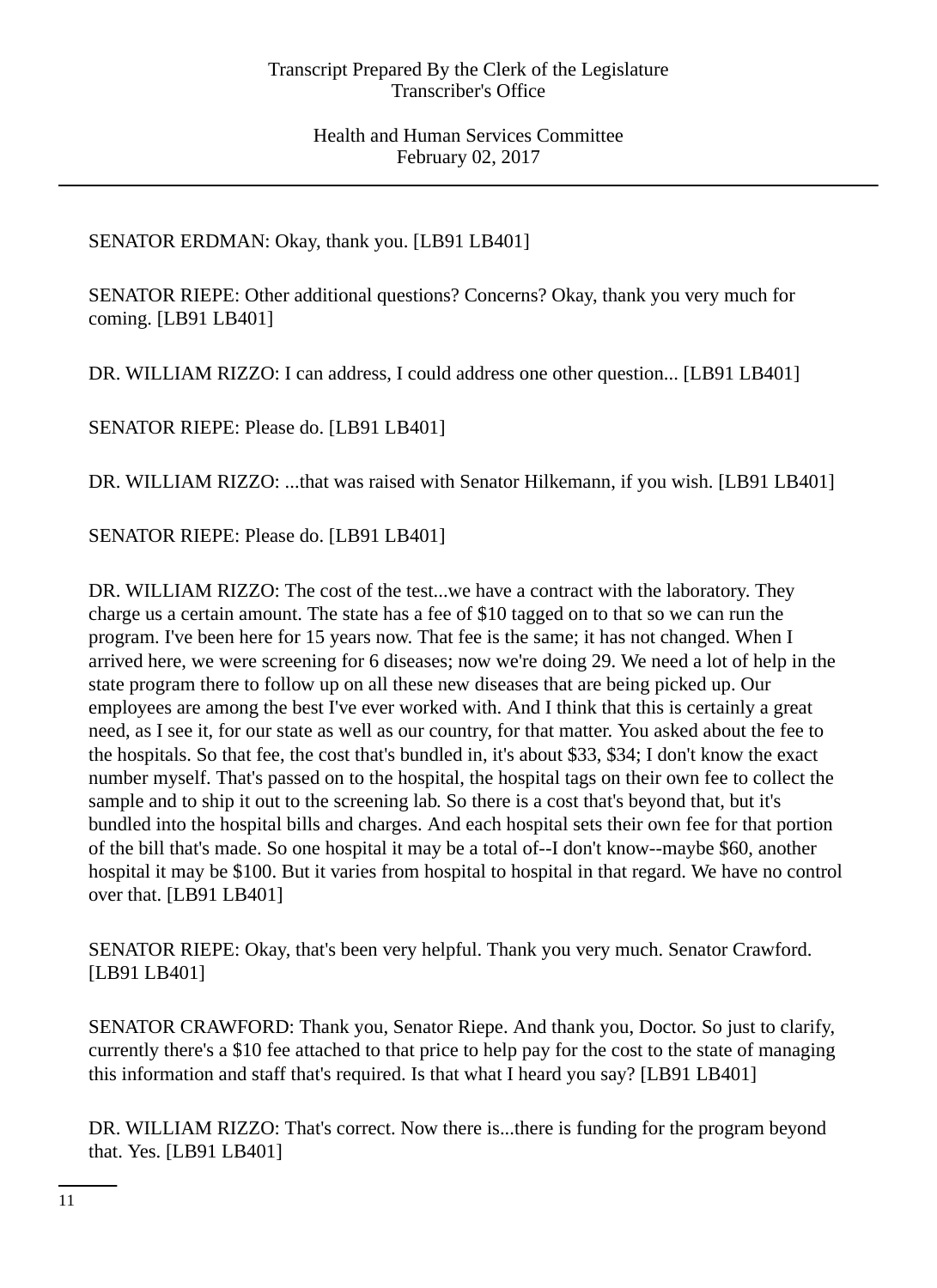SENATOR CRAWFORD: Okay, I was just asking because the fiscal note noted a need for general funds. And so I was just checking to see... [LB91 LB401]

DR. WILLIAM RIZZO: Yeah. [LB91 LB401]

SENATOR CRAWFORD: There is a fee that could perhaps pay for part of that, or we could revisit that question. Thank you. [LB91 LB401]

DR. WILLIAM RIZZO: And that fee is passed on to the insurance companies. [LB91 LB401]

SENATOR CRAWFORD: Okay, thank you. [LB91 LB401]

SENATOR RIEPE: So would the \$10 offset the fiscal note or the fiscal note exists on top of the \$10? [LB91 LB401]

DR. WILLIAM RIZZO: I am not able to address that. [LB91 LB401]

SENATOR RIEPE: Okay. Okay, we'll find out as we go along. Thank you again very much. Additional proponents, please come forward. [LB91 LB401]

MEGHAN KORTH: All right, good afternoon. Thank you guys for having me today. My name is Meghan Korth, M-e-g-h-a-n K-o-r-t-h. And my father, Paul Korth, passed away on January 25, 2015, just two years ago, as of last week. My dad was the kind of dad that didn't need to raise his voice to be heard. Some things we knew for sure, and they were that we were loved beyond words. And on good, bad, and even very ugly days, we did not question the pride he took in just being our dad. He didn't miss a game, and it was everyone's favorite guy to sit by in the stands, as he was just as quick to clip the newspaper articles, after a big game, for their kid as he was for his own. I cannot count the number of times in the past two years that someone in my life has come to me with a problem to be solved, and I've thought: oh, my dad can for sure help you with that. And, just as quickly I am forced to will my heart back together and make the correction: my dad could have helped you with that. While his absence is what's trying to take center stage, what is most significant about his story is that it was cut much too short. He wasn't supposed to be done here yet, but X-ALD had another idea, and that is the reason I am here today. My father is 1 of 10 children, 7 boys and 3 girls. Passing away at the age of 52, my dad outlived half of his brothers, as 3 died before they reached the age of 10 from X-ALD. My dad grew up asymptomatic and active, always involved in something. He went to college, married my mother, and they started their family. When I was 2 years old, an everyday routine became disrupted, as my dad started to find himself tripping when he would take a run around our house. Through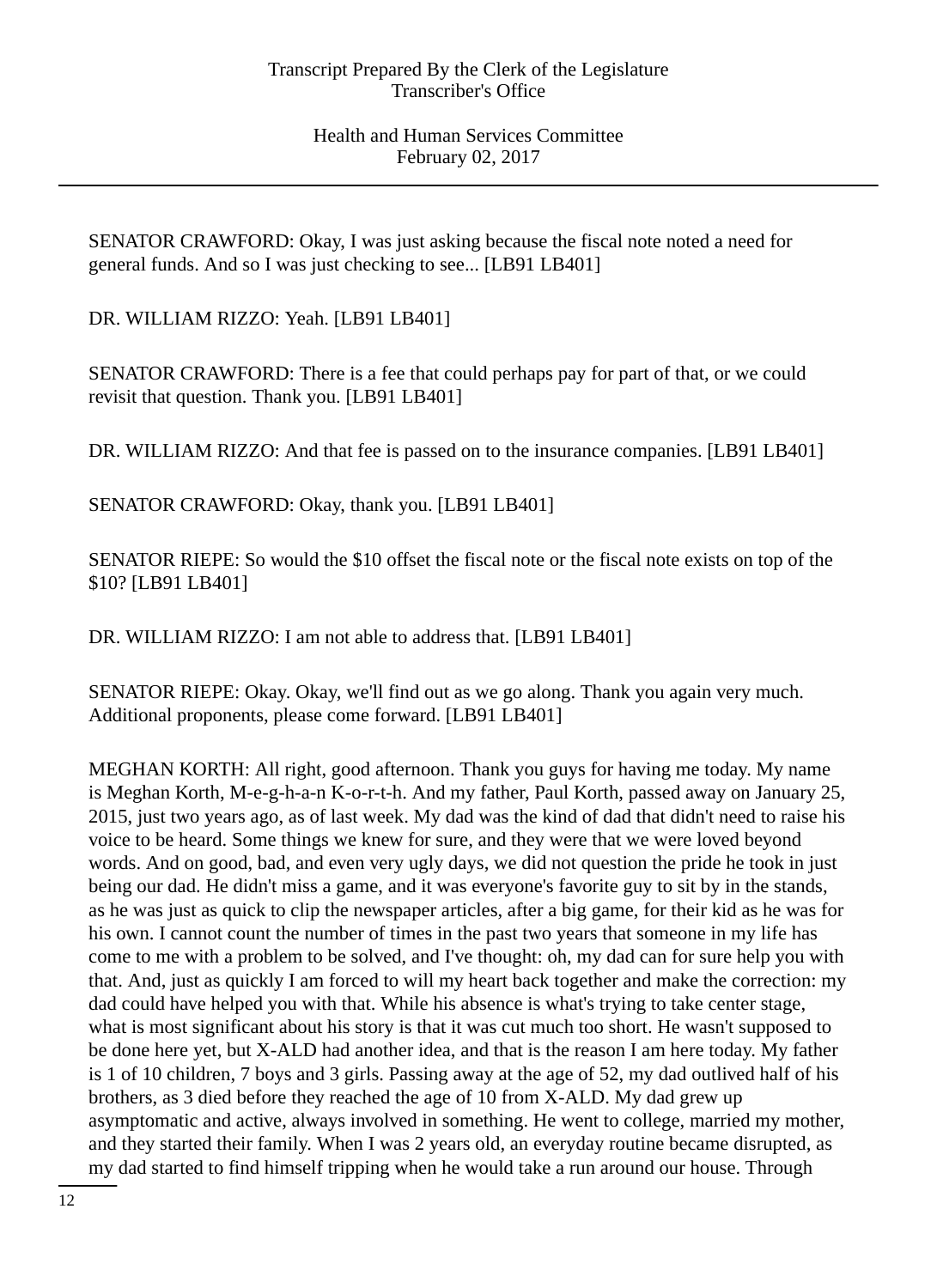Health and Human Services Committee February 02, 2017

several doctor visits, much exploration, and many dead ends, they found the diagnosis- adrenomyeloneuropathy, which is the adult form of X-ALD. Momentarily this diagnosis halted my parents in their tracks, as it came with only one outcome. The lingering questions for the young parents of a two-year-old and one on the way were how long he had to live and what his quality of life would look like. And those were just dead ends, as AMN and X-ALD operate under their own agenda. However, within this diagnosis were answers, answers for his extended family and an opportunity for the next generation to not have to live through the same horror they were about to, the same opportunity Nebraska could give families through adding X-ALD to the newborn screening panel. This would mean the chance for a bone marrow transplant to allow some Nebraska boys to spend their elementary years on a baseball diamond and in the classroom, instead of in a hospital bed with hope out of reach. It would mean less Nebraska women watching the death of one family member and shouldering the reality that it could be relived within their future families. Truly what a privilege it is to sit before you, a privilege I loathe, as the only reason I am here today is because my favorite person is not. The two years preceding my dad's passing are the hardest to relive, but paint a picture so well of an outcome preventable for other families, preventable only through newborn screening. My dad was an active member of his community, his family, and his workplace. And it felt like overnight that was all forced to change. And when we woke up, he was no longer able to walk, talk, eat, communicate, or move on his own. The disease moved slowly and then all at once. And all at once our privileges of being his wife and daughters dramatically reversed roles. The man who always cared for us, guarded us, and raised us up was no longer able to be the man he deserved to be. And now we got to feed, bathe, give meds, change, lift, move, entertain, and love our favorite person 24 hours a day, seven days a week, for the two years he spent on hospice in our home. And this undertaking was our greatest honor. I was able to share a story at his funeral that highlights the man he was and the light heart he kept during the most devastating years of his life. Right before he went on hospice, he was bound to a wheelchair while also losing his ability to speak and eat. We were spending the evening with a group of basketball families, for appetizers and conversation, both of which were major obstacles for him. Throughout the night, I would step away from my friends to see how he was doing. "Can I get you anything to eat, Dad?" I asked. To my surprise, he nodded back yes, the only way he was still able to communicate. But now I had to deliver. I scanned the food table and made my offers to him, according to the least amount of mess that would be sure to ensue. "How about some veggies?" Quickly shut down. "Cheese and crackers?" That was another no. "How about something to drink?" Nope. With every shake of his head, his smile grew bigger; the guy knew what he wanted. As I scanned the table for what he could possibly want, I found it, and this time it was my head that was the one shaking no. "Dad, that cupcake...is that what you want?" He didn't even have to answer, as his face was lit up. This cupcake was large, it was all chocolate, and it had probably three inches of rainbow frosting on top. And we were not in the comfort of our own home, to enjoy it without attracting a copious amount of attention. But he knew he had me roped in. That night, among family and friends, my dad consumed as much of that cupcake as possible,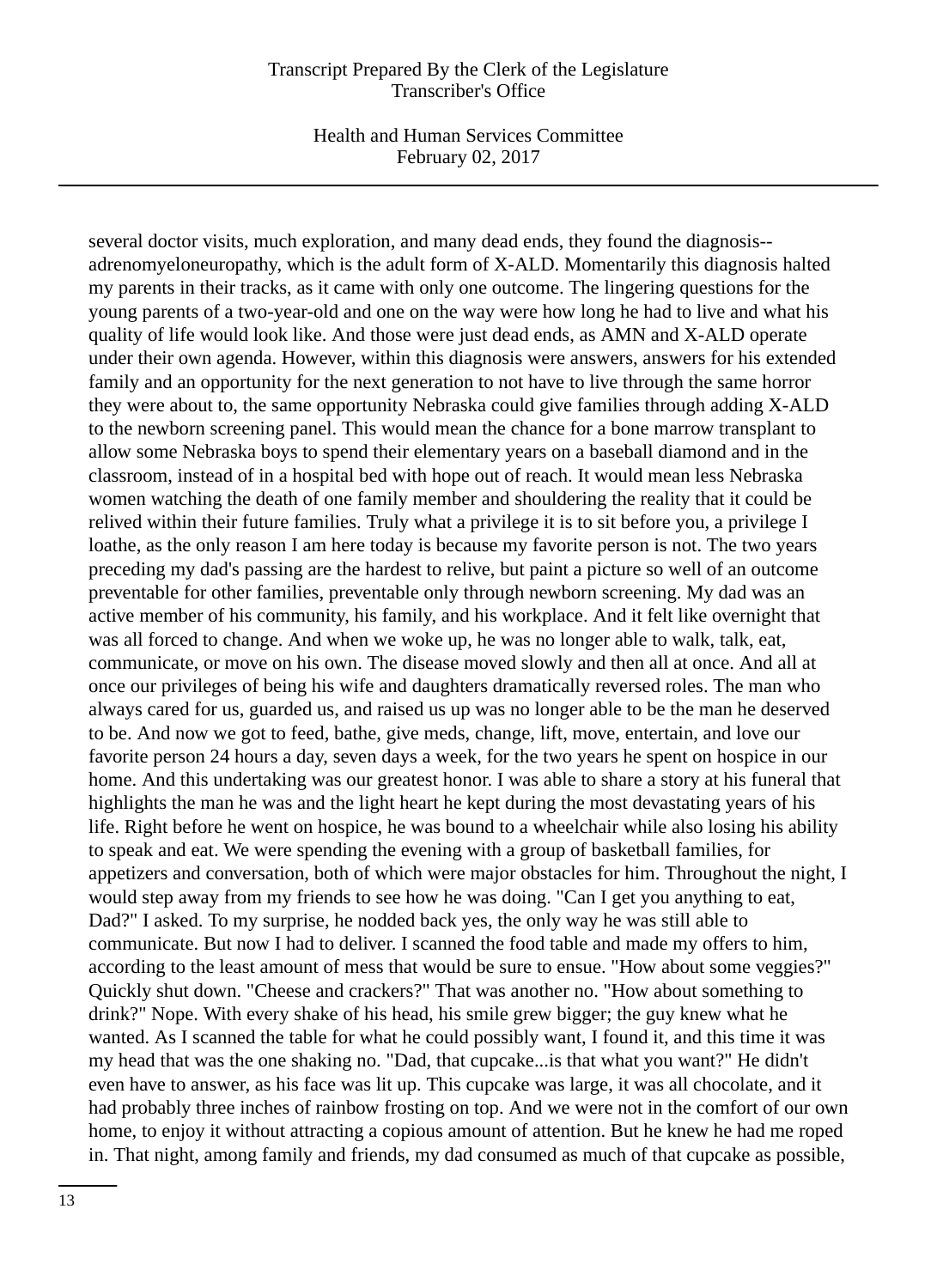Health and Human Services Committee February 02, 2017

that is, of course, what was not a mess all over both of us or the floor. That bit of cupcake would be the last he would ever be able to eat. Life is unexpected, and it's hard. No one is exempt from its ruthless realities. My desire, in coming here today, is that this is the last time you hear this story, in the state of Nebraska, on account of X-ALD. This matter is not limited to allowing boys to live with less restrictions or giving families access to more programming. We are at the heart of whether some children will have life at all or if they will be taken down, at their most vulnerable, by a disease we could have alerted them about. As a human body, we long to rid the world of what devastates our families, and we are constantly let down as we cannot prevent every life-threatening condition. In contrast, we have the great privilege and responsibility to change the outcomes that fall within our power. And today we have that power. I urge you to consider, with great care, LB401, and not with the sense of wonder or curiosity, but with a conviction of the life that it will provide your community, your family, and the great state you represent. Thank you so much for your time. [LB91 LB401]

SENATOR RIEPE: Thank you very much. Are there questions from the committee members? Seeing none, thank you very much. [LB91 LB401]

MEGHAN KORTH: Thank you. [LB91 LB401]

SENATOR RIEPE: Our next proponent, please. [LB91 LB401]

JEFF SWANSON: Thank you for having me. My name is Jeff Swanson, J-e-f-f S-w-a-n-s-o-n. I live in Elkhorn with my wife and my daughter, Brooke, who has MPS 1, or Hurler Syndrome. It's named after the doctor that diagnosed it in Germany. MPS 1 is a storage disease, which means the simple sugars that break down, as you progress, normally dispose in your waste stream. And she does not possess the enzyme that helps these break down and induce, so it's a storage. And the waste buildup affects almost every symptom, or every portion, in your body. Without treatment, the general effect is that the child will possibly live until seven. My daughter...I guess we were lucky. She had other medical issues. So she was diagnosed at four, because we had a radiologist at Children's that recognized a unique shape in her ribs. So we were able to see a bone marrow transplant at about nine months. It being a progressive disease, the earlier you can get it, as Dr. Rizzo had said, and he's seen my daughter, the more these things can happen. And now that enzyme replacement therapy for this also...that is generally done in conjunction with the bone marrow transplant. And as the science continues to improve, the outcome of these children's lives continues to improve. So overall, I just wanted to thank you for having me here, and I wanted to do what my part is to maybe explain to you guys how this can help with a family member and a child's life. So do you have any questions for me? [LB91] LB401]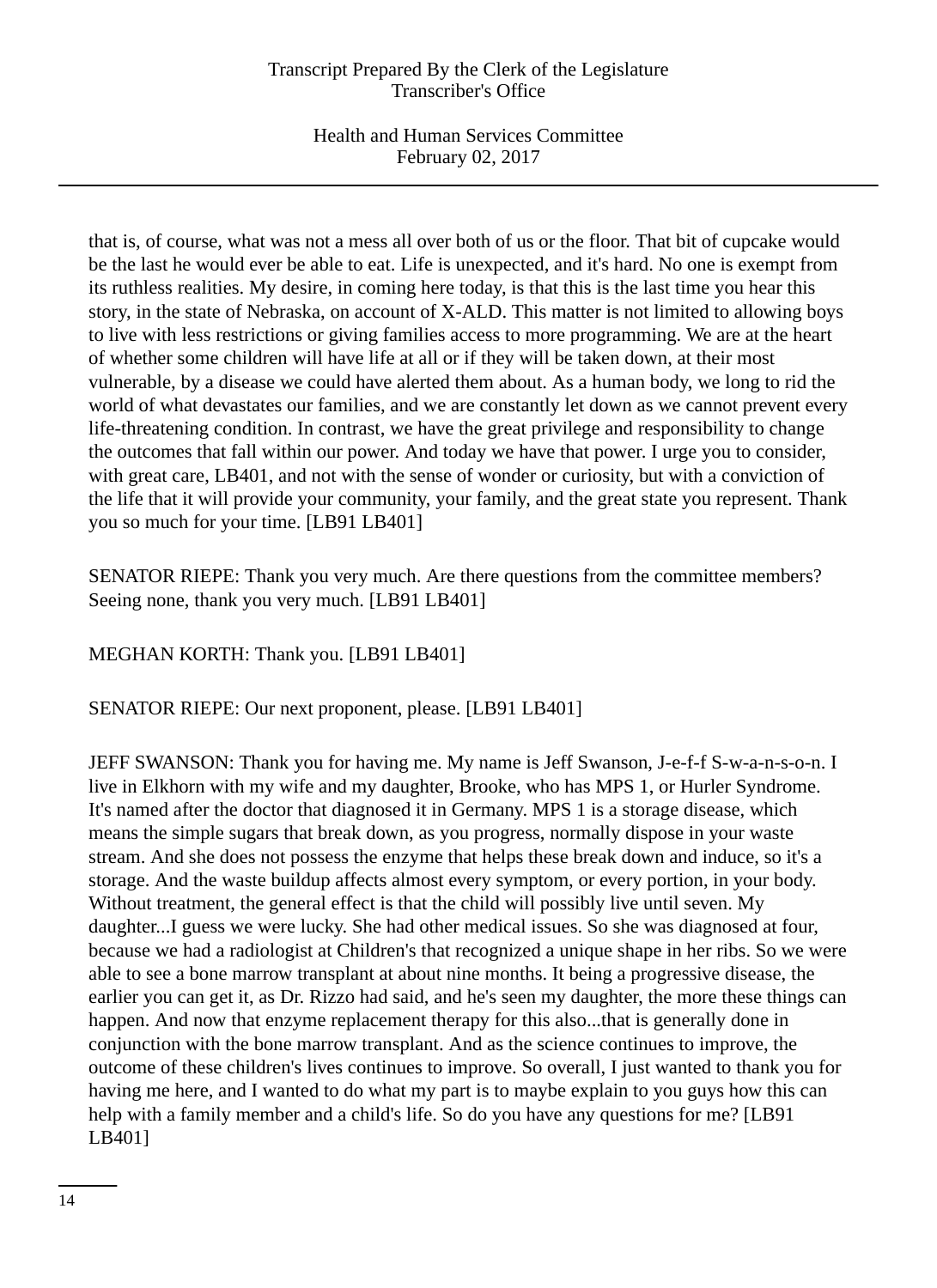SENATOR RIEPE: Thank you for sharing that. Are there members from the committee? Senator Howard. [LB91 LB401]

SENATOR HOWARD: Thank you, Senator Riepe. How old is your daughter? [LB91 LB401]

JEFF SWANSON: She turned 18 in September. [LB91 LB401]

SENATOR HOWARD: 18? What's she up to now? [LB91 LB401]

JEFF SWANSON: She's going to high school at Elkhorn. [LB91 LB401]

SENATOR HOWARD: Oh, that's wonderful. Is she looking at colleges? [LB91 LB401]

JEFF SWANSON: We are working through that with voc. rehab and stuff like that...whether we can go do that or some work processes and stuff. [LB91 LB401]

SENATOR HOWARD: Well, we're very grateful that you shared your testimony today; thank you. [LB91 LB401]

JEFF SWANSON: Thank you. [LB91 LB401]

SENATOR RIEPE: Thank you very much. Additional proponents. [LB91 LB401]

SHANNON BUTALLA: (Exhibit 2) Good afternoon. I am Shannon Butalla; that's S-h-a-n-n-on. My last name is B-u-t-a-l-l-a. Our journey to understanding the magnitude and devastation of peroxisomal disorders began in November 2002, when our son, Sam, was diagnosed with a Zellweger spectrum disorder which you haven't yet heard about today. In 2002 Sam was born at full term, seven pounds, nine ounces. My pregnancy was rather uneventful except for an ultrasound that detected that Sam's waist measurement was smaller than expected, suggesting failure to thrive in utero. With a more advanced ultrasound, it was detected to be within normal range, and I continued to carry Sam to full term. Childbirth was difficult. Sam delivered posterior, or sunny side up. Suction was used to assist his arrival into the world, which we now know was due to his lower-than-normal muscle tone. Some of his blood work came back abnormal, and his breathing was labored after delivery. Everything resolved rather quickly; however, I could not help but notice Sam's large soft spot in his head, his skinny legs, and a weak suck when feeding. The labor and delivery nurses dismissed my concerns, and in my postdelivery fog, we went home as scheduled. The next four months were hell. Sam tested positive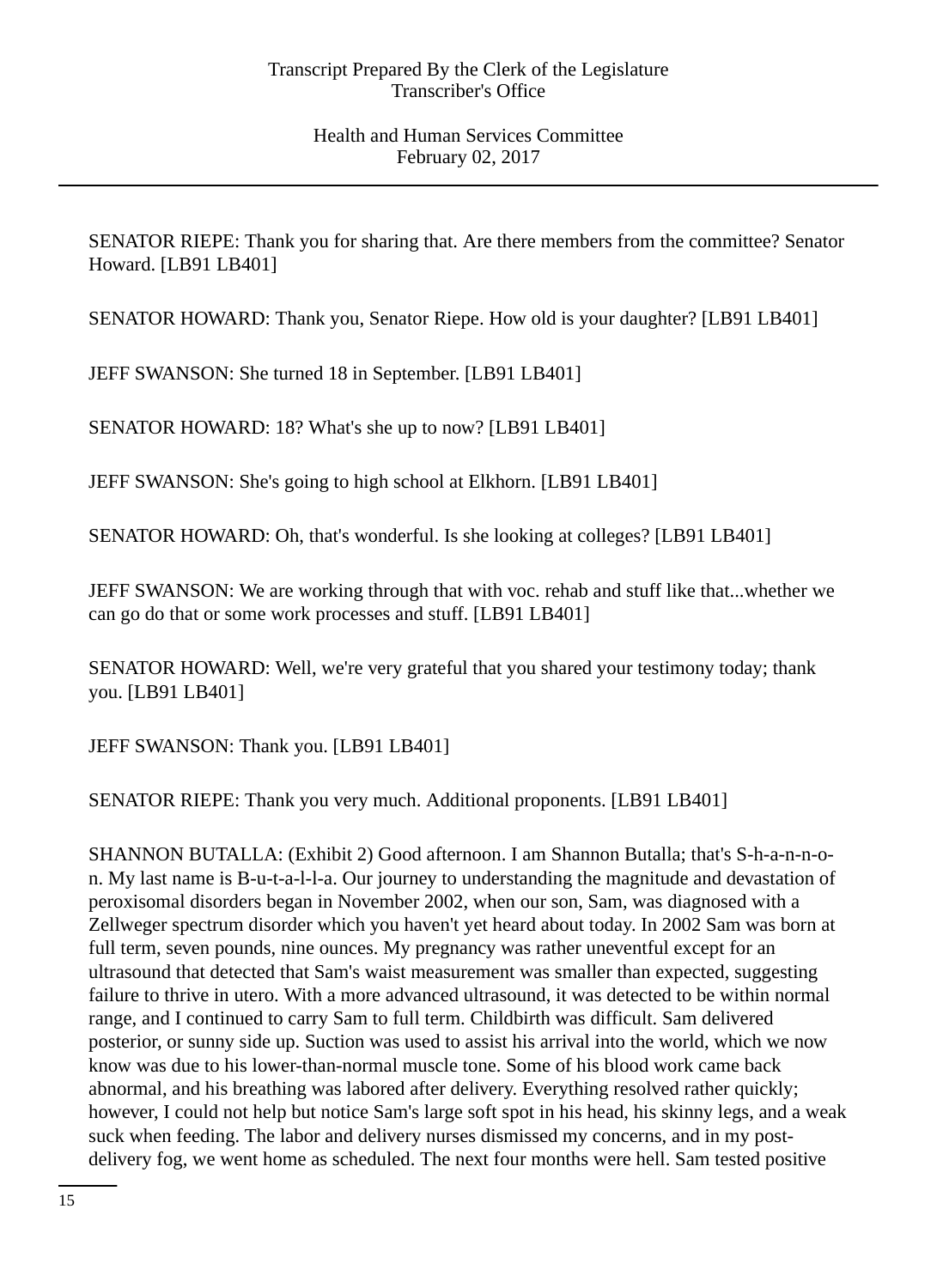Health and Human Services Committee February 02, 2017

for salmonella after we left the hospital that they believe he contracted from a fecal oral exposure there. He had as many as 26 stools a day. Our primary care physician bounced us between his office and the hospital lab for weight checks, blood draws, and stools--stool samples. Sam was not getting better and, although he wasn't losing, he wasn't gaining weight as he should. Sam's ongoing health issues led us to many specialists. We started with infectious disease, then neurology, then hepatology and genetics. The hepatologist thought Sam may have biliary atresia, where the bile ducts are blocked or absent, which would be fatal if untreated. A liver biopsy showed otherwise, so the journey towards diagnosis continued. November 19, at four and a half months of age, we received Sam's diagnosis: peroxisomal biogenesis disorder in the Zellweger spectrum of disorders, PBD-ZSD. He would be deaf, blind, cognitively disabled, physically disabled, and would not grow and thrive like a typically developing child. Sam's hepatologist told us many children with the disease didn't live to be one, and most died during their toddler years. Over the next months, we were flooded with medical appointments. Sam's vision and hearing were deteriorating. Sam began extensive physical and occupational therapy. He was fitted with hearing aids. We traveled to the Kennedy Krieger Institute at Johns Hopkins to meet with a world-renowned specialist on the disease. There we learned a specialist new to Omaha could provide the symptomatic and supportive care that we needed, Bill Rizzo. Sam has lots to say, too (laughter). [LB91 LB401]

SENATOR CRAWFORD: Yeah. [LB91 LB401]

SHANNON BUTALLA: These physician/scientists offered us a different picture and gave us hope. Although Sam would never be like his typically developing peers, he would write his own story and progress at his own pace. The disease would shorten his life, but there were no absolutes. Sam thrived beyond expectations. He learned to walk, swim, eat orally, and communicate through sign. It was slow, but he progressed. At age six, he experienced another hurdle no other child with PBD had faced: acute lymphoblastic leukemia. As a parent of a child who received a potentially fatal diagnosis as an infant, I am different of parents of boys with Xlinked ALD. Sam never presented as normal, and symptoms from the disease were never...were apparent soon aster birth. There are similarities, however, in that Sam further declined when leukodystrophy, or white matter disease, presented. This wasn't until Sam was nearly seven and a half, around the time that some boys with X-linked ALD begin to show symptoms of their disease. Boys with ALD present normally until, sometime in their childhood, they exhibit escalating behavior, symptoms of ADHD, clumsiness, difficulty with handwriting, and gait issues. Unless there is a family history, there's nothing that would prompt families to test for such disease. By the time symptoms present, much of the damage is done. I can empathize with these boys' families, watching their child decline. In six short months, amidst heavy doses of chemotherapy for Sam's leukemia, he developed this leukodystrophy. All the skills Sam had worked so hard to obtain were gone. He went from walking to crawling, to "scootching," to having no independent mobility. He developed hemiparesis in his hand, tremors, inability to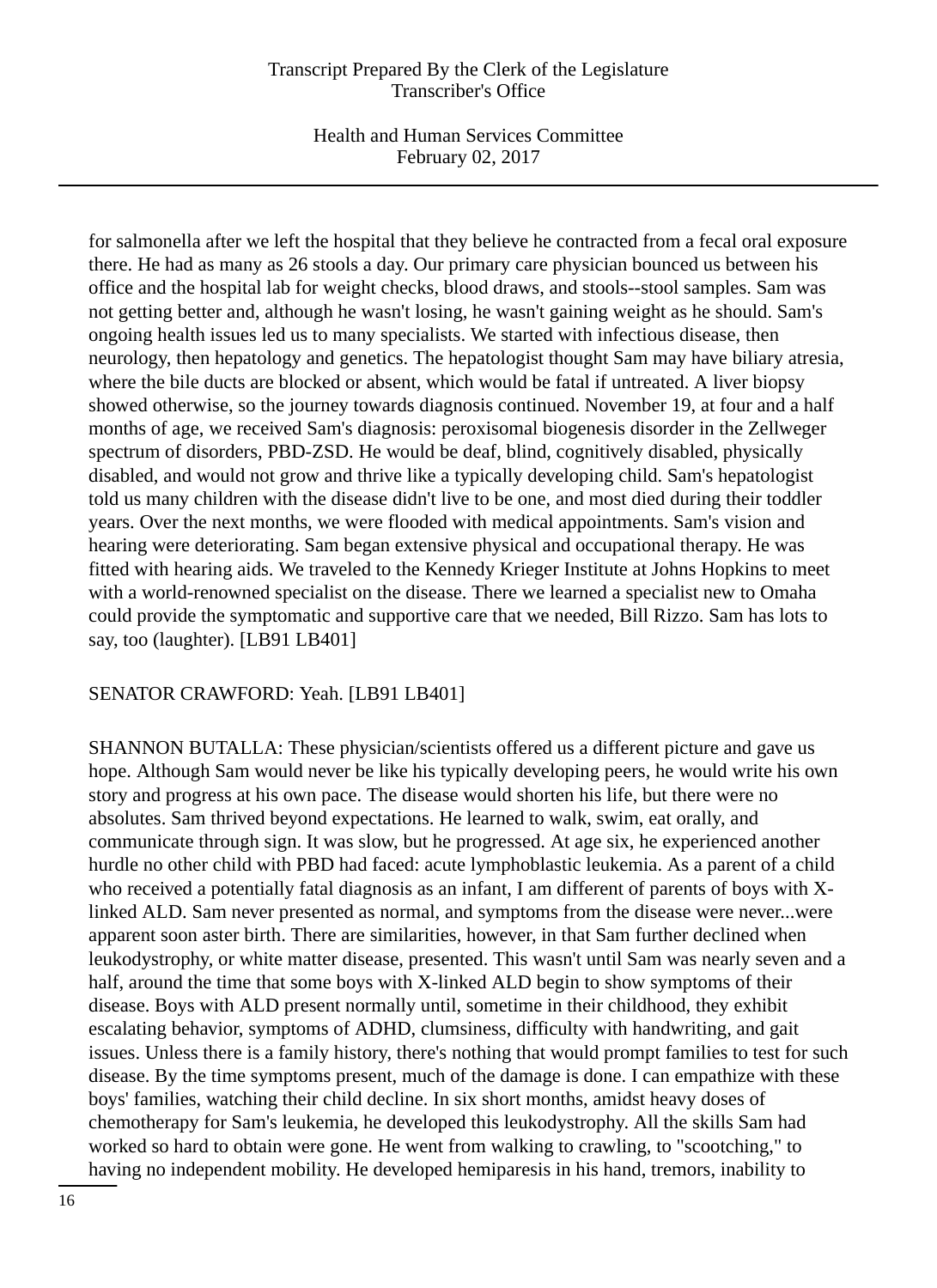Health and Human Services Committee February 02, 2017

balance, and rigidity that didn't allow him to function physically, as he had just six months before. It was, and still is, devastating for all who know and love him. The newborn screening proposed in LB401 would allow families with an X-linked ALD diagnosis to...before generative defects present. There are early treatments available, including the treatment of adrenal dysfunction, that prevents death and morbidity due to Addison's Disease. Those identified can be monitored, between the ages of two and ten, for early brain disease through MRI, that can be successfully with bone marrow or gene therapy treatments. The newborn screening also detects three other diseases, including peroxisomal biogenesis disorders, like Sam, and two other less common peroxisomal fatty oxidation disorders. Needless to say, having a child who is the statistic makes LB401 very important to my family and me. Although there are currently no effective treatments for Sam or children with his disease, it is thought that there...the children born with PBD-ZSD that are never diagnosed. Knowing these individuals, whether they present mild or severe, is the window to greater understanding of the disease and, one day, could lead to potential treatments. For boys with ALD, there are treatments, and it is our duty to protect them and their families from the debilitation and devastation that accompanies the diagnosis. Thank you for your time and consideration of LB401. [LB91 LB401]

SENATOR RIEPE: Thank you for presenting. Let's...are there questions from the committee? Thank you very much. [LB91 LB401]

SHANNON BUTALLA: Thank you. [LB91 LB401]

SENATOR RIEPE: And additional proponents. [LB91 LB401]

ASHLEE SPRINGER: Hi. I am Ashlee Springer, A-s-h-l-e-e S-p-r-i-n-g-e-r. I am here to talk about Pompe disease. My daughter Parker, back there, she's two. We welcomed her into the world January 31, 2015. She was eight and a half pounds, so she was a big baby, had a lot of energy stores in there. At first she seemed normal, healthy. She passed all of her normal newborn tests with flying colors. But within a couple months, she began to nurse not quite as well. She would only nurse for two to three minutes at a time and almost always fall asleep after that first two to three minutes. I mentioned it to her doctor, that she'd been sweating and nursing not as well. And of course, she couldn't see it right then, so she said: just keep an eye on her. I am a nurse, so she knew that Parker had somebody that knew what to look for. So then, after that, Parker began vomiting large amounts after every feed, so she sent us to a pediatrician. And the pediatrician...we mentioned the symptoms to him. And she'd just finished feeding, so he could actually see that, as well. And he did an electrocardiogram and an x-ray. And on the x-ray, at three months, her heart was the size of a ten-year-old's heart. So obviously something was wrong. He set us up with Dr. Fletcher from Children's, who was going to be in Kearney the following week. We went and saw Dr. Fletcher. He did an echocardiogram...stayed in the room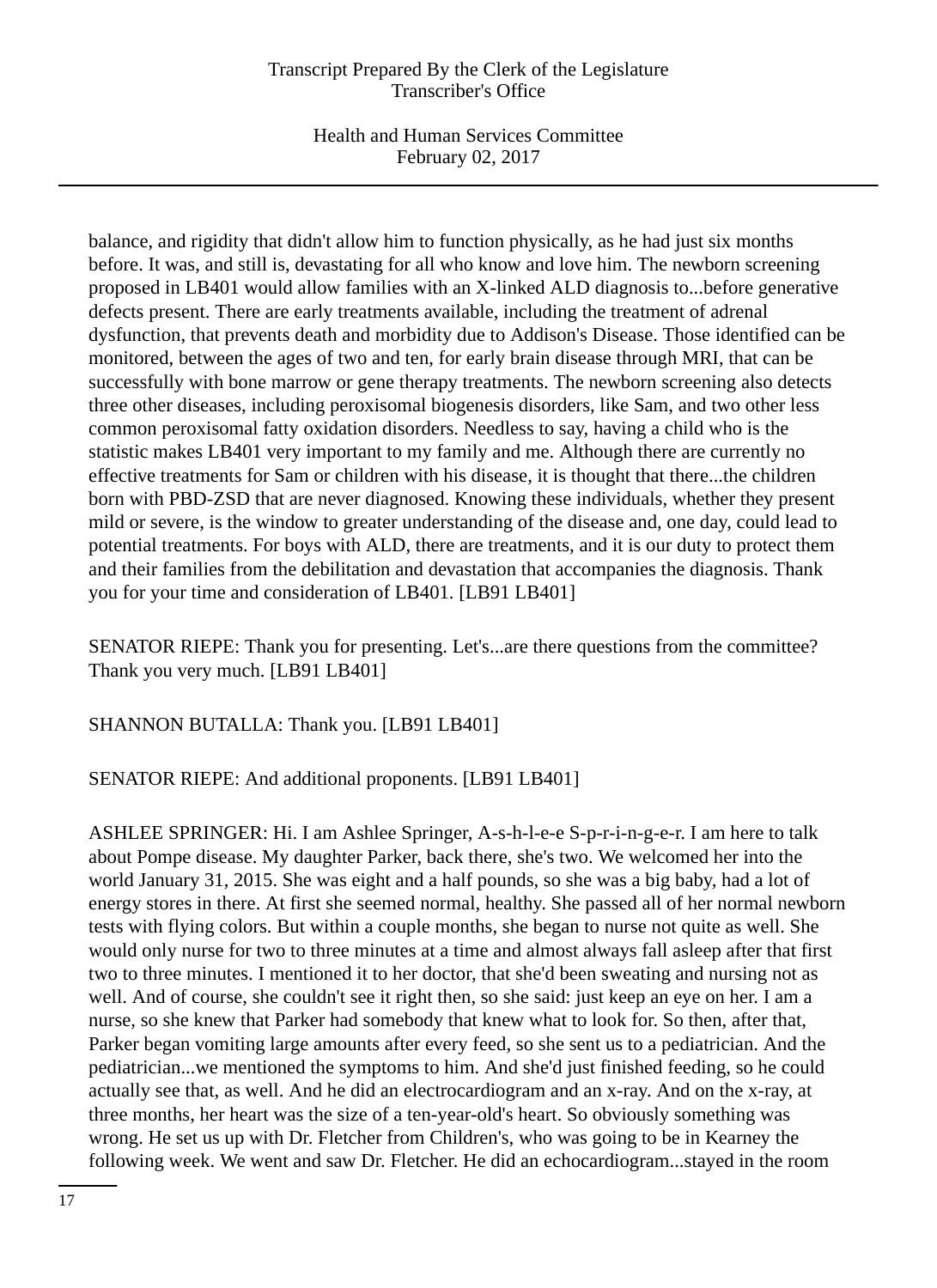Health and Human Services Committee February 02, 2017

for about a minute, and then he left, said he'd see us when he got us back to the room after the test. Following the test, we went in there and we found out that he'd left the room early to go arrange transport to Children's because he didn't know why her heart was that big, but that she might only have a couple days if we didn't act quickly. We got to Omaha and, at first, Dr. Rizzo had mentioned to the other cardiologist that he suspected Pompe disease. But she didn't have the facial symptoms of the other patients they had seen with Pompe disease. So they thought that it could be something else. Then her initial testing at Children's had come back as a false negative. So after that, we had her go up for a test the following day, and that morning was the last morning, for two weeks, that we would see her breathing on her own without any assistance whatsoever. When she finished her surgery for more testing that morning, she came back on a breathing tube, and they were unable to get her successfully off for a little while. On May 13, 2015, Parker coded, meaning her heart went into a negative rhythm and her heart then stopped. And they worked on her for four minutes before they were able to get her back. That was a very long night for all of us. Thankfully my husband and my mom were both there, and I wasn't at Children's alone with her. The following day they gave us great news. They'd sent off some muscle specimens, and she did, in fact, have Pompe disease. Two independent labs had...sorry. Two independent labs had diagnosed her Pompe disease, so we knew for sure that that's what was causing all of her symptoms. After that we learned a lot of different terminology. And Dr. Rizzo came to rush her enzyme treatment so that we could get it in emergent situation, because it is very expensive. But without it, we honestly didn't know how much longer we would have after that, as well. Then in June, she got a tracheostomy placed because her heart was so big, it was collapsing her left lung. Following the tracheostomy, she got a port placed because this is an IV medication that she has to get, and the port allowed them to put the medicine in through there. In August, her bowel had not had enough blood flow, due to the disease and the advancement of her heart disease. So her bowel ruptured, and we had to go in for another surgery...got a feeding tube because she still wasn't able to eat. Since then she's been doing great. We were able to come out of the hospital after five months of hospitalization in Omaha, about five hours from home. She pulled her own trach out in March of last year, so she no longer has that. And she's breathing just fine, just has oxygen at night. But had we known, at birth or shortly after birth, that she had Pompe disease, we could have avoided the trach, the feeding tube. She wouldn't have coded that night. She would still have Pompe disease, but we would have a much better understanding, from the get-go, and get her help as soon as possible. Our child also has Pompe disease, and it will be nice to see what the difference is between the two, being able to start from the beginning. So thank you. Do you have any questions? [LB91 LB401]

SENATOR RIEPE: Thank you very much for your testimony. I apologize for having to step out, but I got called out, so... [LB91 LB401]

ASHLEE SPRINGER: That's okay; thank you. [LB91 LB401]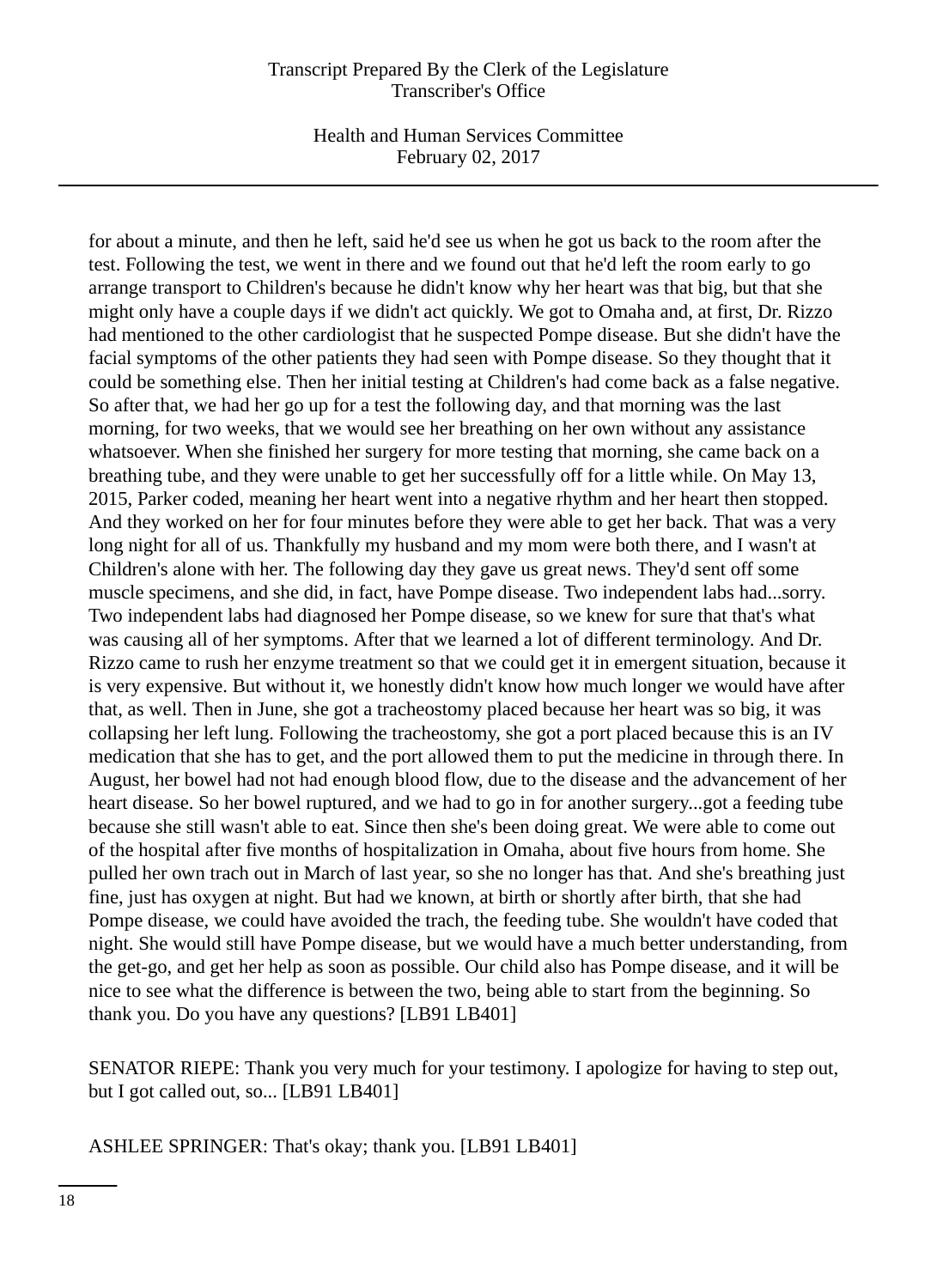SENATOR RIEPE: Are there questions from the committee? Thank you for telling your story. [LB91 LB401]

ASHLEE SPRINGER: Okay. [LB91 LB401]

SENATOR RIEPE: Additional proponents. Proponents? Seeing none, do we have opponents? Any opponents that will be...want to speak? Seeing none, are there any that want to testify in a neutral capacity? Apparently not. Tyler, do we have any written documents that have been submitted? [LB91 LB401]

TYLER MAHOOD: (Exhibits 3-10) Yes, for LB91: we have a letter submitted, in support, by Dr. James Harper, representing himself; and Matt Keppler, a letter of support from the March of Dimes. For LB401: a letter from...a letter of support from doctor--not doctor--from Robert Rauner of the United Leukodystrophy Foundation; a letter of support from Dr. Richard Azizkhan from Children's Hospital; a letter of support from Chelsea Lamers, representing herself; a letter of support from Darin Anderson, representing himself; a letter of support from Matt Keppler of the March of Dimes; and a letter from Daniel Claussen, representing Nebraska Medicine, in support. [LB91 LB401]

SENATOR RIEPE: Okay. Thank you, Tyler. Senator Hilkemann, would you like to close? [LB91 LB401]

SENATOR HILKEMANN: Thank you. Well, you've heard the stories. You've heard the need. Senator Williams, the...if you look at the fiscal note, that \$20, it gets us to \$270,000. And that's where we can have some discussion on that down the line (inaudible). All of these parents who came here today with their children are here, not because their children can be cured. They came here to testify. They want to help other families prevent so that they don't have to live the challenges that they are living with in their lives. I think we need to make this a priority and move it forward. With that, I would close my testimony. [LB91 LB401]

SENATOR RIEPE: Thank you. We'll see if there are...Tyler, what do you have? [LB91 LB401]

TYLER MAHOOD: Can I correct the record real quick? The letter from Nebraska Medicine was in the neutral, not a letter of support. I apologize for that. [LB91 LB401]

SENATOR RIEPE: Okay, thank you. Are there additional questions of Senator Hilkemann, from the committee? Senator Crawford. [LB91 LB401]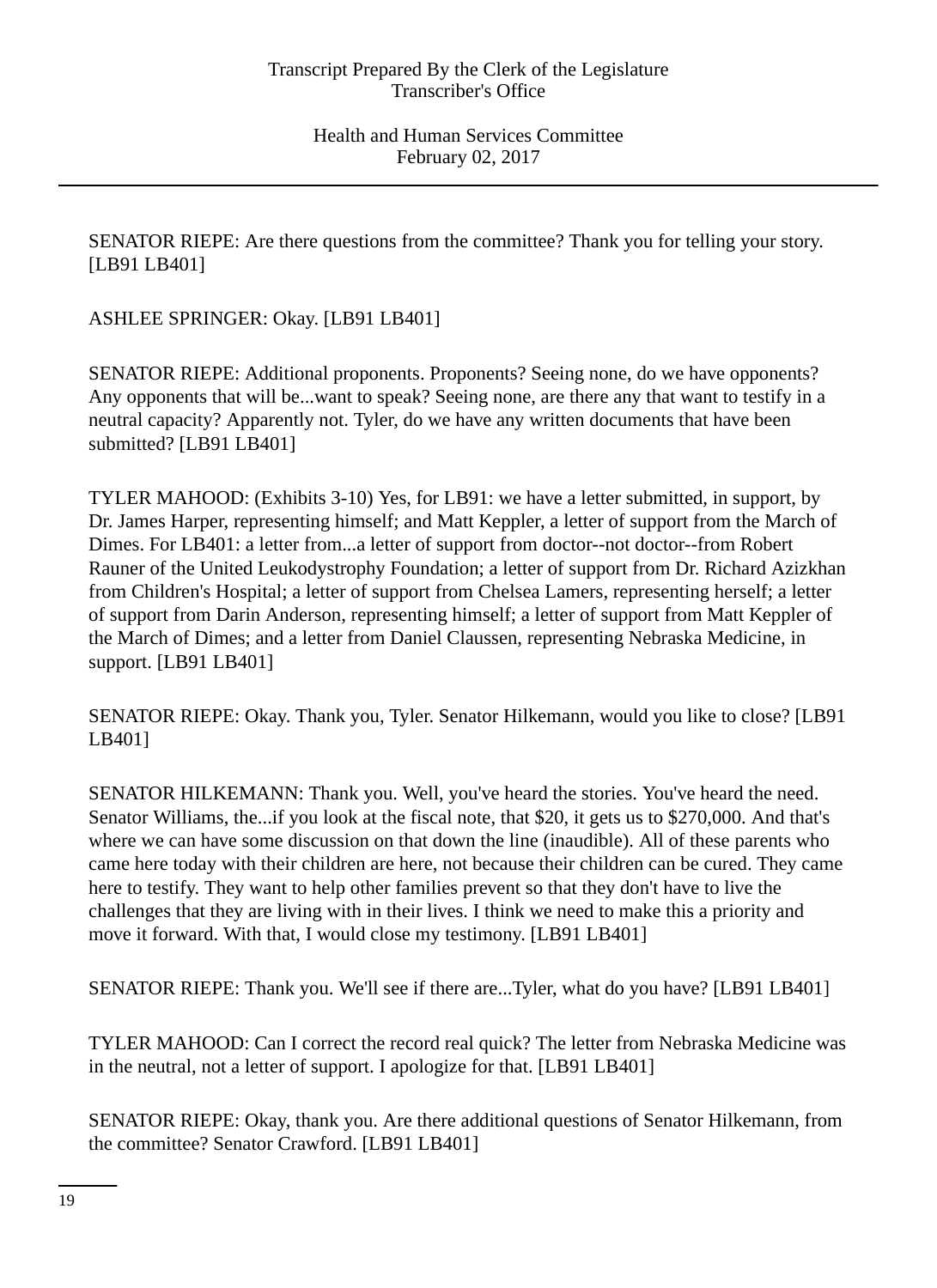SENATOR CRAWFORD: Thank you. And thank you, Senator Hilkemann. The letter that we did just get from Nebraska Medicine and just had mentioned the Medicaid program reimbursement and if you...and the possible need to consider adjusting that to reflect the cost of the tests, are you interested or willing in having that conversation? [LB91 LB401]

SENATOR HILKEMANN: We will have that conversation. [LB91 LB401]

SENATOR CRAWFORD: Excellent. [LB91 LB401]

SENATOR HILKEMANN: That's why they have...I am on Appropriations here, Senator. [LB91 LB401]

SENATOR CRAWFORD: Thank you. [LB91 LB401]

SENATOR RIEPE: Okay. Additional questions? Hearing none, that will close the hearing on the combined LB91 and LB401. Thank you, Senator Hilkemann. We will now hear, go into hearing on LB481, and this is Senator Kuehn. Do I see... [LB91 LB401]

SENATOR WILLIAMS: Want to take a quick break?

SENATOR RIEPE: Let's take a quick break. Can you see if we can get a hold of Senator Kuehn and tell him we're ready?

# BREAK

SENATOR ERDMAN: Okay, we'll get started. Senator Riepe had to step out for another committee hearing. So Senator Kuehn, would you like to introduce LB481? [LB481]

SENATOR KUEHN: (Exhibit 1) Thank you, Senator Erdman and members of the Health and Human Services Committee. My name is Senator John Kuehn, J-o-h-n K-u-e-h-n, and I represent Legislative District 38, which is 7 counties in south central Nebraska. It's my pleasure to be with you this afternoon, to introduce LB481. I think it's highly appropriate that we're doing LB481 today on Groundhog Day. As some of you who are returning to the committee may remember this bill as LB979 from last year, which was passed out of this committee and advanced to General File, but was not taken up on the floor when we adjourned sine die. So it's very appropriate that, on Groundhog Day, we're literally having a Groundhog Day experience. LB481 is a bill dealing with biologics, which are an innovative class of medicines manufactured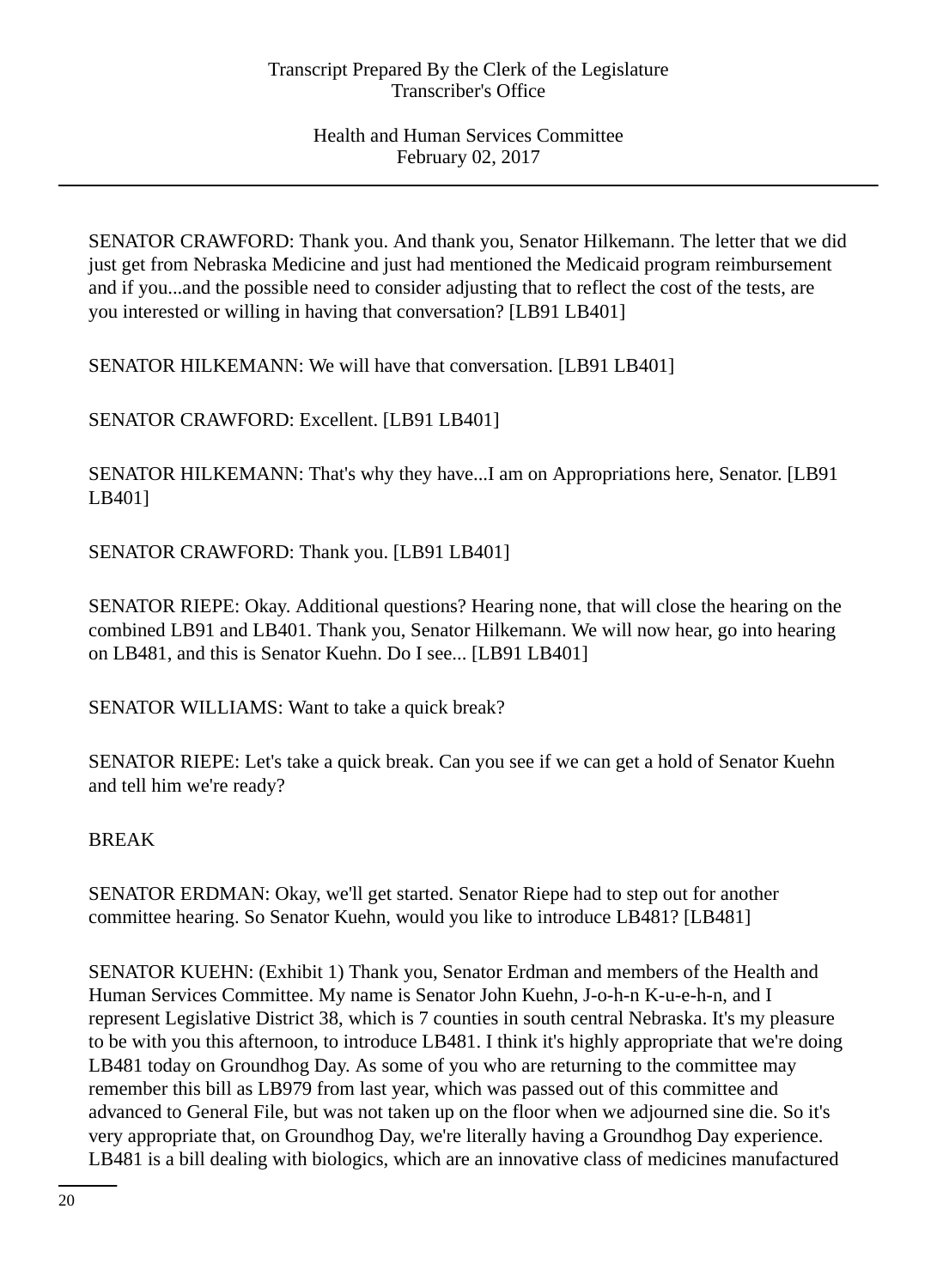Health and Human Services Committee February 02, 2017

from living organisms. Unlike small molecule drugs that are chemically synthesized, biologics are derived from cell lines that are ultimately going to produce the desired therapeutic substance. While most of the drugs that you are going to commonly think of are chemically identical batches, the biologics that we are going to be talking about today with LB481 are complex, heterogeneous mixtures. While they may have the same treatment and therapeutic uses, biologics produced using different cell lines will not be exactly the same. What we're going to be dealing with in LB481, and you'll be hearing about today, are biosimilars, which are also referred to as follow-on biologics. These are biologicals that are manufactured using different cell lines, mirroring the composition and treatment profile of an innovator product produced by another company. Biosimilars present therapeutic and cost-effective alternatives to innovator products for both providers and patients. Now I am going to ask if you indulge my inner geek here a little bit as we walk through a little bit about what biologics and biosimilars are. So while we're going to be talking about some regulatory aspects, it's important that you guys have some background on exactly what we're talking about with this new innovative class of therapeutics. Biosimilars are a relatively new development in therapeutics. And only recently has FDA guidance on their interchangeability been defined, with updates coming as recently as the past few weeks. LB481 is important as a piece of legislation for Nebraska, to help provide guidance for clinicians and dispensers, as we see more and more biosimilars pass through the FDA approval process. And we now have a mechanism in place for the concept of interchangeability. It's important that transparent communication between the patient, the physician, and the pharmacist remain the hallmark of high-quality patient care. What LB481 does is provides guidance to facilitate the communication when an approved interchangeable biosimilar product is dispensed by, and substituted by, the dispenser. While currently we don't have any approved interchangeable biosimilar products, there are many in the pipeline. And so what we're doing here is we're proactively, as a state, establishing a communication framework for the use of interchangeable biologics so that we have a commonsense set of solutions for promoting patient understanding of their own healthcare and communicating between all members of the healthcare team, so the prescriber, the patient, and the dispenser. I have for you, which your page can hand out, a table which includes all of the states that have adopted similar legislation. So while the FDA is ultimately the federal agency responsible for the approval of biologics and biosimilars, and approving the interchangeability, it's up to state law to govern the substitution by dispensers when a different product, other than that prescribed, is substituted, which is why we're here today. It's really important that we understand the role that biologics are going to play in treatments, and why this is such an important issue, especially the communication piece. The biologics that we're going to be talking about--and the experts will be providing testimony on that follow--are used in some of the most complicated medical conditions. So these are patients with really complex cases who are on multiple drug therapies and for whom management of their complex cases is critical. We're talking about cancer patients; we're talking, in many cases, about complex autoimmune diseases such as lupus and rheumatoid arthritis. And these are patients who are really taking advantage of these innovative therapies which, in case of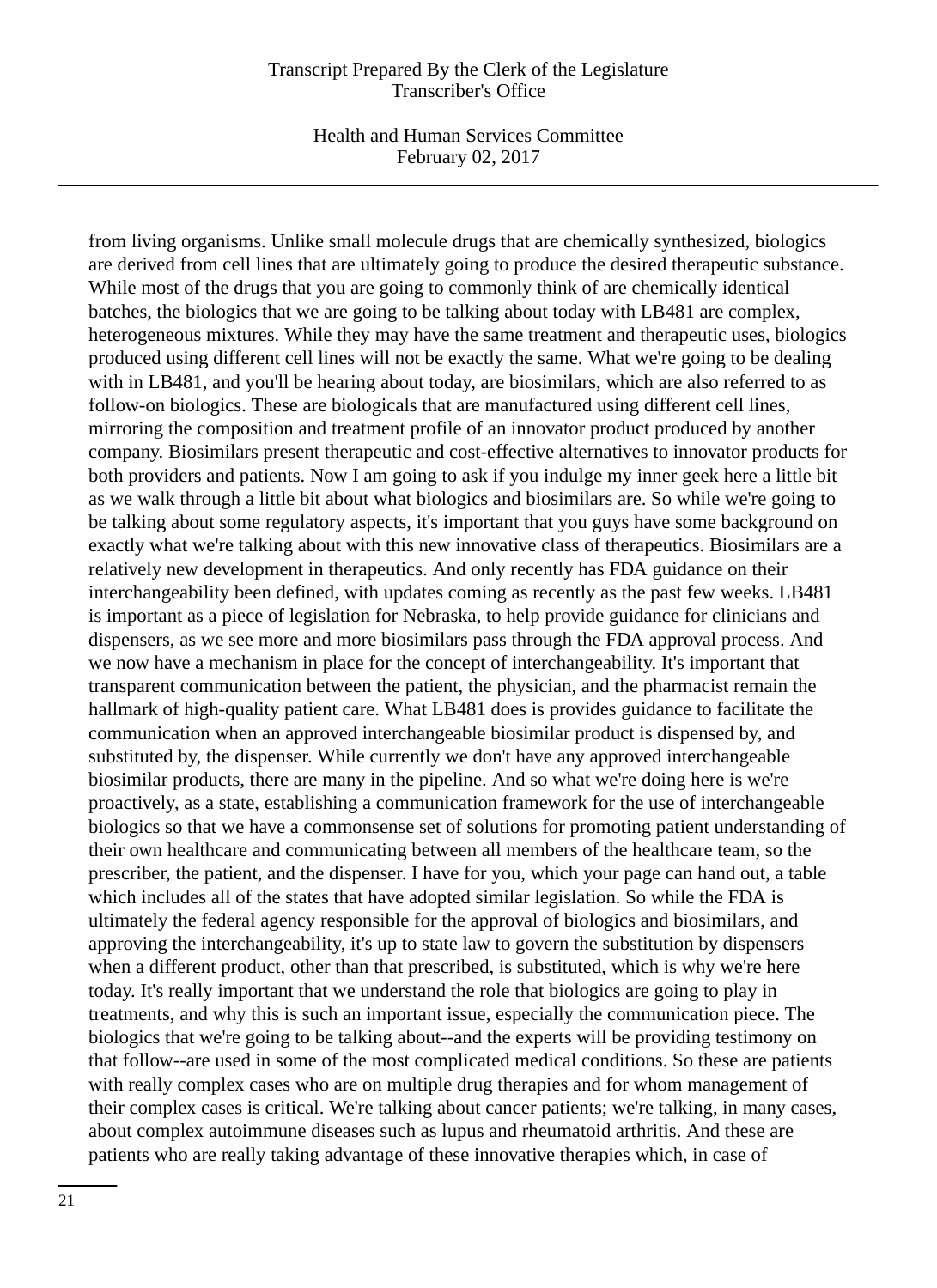Health and Human Services Committee February 02, 2017

management and treatment of their condition, has been life changing. In this particular patient population, adverse event reporting and having a complete and accurate medical record is essential to the management of their conditions. These are also patients for whom their treatment programs are some of the most costly, in terms of both drug therapies and duration of their conditions. So making sure that we have a framework in place to allow lower cost alternatives for critical and affordable care is important. The second thing I want to make sure the committee is familiar with is that biosimilars is not the same as generic drugs. So generic drugs are chemically identical. By the very nature that they're produced by living cell lines, biosimilars are not. So while biosimilars and the interchangeables are approved for treatment of the same condition, and they're expected to have the same therapeutic use, they're not chemically identical. So it's for that reason, and because of the targeted population in which these compounds are used, that the healthcare team must clearly communicate the specific biologic and the manufacturer to both the patient and the physician, to maintain quality case management. So to achieve these objectives of having the best possible communication among members of the healthcare team and to advocate for the patient, as well as provide guidance for interchangeability, LB481, as the green copy in front of you contains the following provisions: First, it establishes definitions for biologic and biologic product. Given that these are a new and unique therapeutic class, definitions provided in state statute are important. And I'd like to give a strong thank you to all of the stakeholders, whether that is the pharmacists, the pharma companies, all of those advocating in this world of therapeutics, touching every aspect of biologics for coming together to establish and define these terms for us in state statute. Second, LB481 delineates clear guidelines for communication between the dispenser and the prescriber, in the event of the substitution of an FDA-approved, interchangeable biosimilar. So the language of the bill would require communication within three business days of a substitution by the dispenser, and it outlines the means for electronic communication of that notification piece. Third, LB481 is going to instruct the Department of Health and Human Services to maintain a list of the FDA-approved, interchangeable biologics, so that all members of the healthcare team have equal access, via the Web site, to identify specifically which products have received that interchangeable designation. And finally, LB481 does an important distinction in bringing Nebraska state statutes up to date regarding the differences between a drug and a biologic. Because biologics, including biosimilars and interchangeable products, are not identical to the reference products, by their very nature, and don't have the same active ingredients, like generic drugs, we need to provide those definitions. Current state law only allows a pharmacist to substitute a drug that is chemically equivalent and bioequivalent. So we have that important change to adjust for the change in technology. Following my opening are a number of nationally recognized experts who can provide additional technical expertise in the use of biologics, and their substitution, to the committee. While I recognize the nature of this discussion can be quite technical, I am happy to answer any questions that you may have, to the best of my ability, or to find out additional answers from the technical experts that follow. So with that, I am open to any questions you may have. [LB481]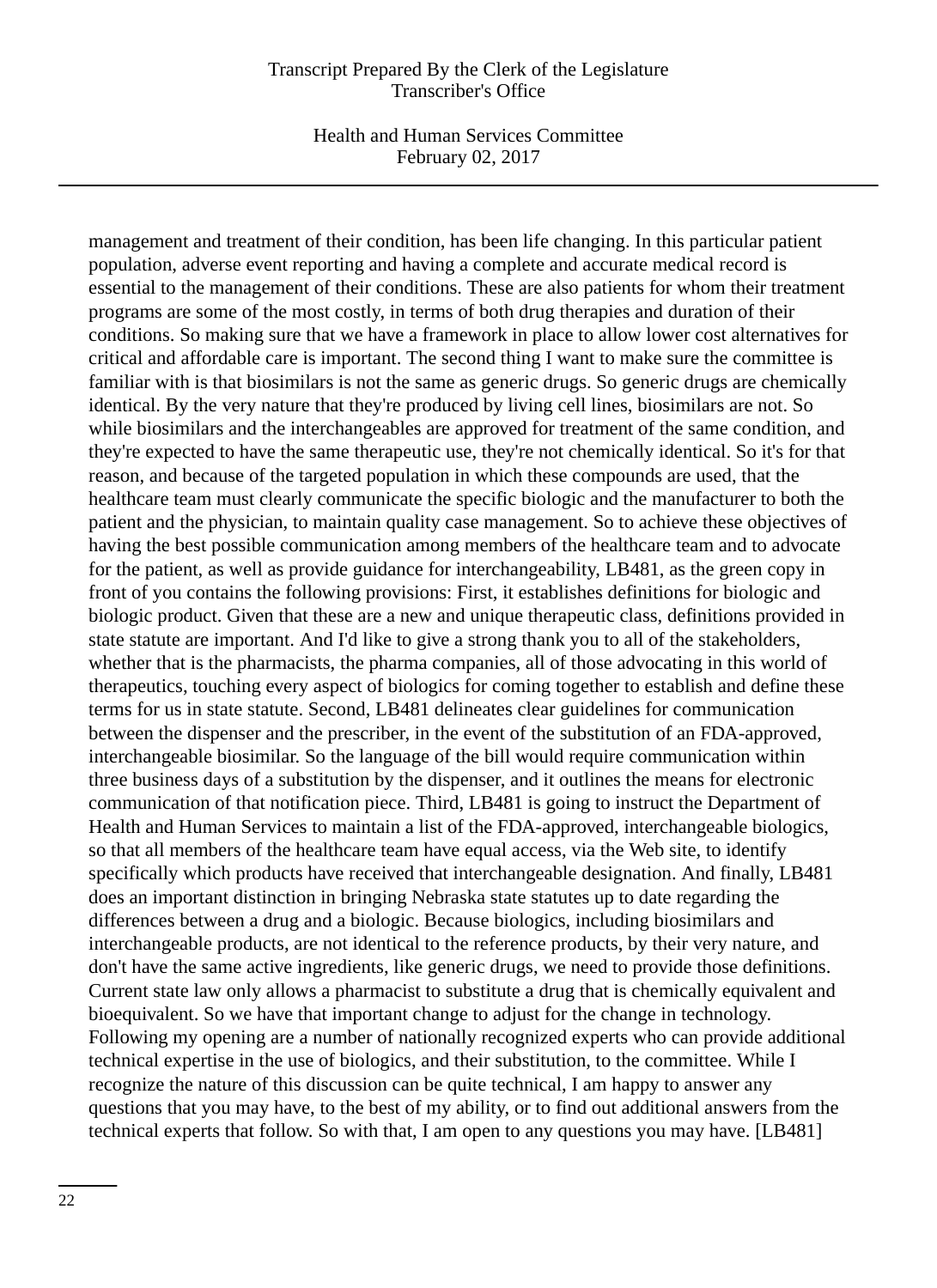SENATOR ERDMAN: Any questions? Senator Crawford. [LB481]

SENATOR CRAWFORD: Thank you, Senator Erdman. And thank you, Senator Kuehn. The text of the bill also has definitions for brand name and... [LB481]

SENATOR KUEHN: Um-hum. [LB481]

SENATOR CRAWFORD: ...and chemically equivalent and generic, which seem to be different than this biologic/biosimilar conversation that we're having. Is that updating that language for the Pharmacy Act (sic: Pharmacy Practice Act) more broadly, or is that something that's in there, in this bill, for another reason? [LB481]

SENATOR KUEHN: Yeah. No, it's updating the language to just reflect the role that we now have to update the entire pharmacy component with chemical equivalents and generics was along with biologics. So it's just standardizing definitions so that all individuals, dispensers, as well as prescribers, are clear on the distinct difference between these two classes of drugs. [LB481]

SENATOR CRAWFORD: Great, thanks. [LB481]

SENATOR KUEHN: All right. [LB481]

SENATOR ERDMAN: Senator Howard. [LB481]

SENATOR HOWARD: Thank you, Senator Erdman. Thank you, Senator Kuehn, for bringing this bill again. We had worked on it last year. Last year I remember there was an issue with the pharmacists. [LB481]

SENATOR KUEHN: Um-hum. [LB481]

SENATOR HOWARD: And that revolved, I think, a little bit about...around that notice piece. [LB481]

SENATOR KUEHN: Um-hum. [LB481]

SENATOR HOWARD: And so can you talk about, to the best of your knowledge, how that might work, in practical terms, for our pharmacists? [LB481]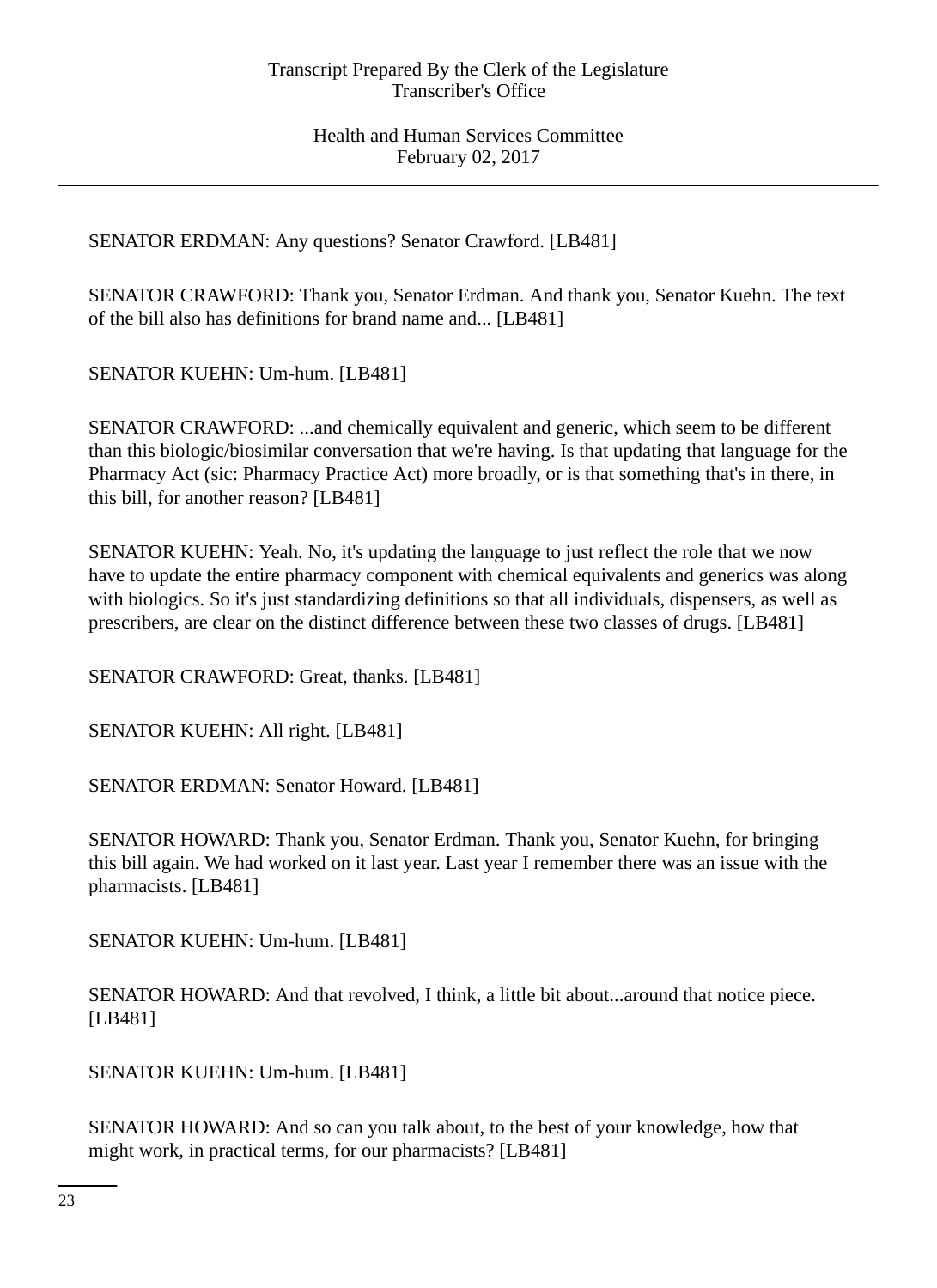SENATOR KUEHN: Yeah. So I believe you will have a letter of support that was submitted, to legal counsel from the pharmacists, which I...I am really grateful for their willingness to work and understand that notification piece. In practice, this notification is going to happen via the electronic system. So the PDMP and other great systems that we have in front of us and available to us are going to be key in that electronic notification piece. So the information of the substitution will be entered into the electronic system, and the prescriber has the ability to identify if that change is made. I think it's also important so that everyone is clear, the physician included, whether it's a generic drug or a biologic interchangeable, still has the full ability to do a DAW, or dispense as written, meaning that a substitution would not be allowed. So while this is not an active communication piece, it would be what we would consider to be a passive communication piece; it's in the electronic medical record. If the prescriber has significant concerns, they still remain fully in control of ensuring that the prescribed-as-written product is the one that is dispensed by the dispenser. [LB481]

SENATOR HOWARD: Thank you. [LB481]

SENATOR KUEHN: Um-hum. [LB481]

SENATOR ERDMAN: Any other questions? I just have a...I guess I have a comment, Senator Kuehn. I see on the information you've given us that, as time has passed from 2013, '14, and '15, the passage rate, or those who vote against passing this, seems to be narrowing (laughter). The last six or seven have been all zeroes. So they're telling the story better to some people, I believe, and they're understanding it. [LB481]

SENATOR KUEHN: Yeah, I think...I think also it's just some of those early challenges were just trying to explain what this class was, because it's important to recognize this as an innovative area of therapeutics. And so when you're talking about products to which are only a handful on the market, it was difficult to explain the need for this type of legislation. I think you're going to hear today from some individuals who have benefited from these products. And it's been a game changer in terms of the management of their medical condition. And that certainly has created a greater sense of urgency, as well as an understanding of the need for this legislation at the state level. [LB481]

SENATOR ERDMAN: Thank you for bringing it. Any other questions? Thank you very much. [LB481]

SENATOR KUEHN: All right, thank you. [LB481]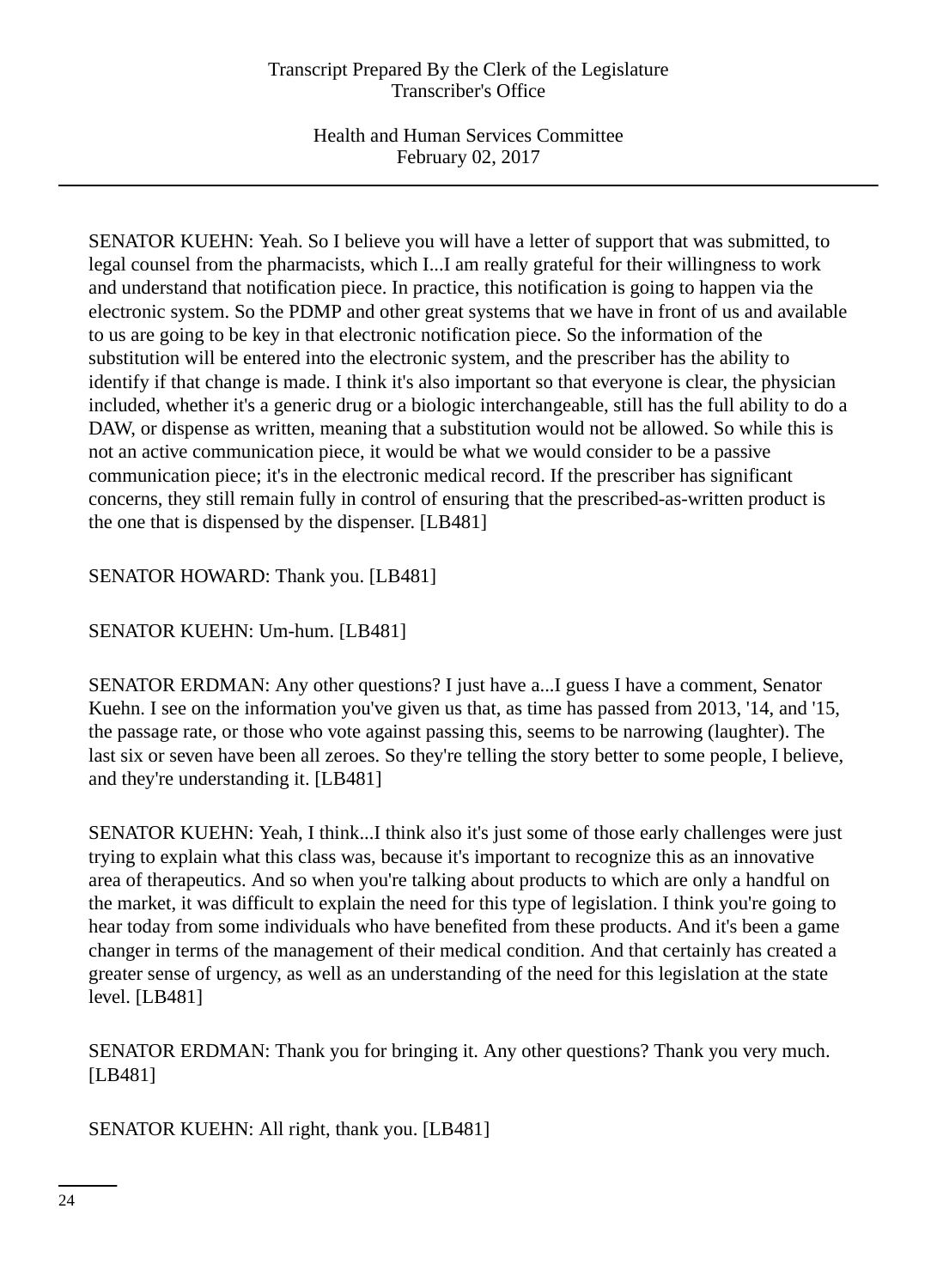SENATOR ERDMAN: Any other proponents? Thank you for coming. [LB481]

DR. BRAD JORDAN: Good afternoon. [LB481]

SENATOR ERDMAN: Good afternoon. [LB481]

DR. BRAD JORDAN: Thank you for having me today. Mr. Chairman, members of the committee, my name is Brad Jordan. I am a scientist with Amgen. We are a United States-based pharmaceutical company, and we manufacture innovative biologic therapies, as well as biosimilars, which we're here to discuss today. So I... [LB481]

SENATOR ERDMAN: Could you...could you spell your name for us, please? [LB481]

DR. BRAD JORDAN: Oh, I am sorry, yes. B-r-a-d J-o-r-d-a-n. [LB481]

SENATOR ERDMAN: Thank you. [LB481]

DR. BRAD JORDAN: Sure. So I am here mainly as a scientist today. So I am...I will be happy to answer any scientific questions you have about biologics or biosimilars. But I also want to emphasize, you know, why we are here today, so that the passage of this legislation is an important update to some rules that are already in existence covering generic substitution. So in 2010 legislation was passed that allowed biosimilars to be accommodated in the U.S. marketplace. And so typically what that means is that a pharmaceutical company can make a...sort of a copy of what is already on the market. Okay, so after it's been on the market for a period of time, a company can make its own version of that molecule. So many companies can do this at one time. So there might be many biosimilars to one reference product, which is what we call the original innovator product. So something may be a biosimilar, but the FDA can also make a determination that that biosimilar is an interchangeable biosimilar. And there is additional evidence required to do that that was laid out by FDA in some draft guidance recently. But what that means is that, if it's designated as interchangeable, that the prescription that the physician writes can be substituted, at the pharmacy level, by a pharmacist. So if they write for the brand name, then the interchangeable biologic could be substituted. Okay? So the reason we're here is because the way these molecules behave is distinctly different than a generic molecule...than a generic brand name chemical entity. So you already heard from Senator Kuehn that chemical drugs are synthesized through discreet chemical reactions, and they can be made reliably, identical every single time. Okay, biologics are synthesized by living cells, and they're not identical every time. So one manufacturer's version is going to be slightly different than another manufacturer's version. But they're still deemed safe and effective by FDA. They're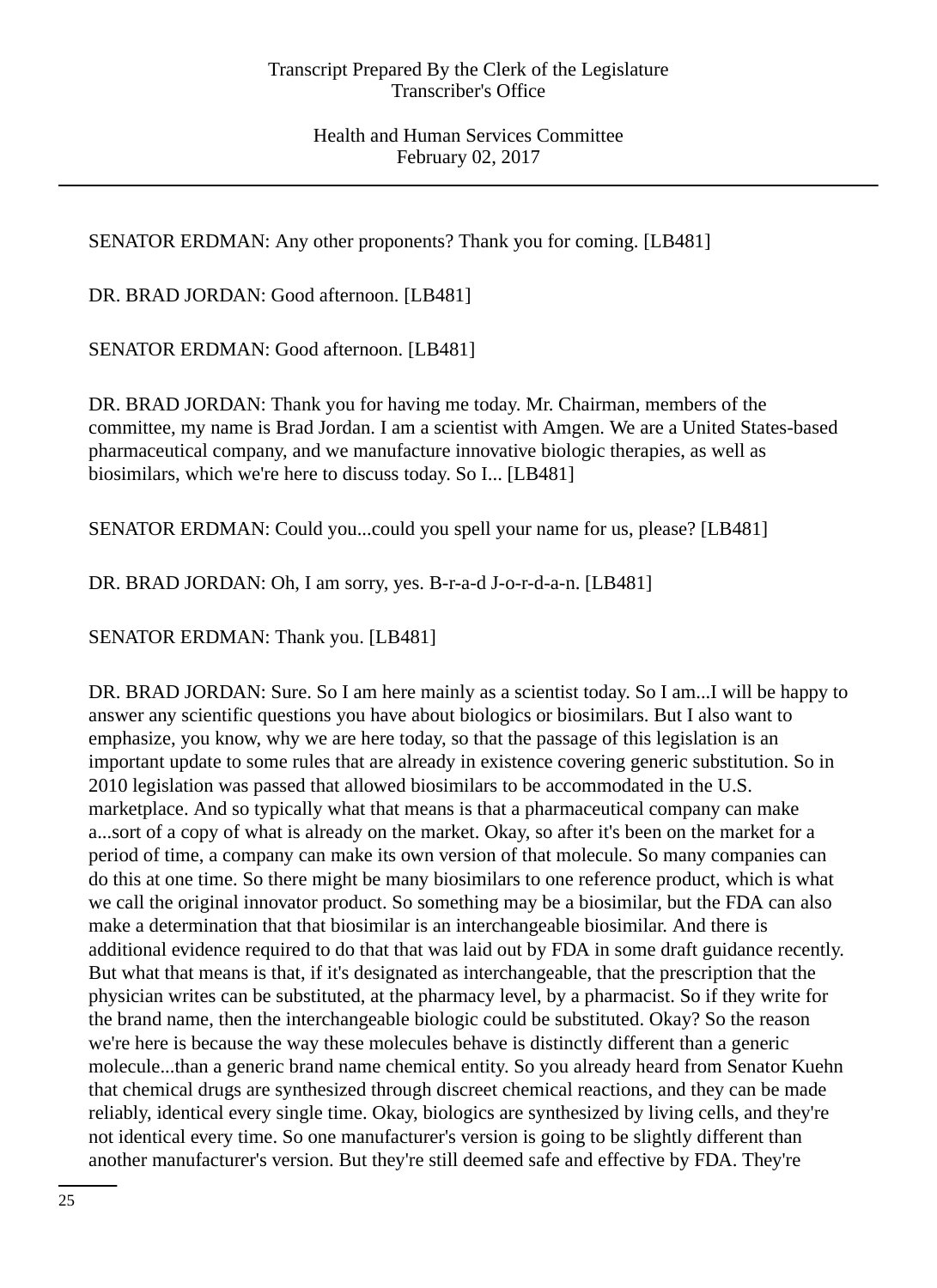Health and Human Services Committee February 02, 2017

rigorously reviewed for safety and efficacy, and so they're expected to perform in a very similar manner. But when you have an interchangeable, this is where things can be substituted at the pharmacy. And so we need laws in place that basically enhance the access of patients to these biosimilars, because they're potentially lower cost; they will save patients money. But also we want to make sure that the communication lines are maintained between the prescriber and the pharmacist, as well as the patient, to keep everybody involved in the care because, as you've heard, these are typically grievous illnesses, and it's typically not just to give you a pill and you go home and you're fine. So I want to point out some differences between the molecules and why we need these laws to support this. So biologics...if you think about a small-molecule drug--let's just say aspirin, for example--so if you maybe picture an aspirin molecule as the size of a golf ball, okay...a biologic might be the size of an F-150. So it's huge compared to a small molecule, and so in your body, the small molecule may go completely unnoticed. It does its job, it works, you never...your body never reacts to it. I mean the therapeutic benefit is there, but your body doesn't respond. Now with a biologic, it can be recognized by your immune system and so, therefore, you may have...a patient may have an adverse reaction to this biologic. And since there's going to be multiple versions of the biologic on the market, it's important to be able to...for the physician to be able to notice exactly what...to know exactly what brand the patient received. So this legislation that we're passing today, or that we're proposing today, is mainly to support patient access to these biologics to maintain lines of communication between physicians and healthcare...the healthcare providers and the pharmacists. We want to make sure patients know that they're getting a substitute, a biologic, and we want to make sure that there are accurate medical records that are kept so this can be traced back to the original manufacturer. So this is a very important piece of legislation that supports patient access, it promotes safe and appropriate use, and it will allow for accurate monitoring to ensure accountability. Now this legislation that you're seeing is developed nationwide through a large coalition of manufacturers, patients, and pharmacists, and doctors. It's already been passed in 27 states, in addition to Puerto Rico, and it's, you know, it's really just updating the laws to cover biologics from the original generic laws. Okay? And I am happy to answer any questions you have, scientific or about F-150s (laughter). [LB481]

SENATOR CRAWFORD: Hmm. [LB481]

SENATOR ERDMAN: Senator Kolterman: [LB481]

SENATOR KOLTERMAN: Thank you, Senator Erdman. Thank you for coming today... [LB481]

DR. BRAD JORDAN: Sure. [LB481]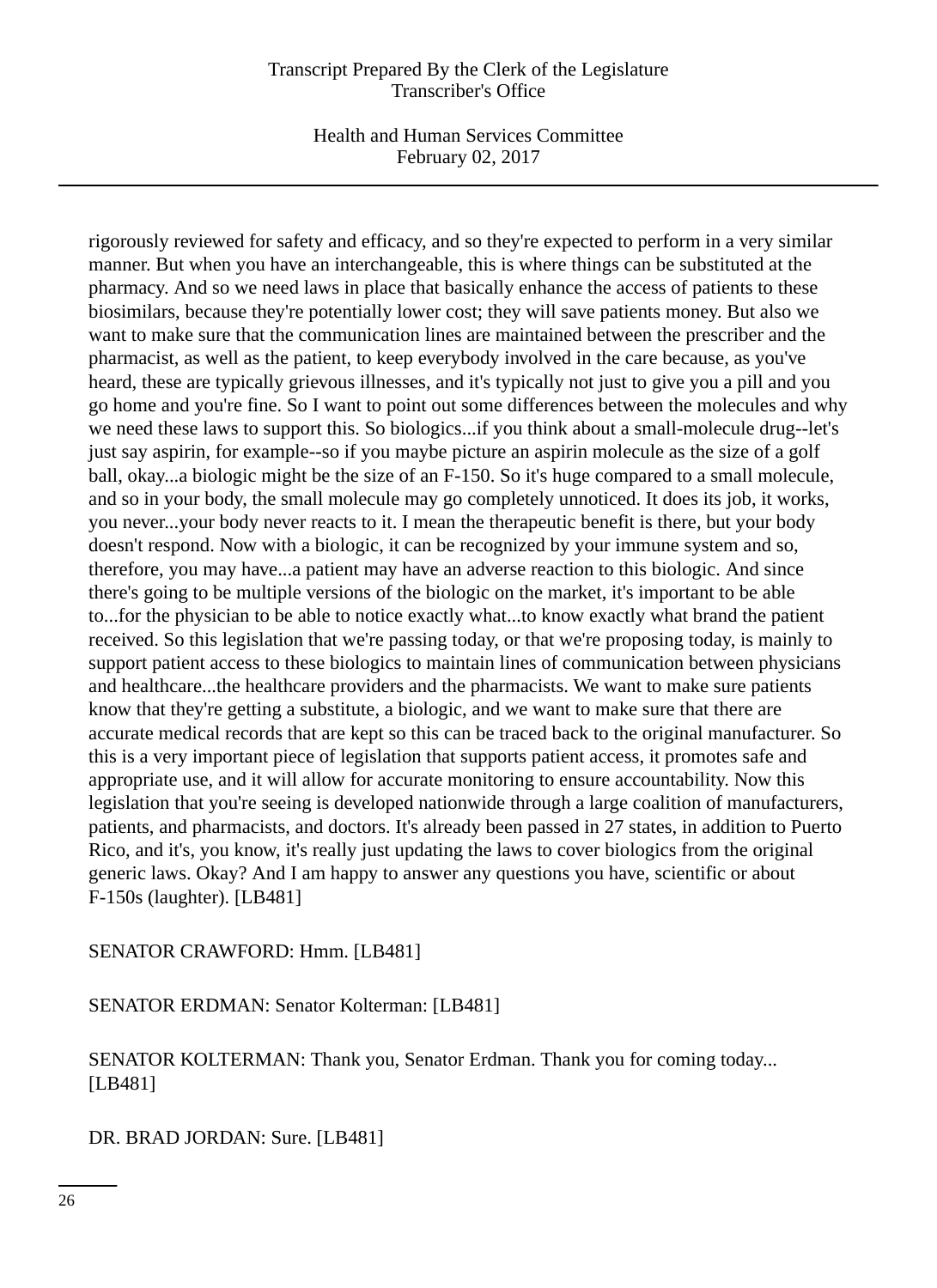SENATOR KOLTERMAN: ...to testify. Does...how does the insurance company look at this versus...name brand versus generic, from the perspective of...is there a lot of potential to save dollars? [LB481]

DR. BRAD JORDAN: So there is the potential savings. So there are four approved biosimilars in the United States. The savings are really undetermined yet, because there's really not...all of them are not on the market. So we don't know exactly what the savings could be, but there are potentially big savings. [LB481]

SENATOR KOLTERMAN: Okay. Thank you. [LB481]

DR. BRAD JORDAN: Yes. [LB481]

SENATOR ERDMAN: Senator Williams. [LB481]

SENATOR WILLIAMS: Thank you, Senator Erdman. And thank you for being with us. [LB481]

DR. BRAD JORDAN: Sure. [LB481]

SENATOR WILLIAMS: You mentioned, as I understand the science of this, that the biosimilar will not be exactly the same chemical like we talked about with the generics. [LB481]

DR. BRAD JORDAN: That's right. [LB481]

SENATOR WILLIAMS: But if your company, Amgen, is producing a biosimilar, will your biosimilar always be the same, as when you produce it on Monday, as it is on Wednesday? [LB481]

DR. BRAD JORDAN: So that's a good question. So inherent to the production of a protein therapeutic, which is what a biologic is, there is inherent variability because the cells...basically the protein is made by cells, it's harvested away, and it's actually very dependent on the environment that the cells are cultured in, as well as the manufacturing process. And so a company like Amgen, we have very rigorous controls in place throughout the manufacturing process. And so, batch to batch, these things are monitored very carefully. And so you are...you have to fit within a prescribed margin, according to FDA standards; it's actually an international standard that we use. But they're never identical, but they are very, very similar from the same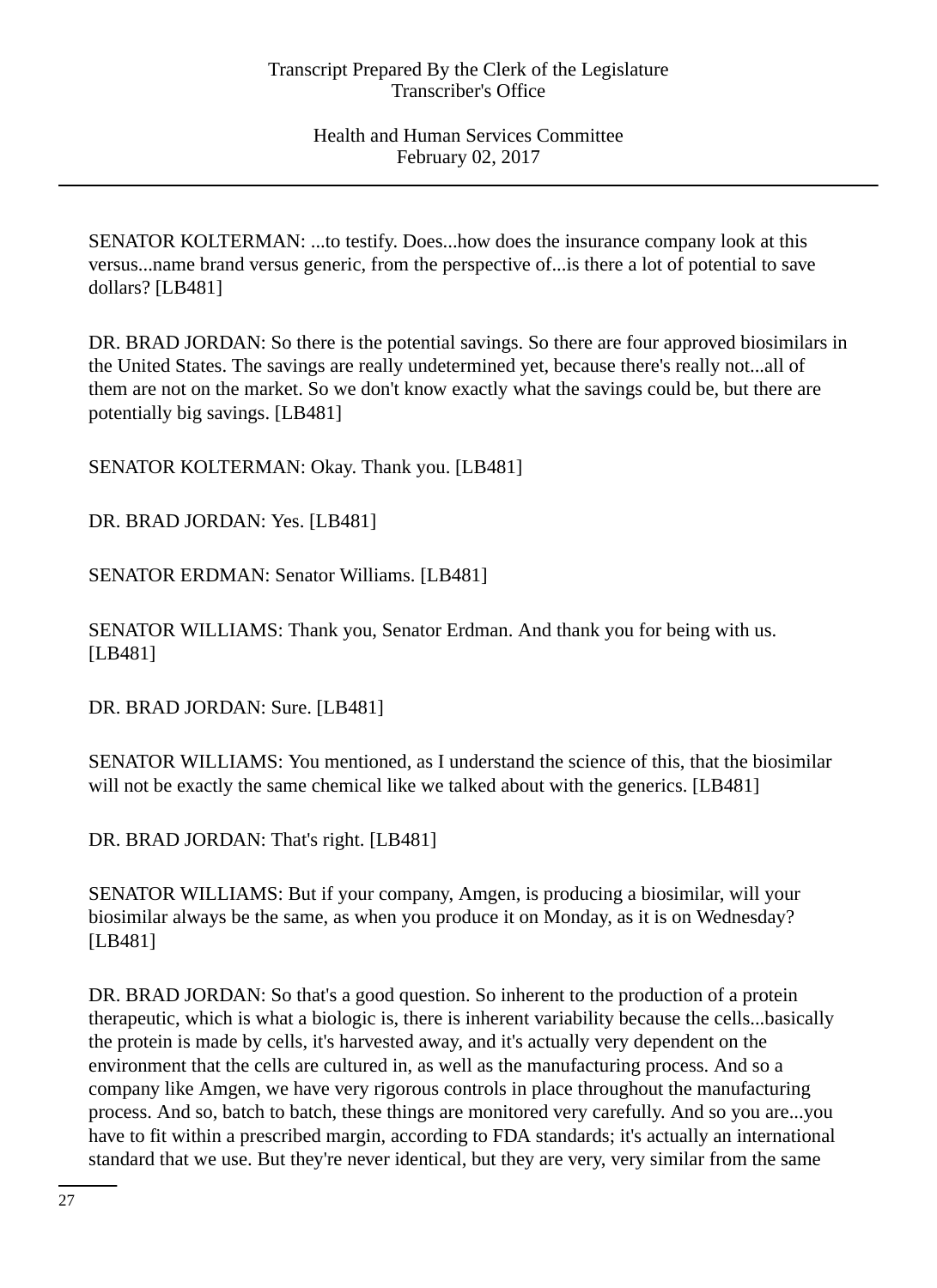manufacturer. But they may be different from a different manufacturer, but they're still similar to the reference product. [LB481]

SENATOR WILLIAMS: They're all meeting the standard that the FDA has put there. [LB481]

DR. BRAD JORDAN: That's right. Absolutely, correct. [LB481]

SENATOR WILLIAMS: So there would be no issue with that. [LB481]

DR. BRAD JORDAN: No, not at all. [LB481]

SENATOR WILLIAMS: Thank you. [LB481]

DR. BRAD JORDAN: No, they're rigorously tested. [LB481]

SENATOR CRAWFORD: That's okay. [LB481]

SENATOR RIEPE: Go ahead. [LB481]

SENATOR ERDMAN: Thank you. So as some of these have been in place for three or four years, so the results that you've seen from those applications in those states that were approved several years ago, are those results known to people? [LB481]

DR. BRAD JORDAN: Well, there's no...are you talking about the therapeutic results or the interchangeables? [LB481]

SENATOR ERDMAN: Yeah. Therapeutic, yeah. [LB481]

DR. BRAD JORDAN: So we don't have any interchangeable biologics yet, so there's no interchangeable biosimilars that have been... [LB481]

SENATOR ERDMAN: Okay. [LB481]

DR. BRAD JORDAN: ...designated by the FDA. But biosimilars have been using Europe for going on ten years now. So it's, you know, it is a...it is a viable market, and it's, you know, really it's a fledgling market in the United States, but it does have the potential. And these molecules...I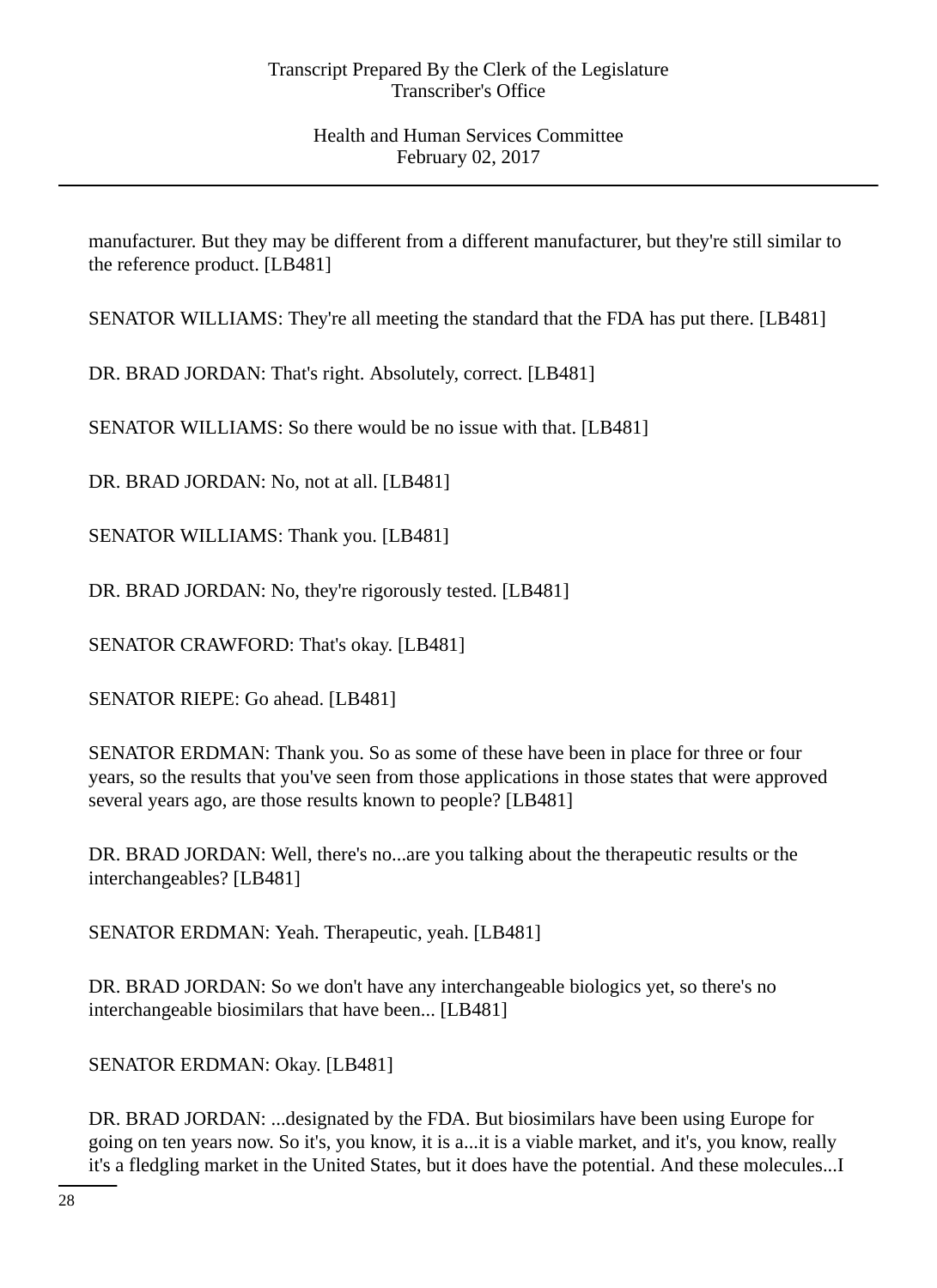am an analytical scientist. They are very rigorously tested by the FDA, or assessed by the FDA for their safety and efficacy. [LB481]

SENATOR ERDMAN: All right. Thank you. [LB481]

DR. BRAD JORDAN: Sure. [LB481]

SENATOR RIEPE: Senator Crawford. [LB481]

SENATOR CRAWFORD: Thank you, Senator. Thank you; thank you. So just to clarify, we have biosimilars. [LB481]

DR. BRAD JORDAN: That's right. [LB481]

SENATOR CRAWFORD: But they have...but the interchangeable is a higher standard that you have to get from the FDA. [LB481]

DR. BRAD JORDAN: You have to provide additional evidence. [LB481]

SENATOR CRAWFORD: Right. [LB481]

DR. BRAD JORDAN: And the definition for an interchangeable is that it has to produce the same result in any given patient. And so there are...is additional evidence that has to be submitted to FDA to support an interchangeability designation. Now that guidance is not finalized; the draft guidance for interchangeability was just released by FDA about a week and a half ago. So there's a period of time where scientists and companies will comment on that, on the guidance, and it may be amended to include additional things, you know. But it's actually very rigorous to be assessed as an interchangeable. [LB481]

SENATOR CRAWFORD: So the reason we don't have interchangeable products yet is that the regulations haven't been clarified yet, not that we haven't created molecules that could pass that test. Is that correct? Or we don't know. [LB481]

DR. BRAD JORDAN: I don't think we know the answer to that. [LB481]

SENATOR CRAWFORD: Okay. [LB481]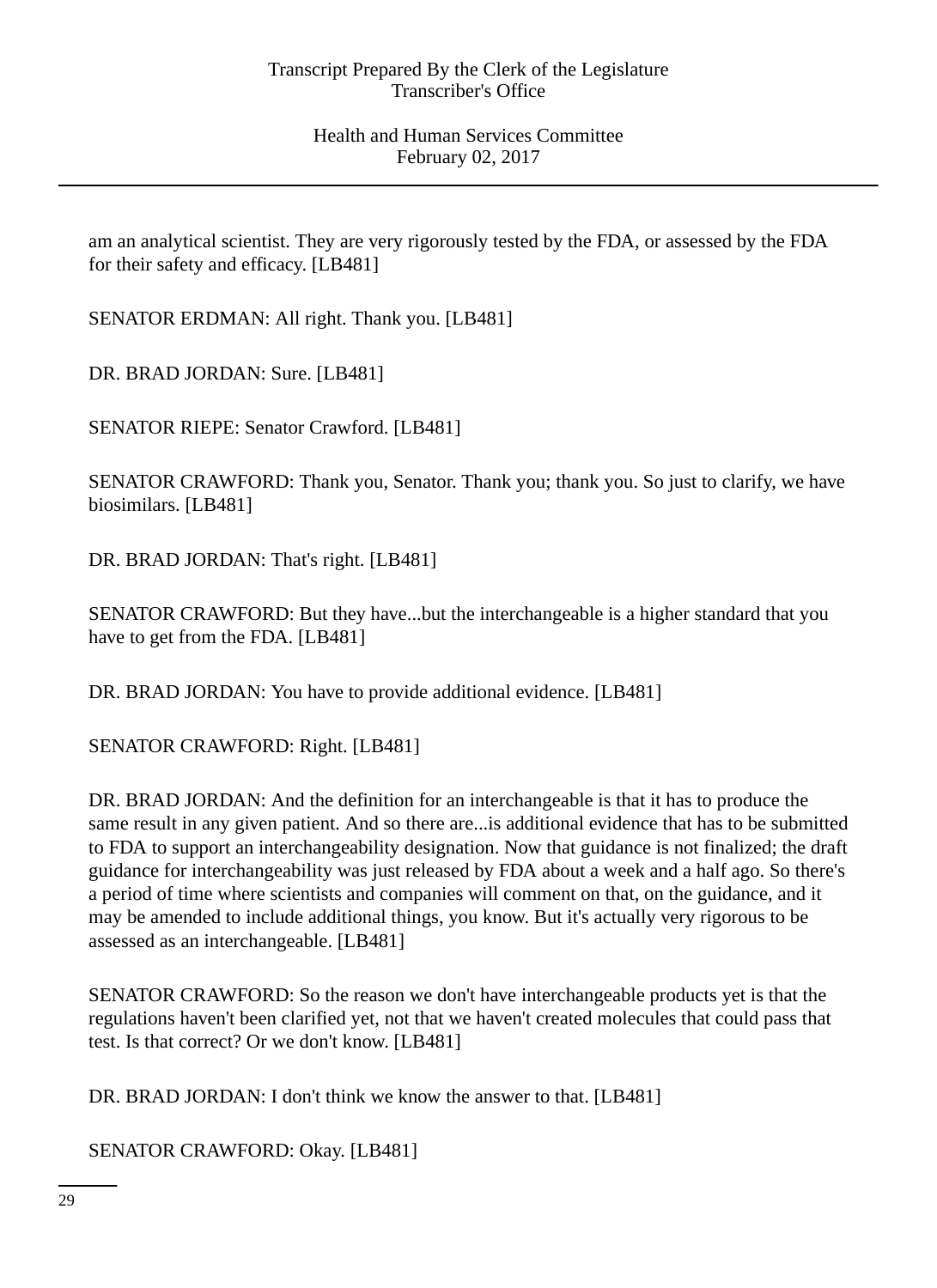DR. BRAD JORDAN: So I mean the evidence is very rigorous, but it's very likely that an interchangeable could be designated this year. [LB481]

SENATOR CRAWFORD: Okay. [LB481]

DR. BRAD JORDAN: I mean...so the important thing to remember is guidance by FDA is just guidance; it's not rules. [LB481]

SENATOR CRAWFORD: Hmm. [LB481]

DR. BRAD JORDAN: So it doesn't mean that you have to absolutely accomplish this to be declared an interchangeable. So you could see an interchangeable on the market this year--next month, whenever. You know? The guidance does not have to be final before they declare an interchangeable. [LB481]

SENATOR CRAWFORD: Thank you. [LB481]

DR. BRAD JORDAN: Um-hum. [LB481]

SENATOR RIEPE: Additional questions? Hearing none, thank you very much. [LB481]

DR. BRAD JORDAN: Sure. [LB481]

SENATOR RIEPE: Additional proponents? I will give you a heads up, too, with our speaker coming up--the young guy over here is going to take a photo. So if you see him walk up here behind Senator Erdman, then that's why. Okay, thank you, sir, for being here. Please introduce yourself and spell your name and go forward. [LB481]

DR. HARRY GEWANTER: Thank you. My name is Dr. Harry, H-a-r-r-y Gewanter, G-e-w-a-nt-e-r. Mr. Chairman and committee members, thank you for allowing me to come today and speak on...in support of LB481. And this is legislation that's going to affect, really, thousands of Nebraska residents. I am a pediatrician and pediatric rheumatologist from Richmond, Virginia, with over three decades of experience of caring for children with rheumatic and other serious and chronic illnesses. I serve as the chairman of the Alliance for Safe Biologic Medicines, or ASBM. And ASBM is an organization of organizations of physicians, pharmacists, patients, manufacturers of both innovator products as well as biosimilars, researchers, and other organizations, that we're all working together to ensure the patient's safety is at the forefront of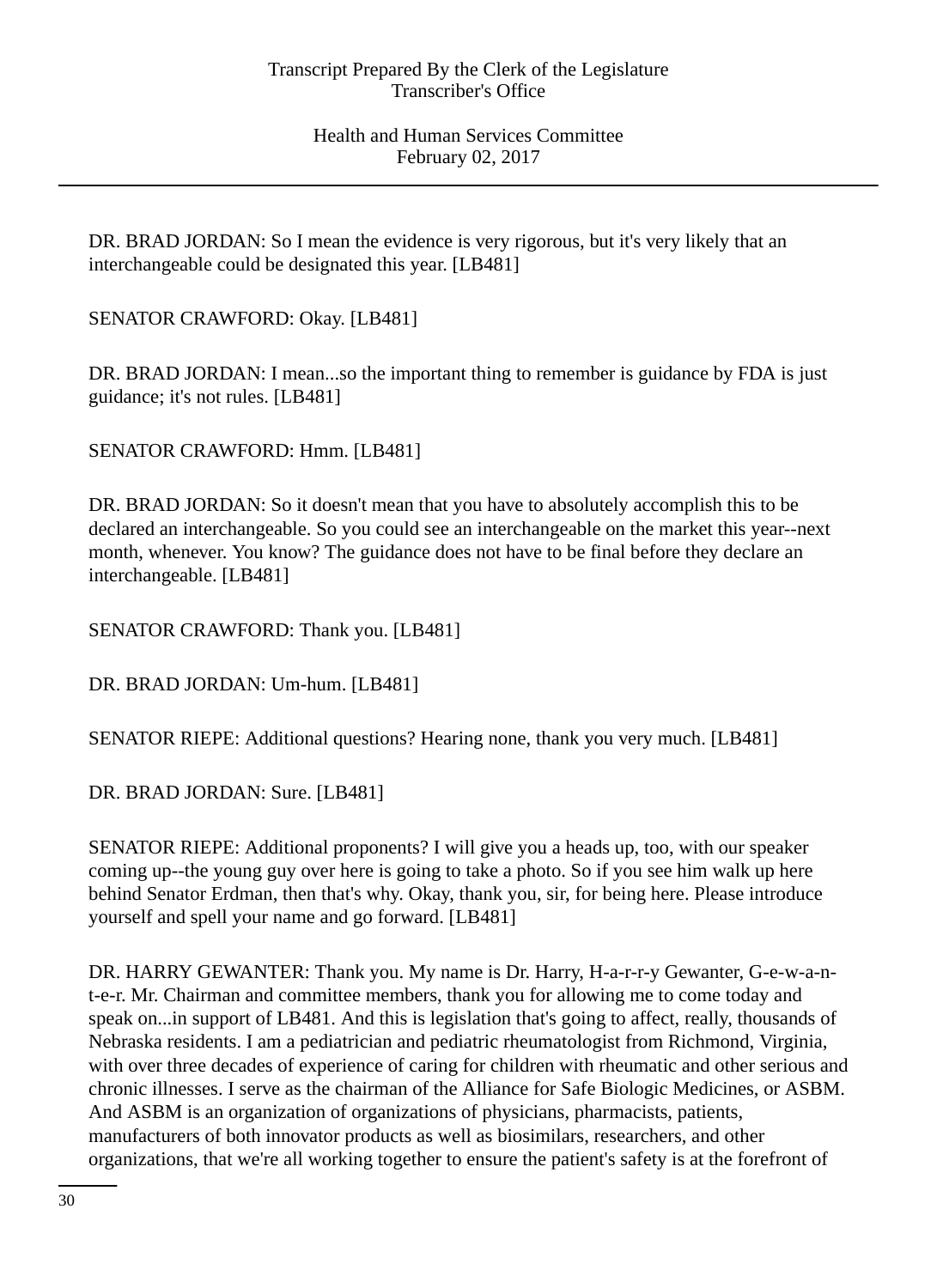Health and Human Services Committee February 02, 2017

all biosimilar discussions. As you've heard, biologic medicines are complex molecules that have really revolutionized the treatment of a lot of chronic and serious diseases, you know, such as cancer, rheumatoid arthritis, juvenile arthritis, Crohn's disease, psoriasis, and multiple sclerosis, to name a few. And I can personally tell you that I am old enough to have started treating people before we had anything that really worked on kids with arthritis. And I really consider these things miracle drugs. I look at my career as being, probably, equivalent to physicians in the '50s and '60s, when they had antibiotics and chemotherapy, and you had conditions that you had nothing you could do about. And now, all of a sudden, you could treat people. The walkers and wheelchairs that I would see at the Arthritis Foundation's juvenile arthritis meetings 20 years ago are essentially nonexistent today. And actually the biggest problem now is we've got kids running around the hallways and they've got to be told to stop (laughter). You know, this is really a nice problem. My field also has to sit around; we have to start thinking about what a week to find a cure, because it's potentially there. And again, this is another nice problem. And this is what biologic medicines have brought to our field. You've already heard about how biosimilars cannot be exactly the same, and Dr. Jordan has talked about things on a biologic and molecular level. I want to talk about it really, again, as a clinician. One of the things to realize...you know, we are using some very complex, very high-tech and, admittedly, very expensive medications to treat very serious and chronic illnesses that are disabling and, if not treated appropriately, will cause crippling or other problems. So for example, if you have multiple sclerosis and your disease is not controlled and you have a neuron that dies, it's not coming back. In my conditions, if your cartilage or your bone goes away, it's not coming back. And so the revolution from these medications is that we are now able to target specific processes in the body, shut them down or diminish them, and prevent the damage that comes from your immune system overdoing things. It's extraordinarily important that we have the tracking and notification and communication among the healthcare team, as was mentioned, because, in my field if someone is not doing as well, if they've been on a medicine for a while, I just assume they've stopped taking it. I mean, kids do that; former children do that, too. But I think part of the thing is I had to be able to know if the medicine was switched, I have to be able to factor that into my decision-making. about what's going on. And that's why I think the communication among the healthcare team is extraordinarily important. As you know, current Nebraska law does not have a specific pathway regulating the substitution of medicine with biosimilar, and LB481 will just update and bring the Nebraska's Pharmacy Practice Act into current times. Even though there's not something yet, it's going to be coming very soon. And I think that it's very important this is passed and, you know, I encourage you to do so and we fully support it. There are a few things in the bill that are extraordinarily important, from our perspective, as well. Again, it provides that only interchangeable biosimilars may be substituted. It allows the physician, again, to specifically define which medication he wants, patient's (inaudible) physician and the patient together have decided on what treatment they think is most appropriate. It allows the patient to also choose and has the option to prevent a substitution. And again, most importantly, within a reasonable time, three business days, the pharmacist can communicate to the physician which medicine was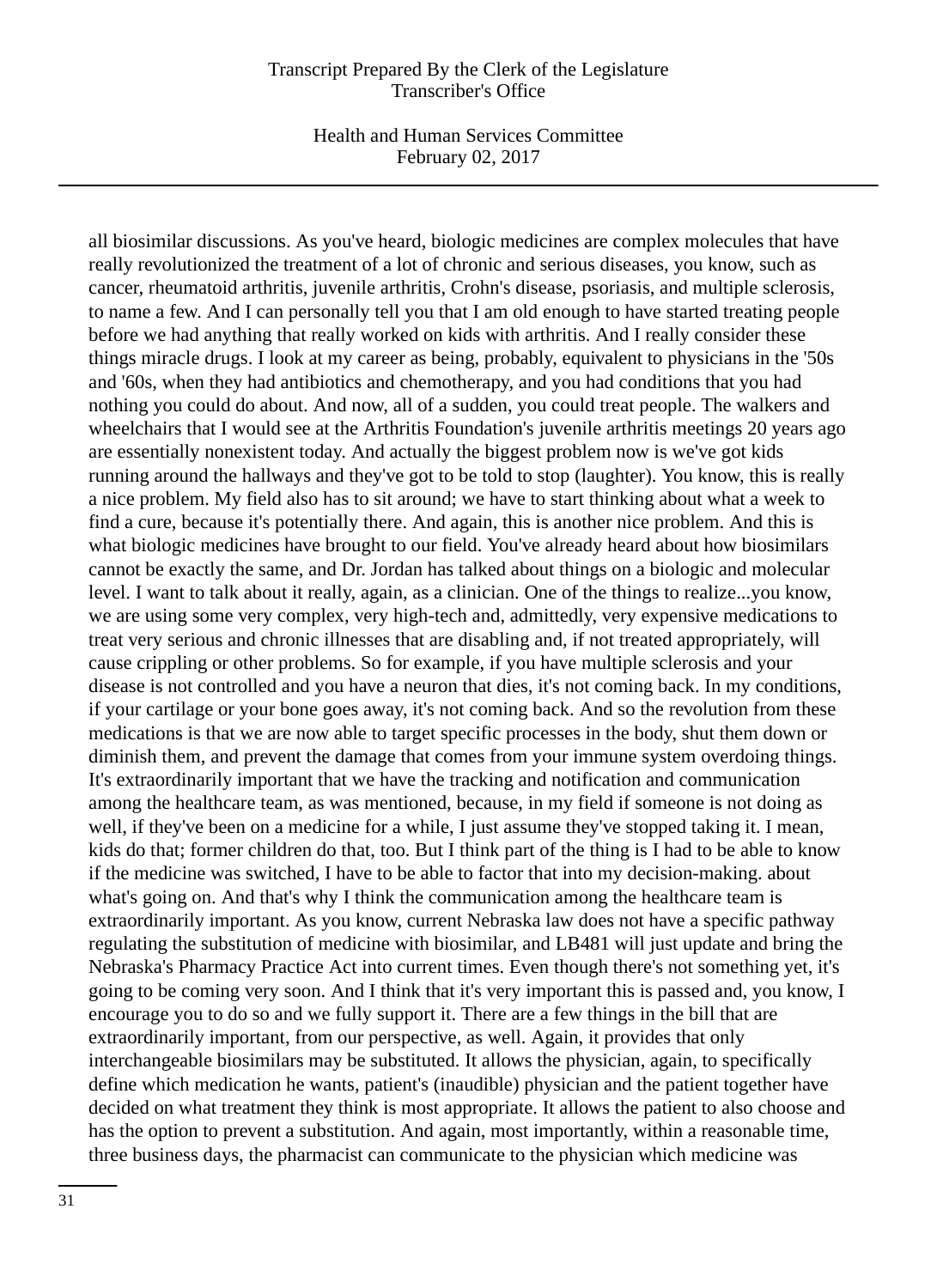actually dispensed. And records will be kept so that, if there are problems or, you know...the other thing is every single patient is a unique chemical experiment. There may be certain biosimilars that, in fact, work better for a certain group of people than for others. And this would allow us to learn from that and to improve our treatments for these significant and serious illnesses. We've done many studies throughout both the United States and the world, and the physicians are overwhelmingly in favor of having this communication between all members of the healthcare team. And this really helps to promote the physician/patient relationship. So again, support LB481 and, because it will extend these valuable protections to Nebraska citizens, and while increasing their access to these biologic medicines. Again, 27 states and Puerto Rico have passed very similar legislation, and this is really a preventive act on your part, too, to be ready for when these medications are there. [LB481]

SENATOR RIEPE: Okay. [LB481]

DR. HARRY GEWANTER: So I thank you very much and I'll answer any questions. If you'd like, I can address some of the questions that were asked earlier about the savings and the interchangeabilities, if you'd like. [LB481]

SENATOR RIEPE: We thank you for being here. We're going to open it up now for questions. [LB481]

DR. HARRY GEWANTER: Okay. [LB481]

SENATOR RIEPE: And I see one with Senator Williams, over here, to start with. [LB481]

DR. HARRY GEWANTER: Sure. [LB481]

SENATOR WILLIAMS: Thank you, Chairman Riepe. And first of all, would you answer those questions (laughter)? [LB481]

DR. HARRY GEWANTER: Absolutely. I think part of the question with the savings is we are not going to see the same degree of savings that we see with generics and where prices went down 50 percent or more. Currently it's about 15 percent, and it looks like differences between originator charges and biosimilar charges. On the other hand, you know, 15 percent of \$100,000 is real money, as well. I think we're going to start seeing more savings when there is more than one biosimilar on the market. So you now, instead of having two products competing, you're going to have more than two. But that's going to take a while. So that yes, there's going to be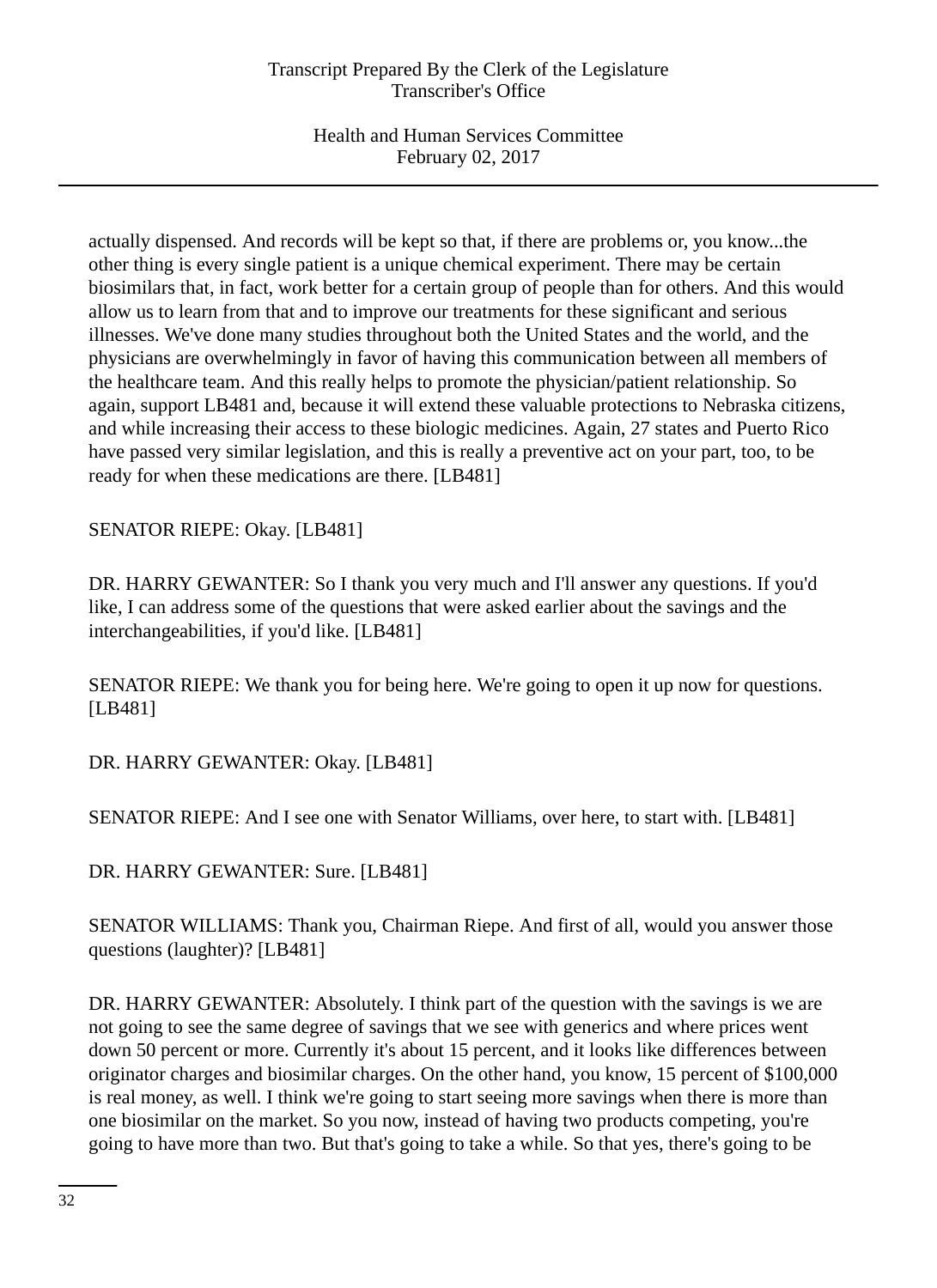significant savings. I don't think it's as much as advertised, at least yet. But it's definitely going to be there because these are so expensive to develop, produce, and use. [LB481]

SENATOR WILLIAMS: Okay. [LB481]

DR. HARRY GEWANTER: Does that help answer you? [LB481]

SENATOR WILLIAMS: Certainly it did. My real question goes to the...you're a clinician who would be prescribing these. [LB481]

DR. HARRY GEWANTER: Yes, sir. [LB481]

SENATOR WILLIAMS: And the system with the three-day period and also, as I understand it, you could put on your prescription that you don't want a substitute and that and that. [LB481]

DR. HARRY GEWANTER: Correct. [LB481]

SENATOR WILLIAMS: Can you just walk through those processes and how it really works? [LB481]

DR. HARRY GEWANTER: Well, we haven't had to do it much yet. But I think... [LB481]

SENATOR WILLIAMS: No, how you expect that to work. [LB481]

DR. HARRY GEWANTER: I am...there are a number of my colleagues that would like to be able to say, specifically: I want to give approval before this happens. I guess I am maybe a little more humble about my predictive abilities. Within three days, to me, is sufficient because a patient is not going to get more than one or two doses in those days. And for me to know that things have been changed allows me to then factor that into my observations and decisionmaking for that patient. So I really don't know. A biosimilar may be better for that specific patient than the originator. And that, you know, may work out, you know, better for everybody. But if there's...so I am more interested in the communication issue. I think there are certainly some situations where I may say, you know, for instance, a biosimilar may come only as a prefilled syringe, whereas the originator has a vial or an AutoSyringe. And for that particular family, they're going: we cannot administer this syringe, it just ain't going to happen; in which case I must say: okay, we need to do the vial or we need to do the autoinjector, which would be,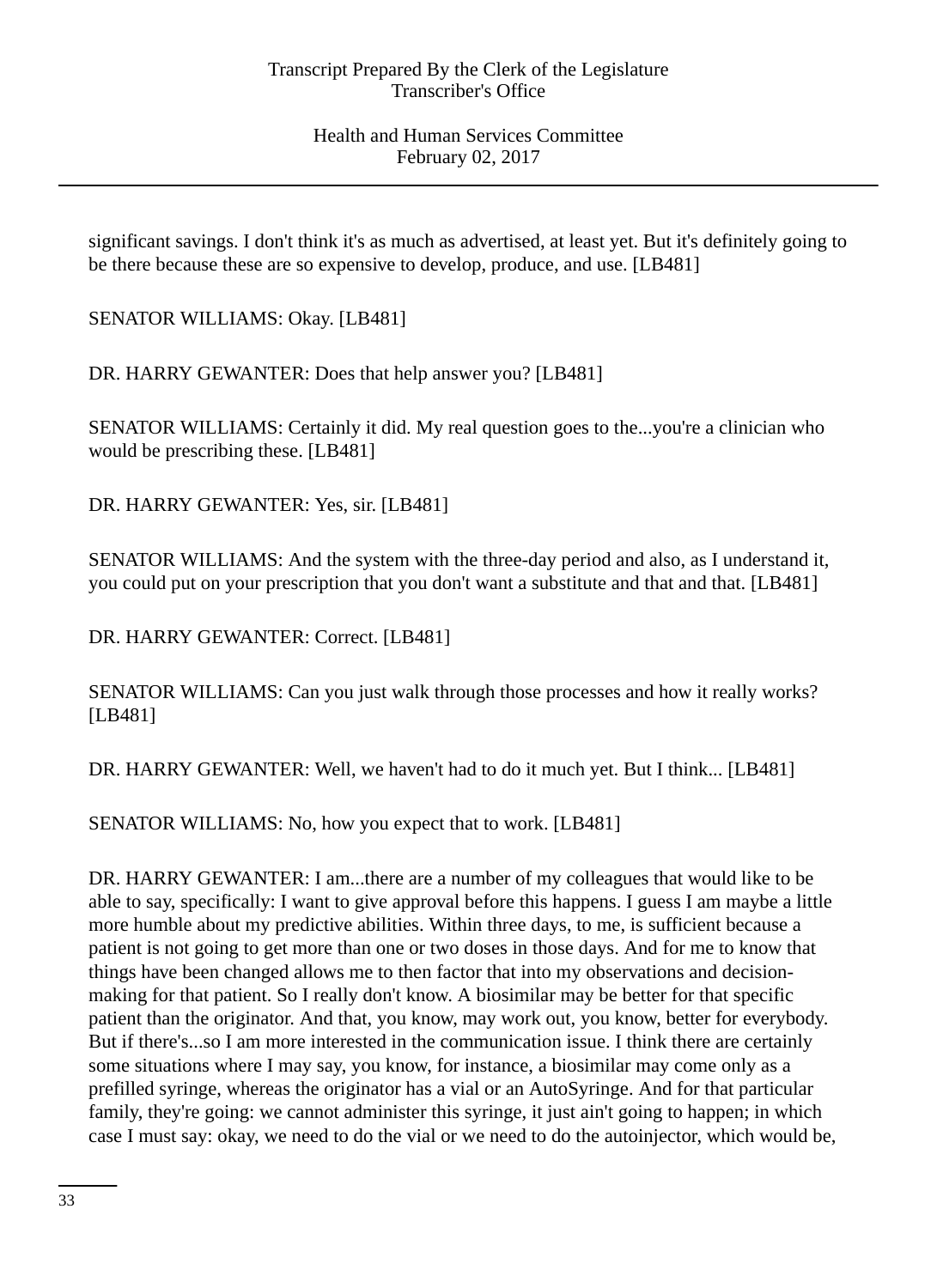you know, the brand name product. So you know, I can foresee a number of situations like that where both the delivery system, as well as the specific product, may be an issue. [LB481]

SENATOR WILLIAMS: Wouldn't it also be possible that you have someone that you are treating and the--I'll use the term--brand name is working very well. [LB481]

DR. HARRY GEWANTER: Correct. [LB481]

SENATOR WILLIAMS: And you don't want to risk... [LB481]

DR. HARRY GEWANTER: Absolutely. [LB481]

SENATOR WILLIAMS: ...and you wouldn't have to, under this legislation. [LB481]

DR. HARRY GEWANTER: That is true. Now whether the payer would agree with all of this is a whole "nother" discussion, but I would have the ability to say: yes, I want to stay with this. I can give you an example from the last century, with chemical drugs, where there were some antibiotics that came out that were very effective for ear infections and all sorts of other things. And they're still being used significantly for urinary tract infections. And the brand names tasted delicious. There was a grape flavor, there was a strawberry flavor; it was wonderful. Kids had no problems taking it. Generics came out and didn't taste so good. And all of a sudden I...and I hadn't realized it. And I had parents coming to me and say: my child won't take the medicine; he spits it out...you know, he just won't do it. And it took a while to figure out what the issue was. And, literally, I had a pharmacist give me all their samples, and we taste tested them in my office. And I would then tell parents: you may want to pay extra for the brand because it's going to get down. I think there could be a parallel kind of situation here, as well. I would hope that most folks would be grandfathered in on whatever medicine, you know, by the pairs that they are currently on. I can see a number of physicians, as I've talked to them and we've done our surveys, who would not have a lot of problems about perhaps starting a new patient on a biosimilar. But I think a lot of us, for at least a few years, are probably have some hesitation about just automatically switching without some more data. [LB481]

SENATOR WILLIAMS: Thank you. [LB481]

SENATOR RIEPE: Okay. Thank you very much. Are there additional questions? Seeing none, thank you very much for being here with us. [LB481]

DR. HARRY GEWANTER: Thank you very much for the opportunity to speak to you. [LB481]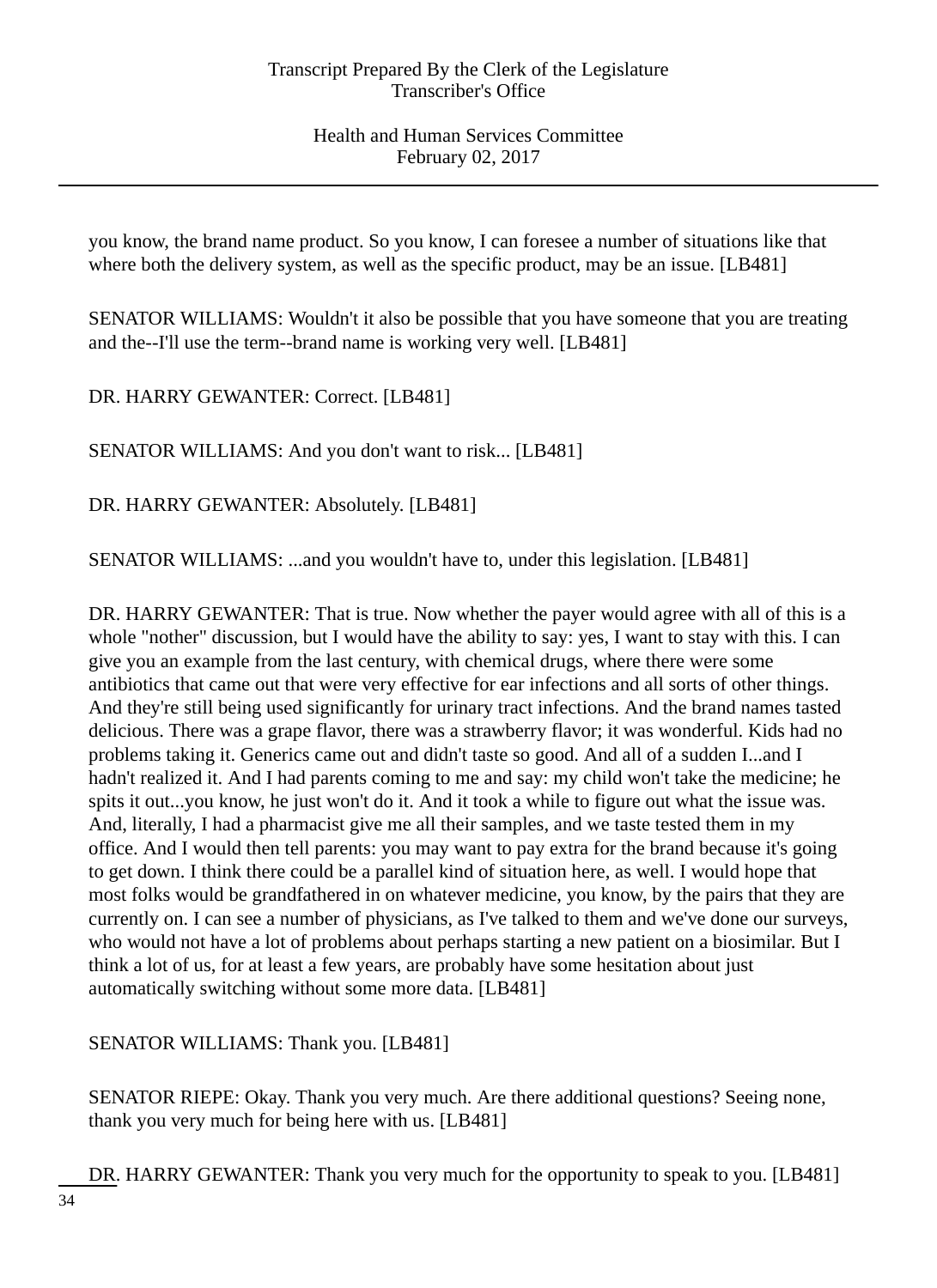## SENATOR RIEPE: Additional proponents? [LB481]

JACKIE NEWMAN: Thank you, Senator Riepe and the committee, for having me today. Excuse me. My name is Jackie Newman, J-a-c-k-i-e N-e-w-m-a-n. I'd like to begin by telling you about my daughter, Zoe. She was two at the time she was diagnosed with rheumatoid arthritis. She walked like a little old lady, and I couldn't put footie pajamas on her because she would cry because it hurt so bad. She also couldn't sit--at the time they called it crisscross applesauce--on the floor with her friends at daycare, nor could she get up because of her pain from the arthritis. So for the next two years, we tried the old drugs: the methotrexate, the Mobic, the ibuprofen, the naproxen. I am sure I've forgotten some of them. None of them worked for her. So finally, when she was four, she was old enough to try a biologic. And that biologic we call Zoe's miracle drug. So for the first time in her life, as a four-year-old, she was running. She was able to play with her friends and be a normal child. So this bill, LB481, is near and dear to my heart, of course, because it helps our daughter to function as her peers do. Fast forward to today, Zoe is now 12 years old, and she's playing basketball. And if you've seen seventh-grade basketball, it's much more physical than I remembered. She's playing soccer, beats on her little brother like any normal kid. Zoe also has a condition called uveitis, which is a type of arthritis in the eye. And if left undetected, untreated, she could lose her vision. Her biologic keeps that in check and makes it so that she doesn't have the flares and she doesn't lose her eyesight. So it has saved that for us. So as I said, again, it's very important for LB481 to pass. There is a significant--excuse me--a significant cost associated with biologics, but we feel very strong that Zoe is thriving because of the biologic that she's on, and thankful that we have health insurance that covers a large portion of that cost. Biosimilars and interchangeable biologics would lower these costs and make these treatments more available to more patients. A big concern of ours, regarding biosimilars and interchangeable biologics, is that communication piece between the providers, pharmacies, and the patient. These medications are very powerful, as we see every day, and often come with side effects and, as with any drug, have the potential of serious adverse effects. We are very fortunate and Zoe has not had any experience with a side effect because of her...from her biologic, as of yet. We've put our full trust into our physicians, and we always discuss Zoe's treatment plans at length before making a final plan. And what truly concerns us, in regard to the interchangeable biologics, is the chance that the dispensing pharmacy is not required to notify the physician or the patient when an interchangeable is used. If my daughter were to have a reaction, as her parent, I would need and want to know what medication she had been given. There'd be no way to track the side effects, in adverse events, to each particular biosimilar or interchangeable biologic if the patient and physician were unsure of what medication was actually administered. This would undermine the relationship between the physician and the patient. This is why I fully support the passing of LB481, with the communication component included. Thank you for your time. [LB481]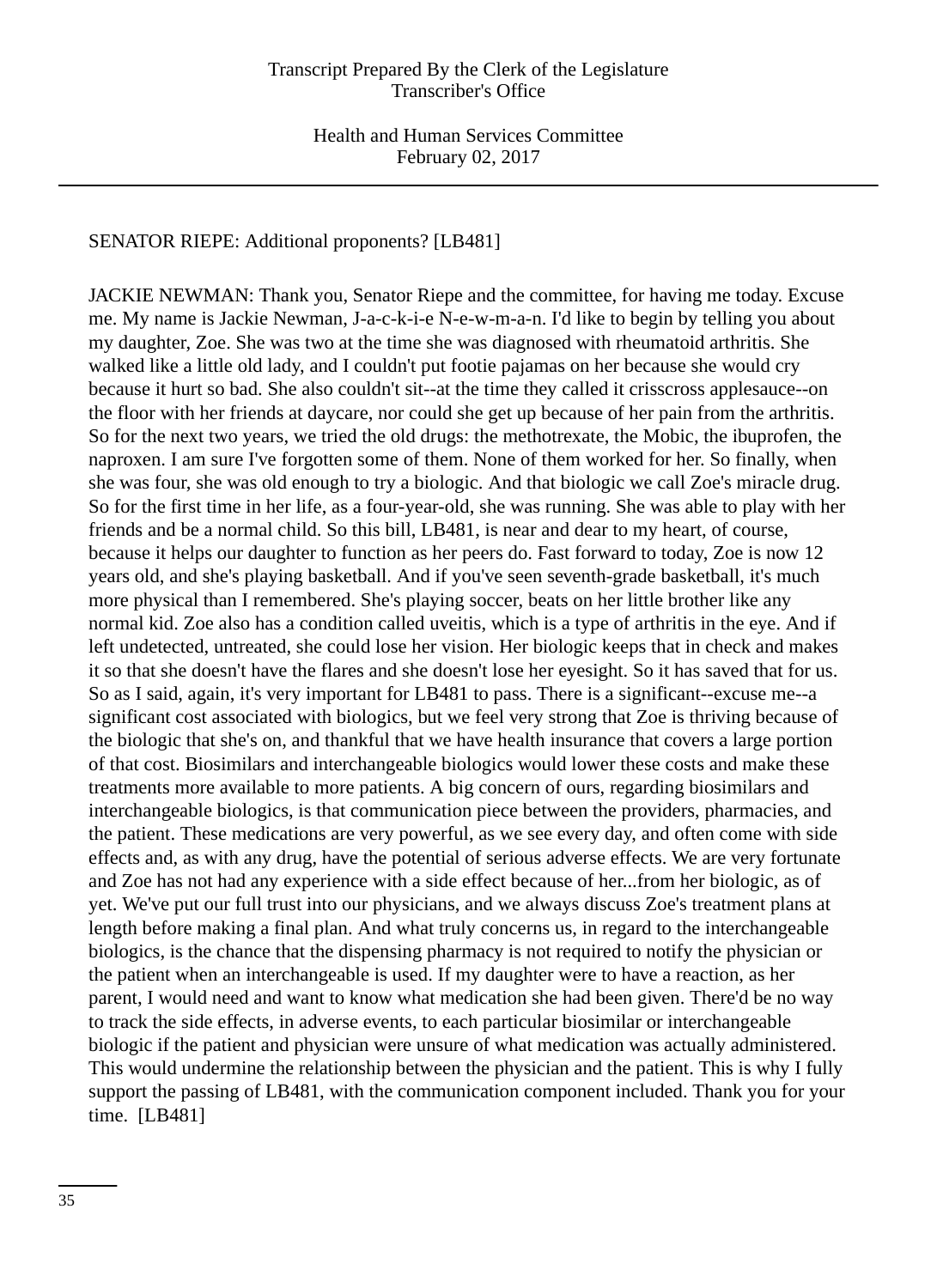SENATOR RIEPE: Thank you. Are there questions? Seeing none, thank you for being with us. [LB481]

JACKIE NEWMAN: Thank you. [LB481]

SENATOR RIEPE: Additional proponents? [LB481]

ALLYSON JOHNSON: Thank you, Senators, for listening to me today. My name is Allyson Johnson, A-l-l-y-s-o-n J-o-h-n-s-o-n, and today I want to first start by talking to you about my disease. So it had taken 18 months for my family to find out what disease I had had. And at this time, I was very young. It was an 18-month stretch of my parents being told that I was faking my pain for attention, that they were the ones who were faking it for attention, and that there was just nothing wrong with me. Now this went on for 18 months, as I had mentioned twice before. And one night at my grandma's house, very late at night, I had had a pain-induced seizure due to my juvenile arthritis. So that led to my diagnosis at three years old. My doctor took one look at my hands and said to my parents: There's something wrong with your daughter. So in first grade, my nurse, my school nurse, had sat in my class with me and told everyone: Allyson is a little different; she has arthritis. And that was really embarrassing for me. So I wasn't a very large advocate until about seventh grade. Now in eighth grade I was almost in a medical remission, which is a very big deal for people with arthritis, and I had begun advocating, as I had mentioned, in seventh grade. But it got really big in eighth grade, despite all the people who told me: you don't really have arthritis; you're too young to have arthritis. And they just didn't believe me, and it was really hard to get that word out there. Now one story that I really like to think about sometimes is in track. I had just gotten my biologic shot the night before. And I was very competitive in middle school track, and I ran around that track better than I ever had before, after getting that biologic. So that was the most important day of track for me. Now in ninth grade, despite competing for the track season before that, I was told that I could no longer run. This was really, really devastating for me when it came down to the fact that I had competed for an entire year before that. And I was going into remission; however, my training that summer was so intensive that my arthritis had come back with a vengeance. It got so bad that, changing schools, I couldn't walk up the stairs at the high school without someone helping me or without holding on to that railing, because my knees wouldn't move, my ankles wouldn't move. But I found solace in advocacy. I started junior counseling at Camp Spirit, and this was the point where my advocacy became something bigger, something bigger than myself. It was for all of the children with arthritis because, if you've ever seen all of those kids at Camp Spirit, there's so much love and so much appreciation for one another, because we all know who is going through what. Now most people at Camp Spirit are able to walk normally. They're able to run and play. However, there are some girls who end up in wheelchairs, who can't run and play with all the other girls at the camp, who can't do all the other activities with the other girls at the camp. And this is because they aren't able to get the same medications that many of us are able to get. Now when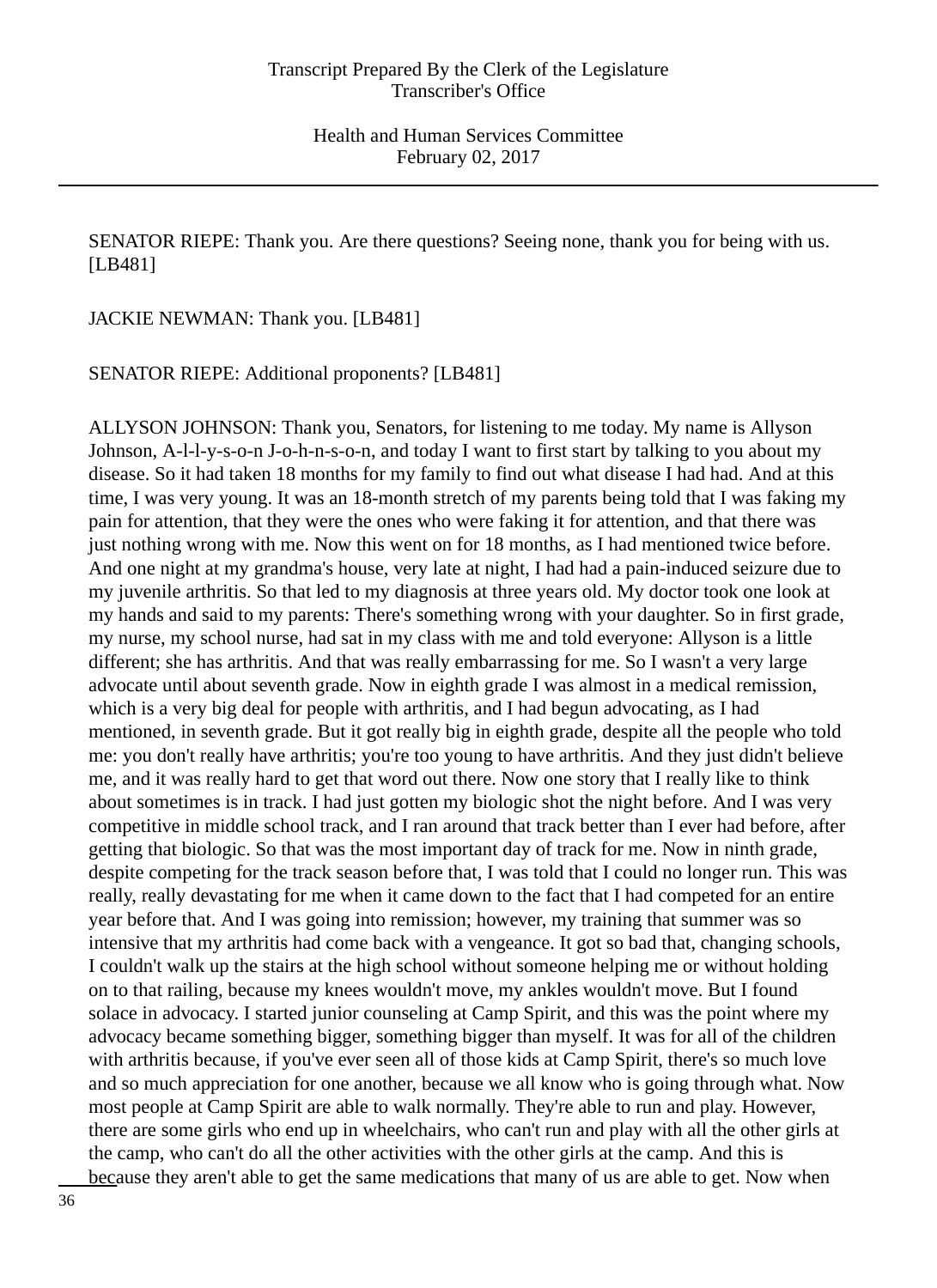we consider the patient's...the patient's pharmacist and the doctor, we need to look at a story. About a year ago, I was actually really sick and I needed an antibiotic. And if it weren't for my patient (sic) taking a look at the different ingredients that was in that antibiotic, I actually could have died because of the reaction that it would've had with another one of the medications that I was taking. So that's something that we really need to keep in mind when we are talking about the communication, is because the biosimilars can have the same effect because of the way that they're made up. We need to make sure that we know how this is going to react with the patient's other medications and the way that the patient's disease works. So with that in mind, with hearing a personal story and hearing some of the things that could happen if we were to not pass this bill, I hope that you are in support of this bill, as well. [LB481]

SENATOR RIEPE: Thank you. You did a very nice job. [LB481]

ALLYSON JOHNSON: Thank you. [LB481]

SENATOR RIEPE: Are there questions? Senator Howard. [LB481]

SENATOR HOWARD: Thank you, Senator Riepe. Did you visit with us last year about this bill? [LB481]

ALLYSON JOHNSON: Yes, yes I did. [LB481]

SENATOR HOWARD: Okay. So what year are you in school now? [LB481]

ALLYSON JOHNSON: I am actually a senior. And this year I was actually able to run, and I did get fifth place at a meet for cross country. So... [LB481]

SENATOR HOWARD: Oh my goodness; that's wonderful. Well, thank you for visiting with us again. We appreciate it. [LB481]

ALLYSON JOHNSON: Yes, of course. [LB481]

SENATOR RIEPE: I have a question before you run off. [LB481]

ALLYSON JOHNSON: Yes. [LB481]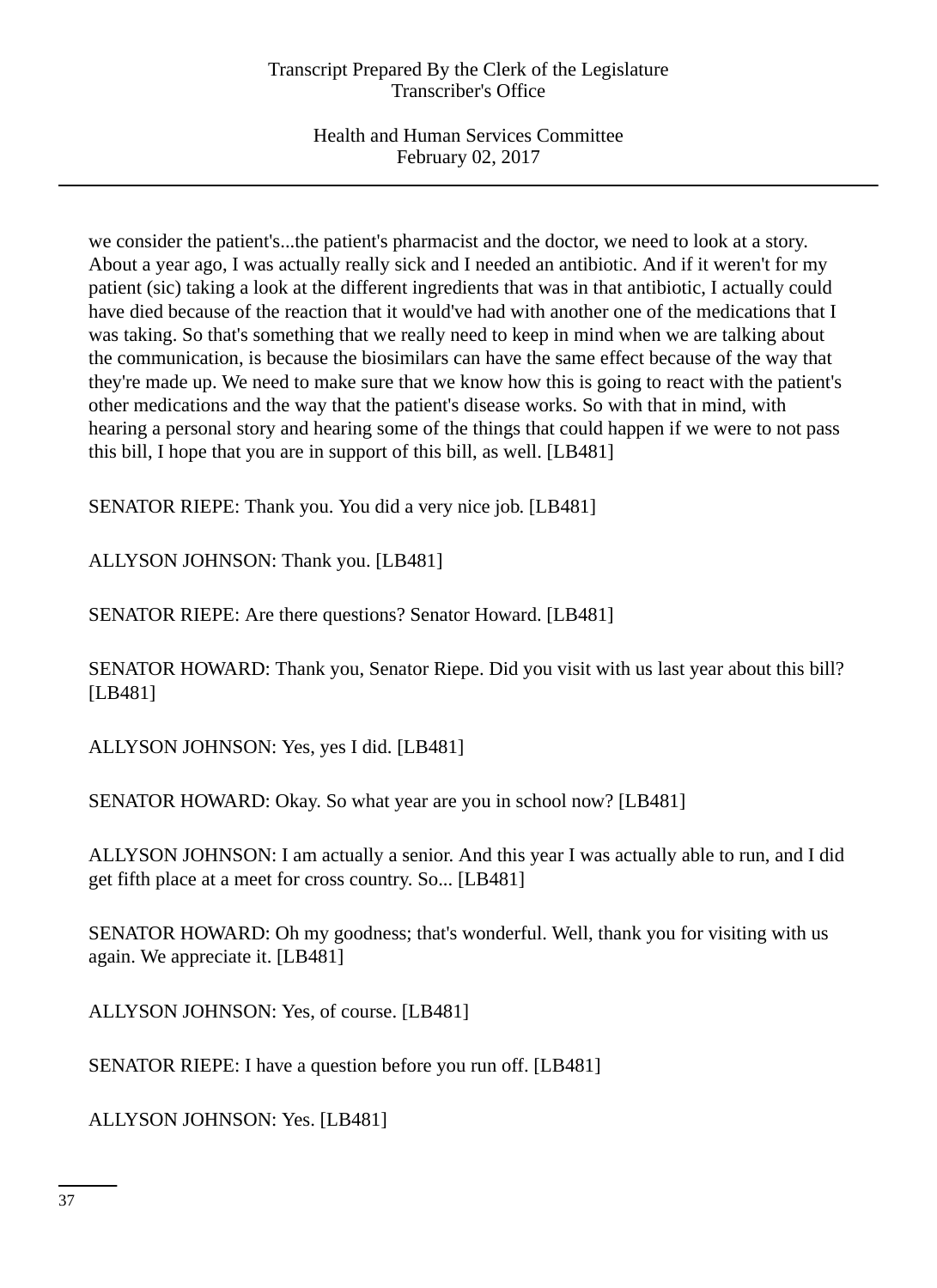SENATOR RIEPE: And that was...I believe you said that some of the others...I think you said some of the other girls were not able to get the medication that you were able to get. Was that because they didn't qualify medically or for... [LB481]

ALLYSON JOHNSON: I am afraid I don't know the details for those other girls. However, I do know that they weren't able to find those medications. We, in the Arthritis Foundation, like to call them medicine cocktails because sometimes we have to just figure out what works for our certain disease, how it works for our certain disease. So they just haven't found their medicine cocktail yet. [LB481]

SENATOR CRAWFORD: Hmm. [LB481]

SENATOR RIEPE: Okay. I just wondered if it was a financial denial or something like that. Are there other questions of this young lady? Hearing none, thank you very much. [LB481]

ALLYSON JOHNSON: Thank you. [LB481]

SENATOR RIEPE: Additional proponents? [LB481]

PHIL KOZERA: (Exhibit 2) Thank you. Chairman Riepe, members of the committee, thank you for your time. I will keep my comments brief. I drew the short straw, having to follow Allyson (laughter), and I was just going to give a little bit of the industry perspective. [LB481]

SENATOR RIEPE: Would you give us your name, please? [LB481]

PHIL KOZERA: Yeah. My name is Phil Kozera, last name is K-o-z-e-r-a, and I am the executive director of the Bio Nebraska Life Sciences Association. [LB481]

SENATOR RIEPE: Okay. [LB481]

PHIL KOZERA: And we have a statewide membership of over 70 organizations that are making innovative products across the spectrum, from human health to medical device, animal health, plant sciences, renewable fuels. And we believe that the biosimilars legislation is important legislation. You know, it's important to the industry, it's important to the medical community and, most importantly, to the patients, as we've heard today. And I think it's unique for us to have such a broad coalition to come together for, you know, one specific proposal. But interchangeable biosimilars will be approved by the FDA, and I think the question that we have today is: Will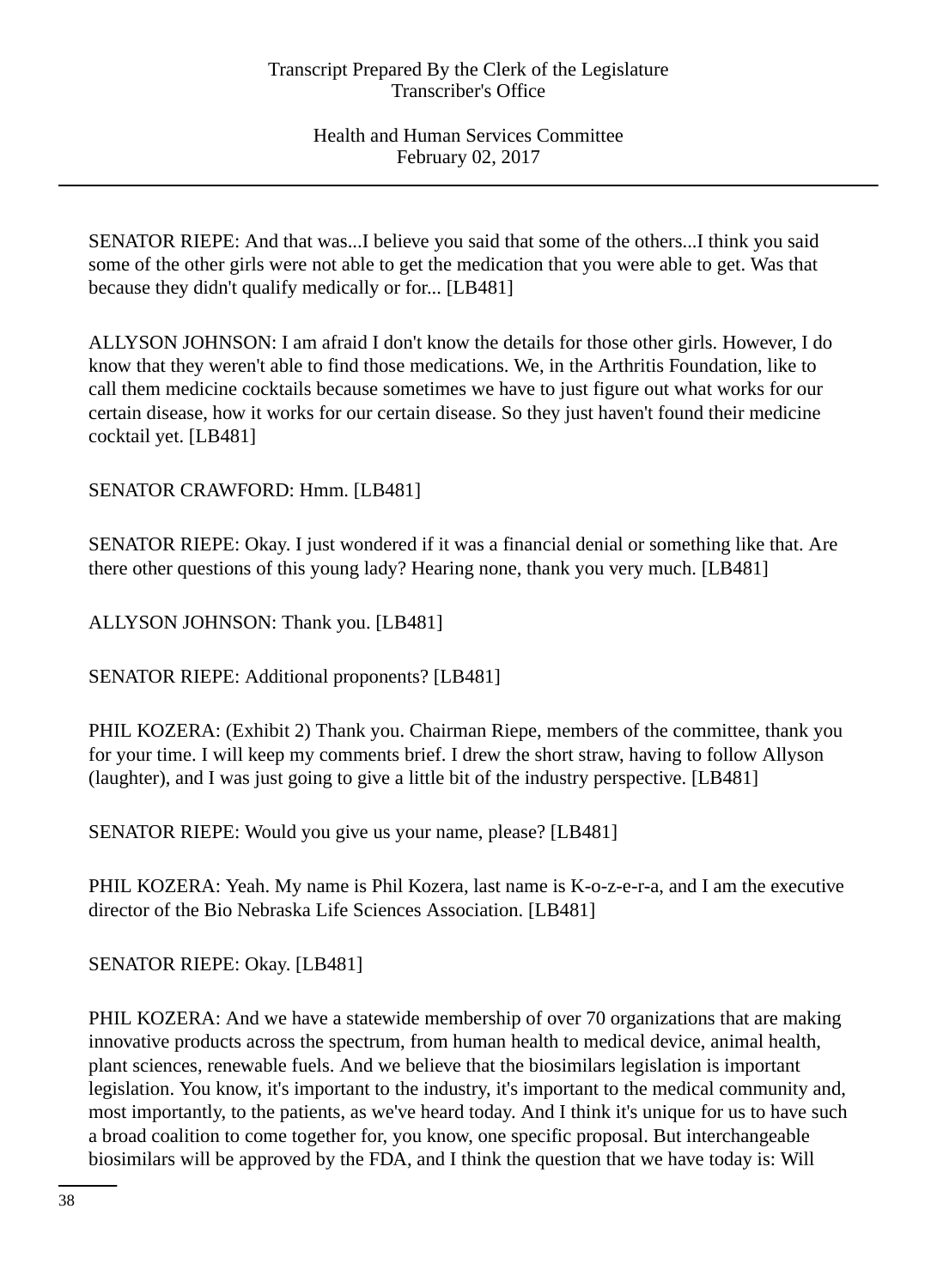Health and Human Services Committee February 02, 2017

Nebraska be ready to help patients and doctors by defining a pathway of substitution for biological products in a treatment regimen? As you've heard, large molecule biologics are the future of precision medicine. In America alone, there are more than 900 biologics in development for more than 100 diseases. And thankfully, what was really a terminal prognosis 30 years ago, many are now manageable, thanks to advancements in medical research. With the promise of better understanding of genetics advancements, and coordinating wellness, and personalized medicine, we can create an environment in Nebraska where patients will have access to high-quality interchangeable biologic medicine. If you have questions about biologics, I put together a handout that explains the difference. We've had talk about large molecules, small molecule...and I have a reference document for you. As Dr. Jordan and Senator Kuehn mentioned, biologics are manufactured from living organisms, which is a big differentiator. They're hard to make and, as we've heard, they're hard to take. Each new therapy will likely cost nearly \$2 billion, take over a decade to develop and get approved. And during this time, over 90 percent will fail. Due to the nature of biologics, we're asking Nebraska to outline the parameters for the substitution of interchangeable biologics to ensure that patients have access to highquality, safe, and effective medicine. We believe the proposed substitution legislation , as we've heard from 27 other states, will enable Nebraska pharmacists to dispense effective and potentially less expensive biologic medications to patients, providing them with access to lowercost treatments while really protecting the primacy of the physician and patient relationship. Again, thank you for your time today. Just in summary, you know, biologics are here, they're improving quality of life, extending survival and, in some cases, even curing serious disease. So thank you for your consideration of LB481. [LB481]

SENATOR RIEPE: Thank you for being here. We'll see if we have some questions. Any questions? I have a question. You had said, and I think you said FDA... [LB481]

PHIL KOZERA: Right. [LB481]

SENATOR RIEPE: I think the word that I heard was "will" approve, which means they haven't approved. [LB481]

PHIL KOZERA: They're... [LB481]

SENATOR RIEPE: So is this like a...and you talked about the very huge cost. And we all know how fast the FDA moves. Is this like a...shooting a clay pigeon, that you're...it's popping out there and we're trying to connect our state laws with when the FDA does approve? [LB481]

PHIL KOZERA: What I think is...Dr. Jordan mentioned, you know, there are several interchangeables in the pipeline and so, whether that's next month or next year, I think we'll see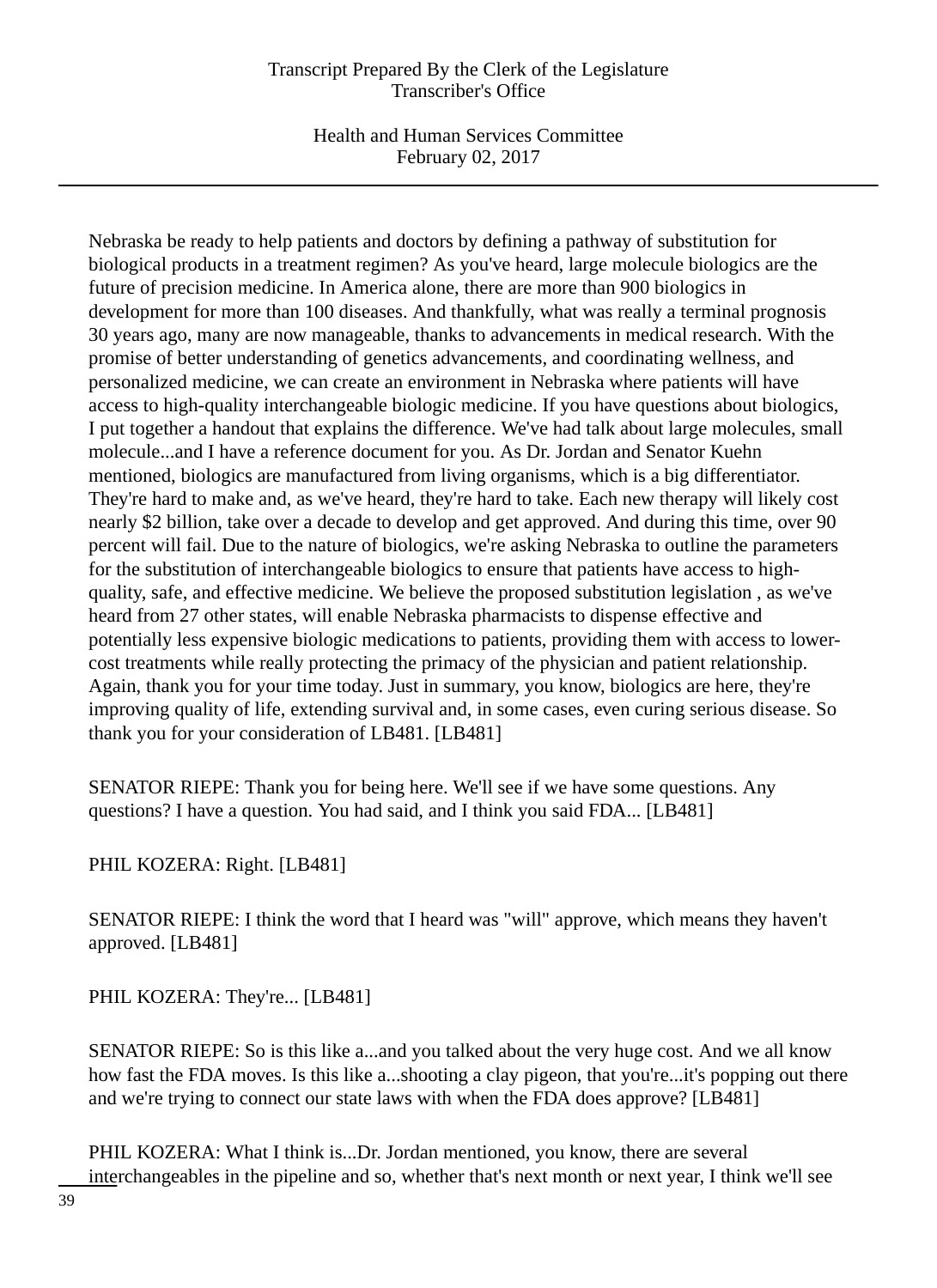these products here, simply because of the impact that the biologics have had. So this is, you know, in preparation of that opportunity. [LB481]

SENATOR RIEPE: I know there is some chatter, talk at the national level, about expediting FDA outcomes. Is that your experience, that you're seeing these things come out a little bit faster? [LB481]

PHIL KOZERA: Well, it's certainly our hope, simply because of the impact of the biosimilars, the impact of the large molecules on precision medicine. It's truly been a game changer. [LB481]

SENATOR RIEPE: Okay. Any other questions? Hearing none, thank you very much for being with us. [LB481]

PHIL KOZERA: Thank you. [LB481]

SENATOR RIEPE: More proponents. [LB481]

COLEEN NIELSEN: Good afternoon. Chairman Riepe, members of the Health and Human Services Committee, my name is Coleen Nielsen, spelled C-o-l-e-e-n N-i-e-l-s-e-n, and I am the registered lobbyist for Express Scripts. I don't have any substantive testimony this afternoon, but I am here to register our support for this bill. [LB481]

SENATOR RIEPE: Okay, thank you very much. Any questions? Hearing none, thank you very much for testifying. Additional proponents? [LB481]

BEREND KOOPS: Mr. Chairman, members of the committee, my name is Berend Koops, B-e-re-n-d K-o-o-p-s, and I am head of...or director, Merck government affairs for Nebraska. The same comments; I don't have any substantive; we just wanted to lend our support to the bill. [LB481]

SENATOR RIEPE: Okay, thank you. Any questions? Hearing none, thank you. Additional proponents. [LB481]

KATHY SIEFKEN: Chairman Riepe and members of the committee, my name is Kathy Siefken, K-a-t-h-y S-i-e-f-k-e-n, representing the Nebraska Grocery Industry Association. Many of our stores do have pharmacies, and we are here in support of the bill, would like to go on record as being such. If you have any questions, I'd be happy to answer. [LB481]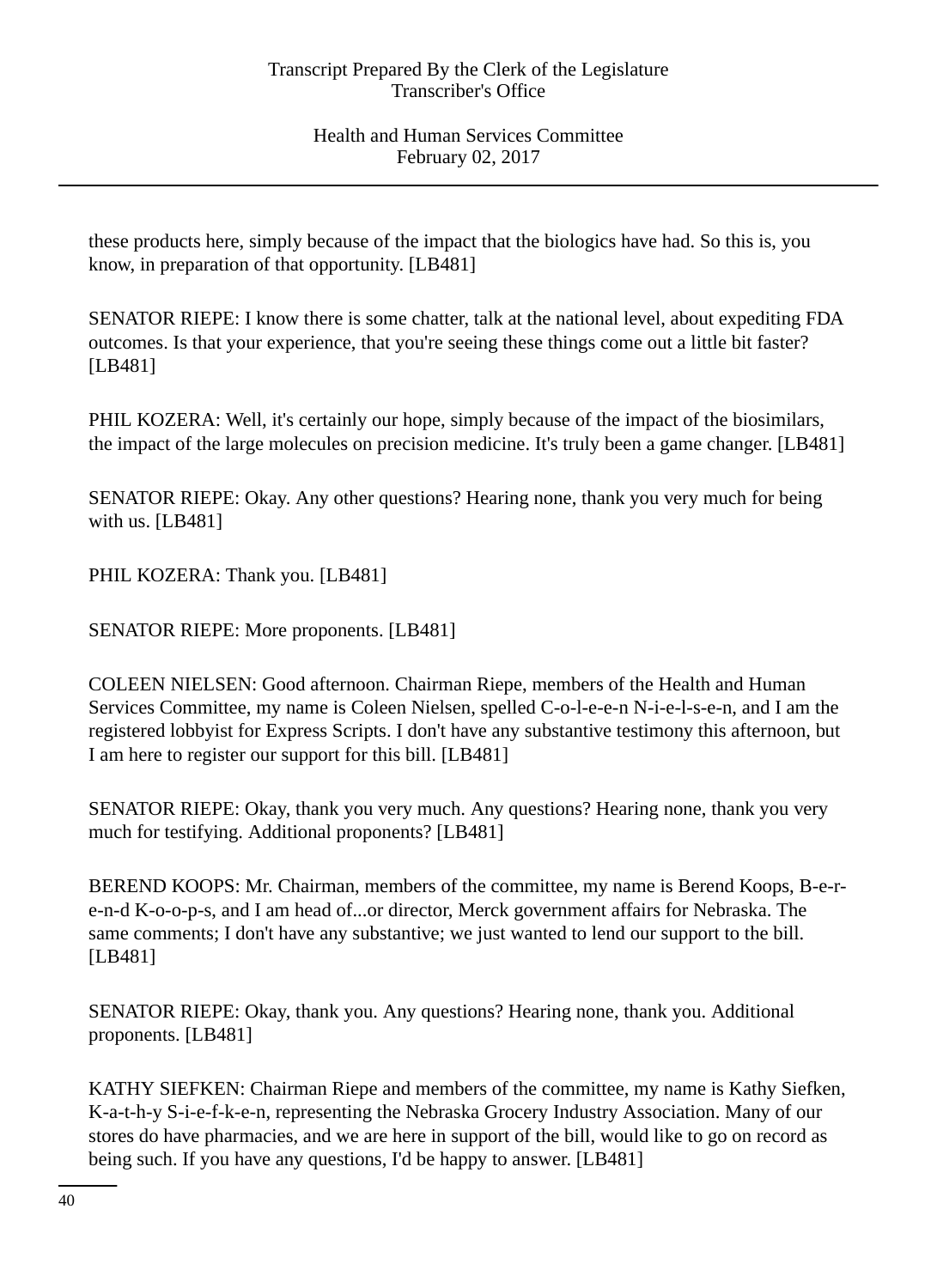SENATOR RIEPE: Are there any questions? Hearing none, thank you very much. [LB481]

KATHY SIEFKEN: Thank you. [LB481]

SUSAN ZALENSKI: Mr. Chairman, I am Susan Zalenski, S-u-s-a-n Z-a-l-e-n-s-k-i. I am the director of state government affairs for Johnson and Johnson in the state of Nebraska. And we would like to go on...go on support of this bill, as well. [LB481]

SENATOR RIEPE: Okay, thank you very much. [LB481]

SUSAN ZALENSKI: Thank you. [LB481]

SENATOR RIEPE: We're moving right along here. Are there other...any questions from the committee? Hearing none, I...additional proponents? Not the last call, but maybe so. Any proponents? No. Hearing none, are there any speaking in opposition? Seeing none, are there any speaking in a position of being neutral? Seeing none, Tyler, do we have letters that have been sent in? [LB481]

TYLER MAHOOD: (Exhibits 3-15) Yes. The following letters are all in support: Michele Guadalupe of the Arthritis Foundation; Dr. Adam Reinhardt, representing himself; Marcia Horn of the International Cancer Advocacy Network; Nick Faustman of the American Cancer Society Cancer Action Network; Michael Stevens of the Coalition of State Rheumatology Organizations; Dr. Elena Rios of the National Hispanic Medical Association; Mark Davis of the National Kidney Foundation; Shaina Smith of the U.S. Pain Foundation Inc.; Theresa Morrow of Women Against Prostate Cancer; Randy Beranek of the National Psoriasis Foundation; Joni Cover of the Nebraska Pharmacy (sic: Pharmacists) Association; Dr. Todd Pankratz of the Nebraska Medical Association; and a letter submitted by the Pharmaceutical Research and Manufacturers of America. That's it. [LB481]

SENATOR RIEPE: Thank you. Senator Kuehn, would you like to close, please? [LB481]

SENATOR KUEHN: Well, certainly since the last few testifiers were quick, I have a lot of things I'd like to talk to you about (laughter), if that is...got some time if we're all a little early? [LB481]

SENATOR RIEPE: We have all day. [LB481]